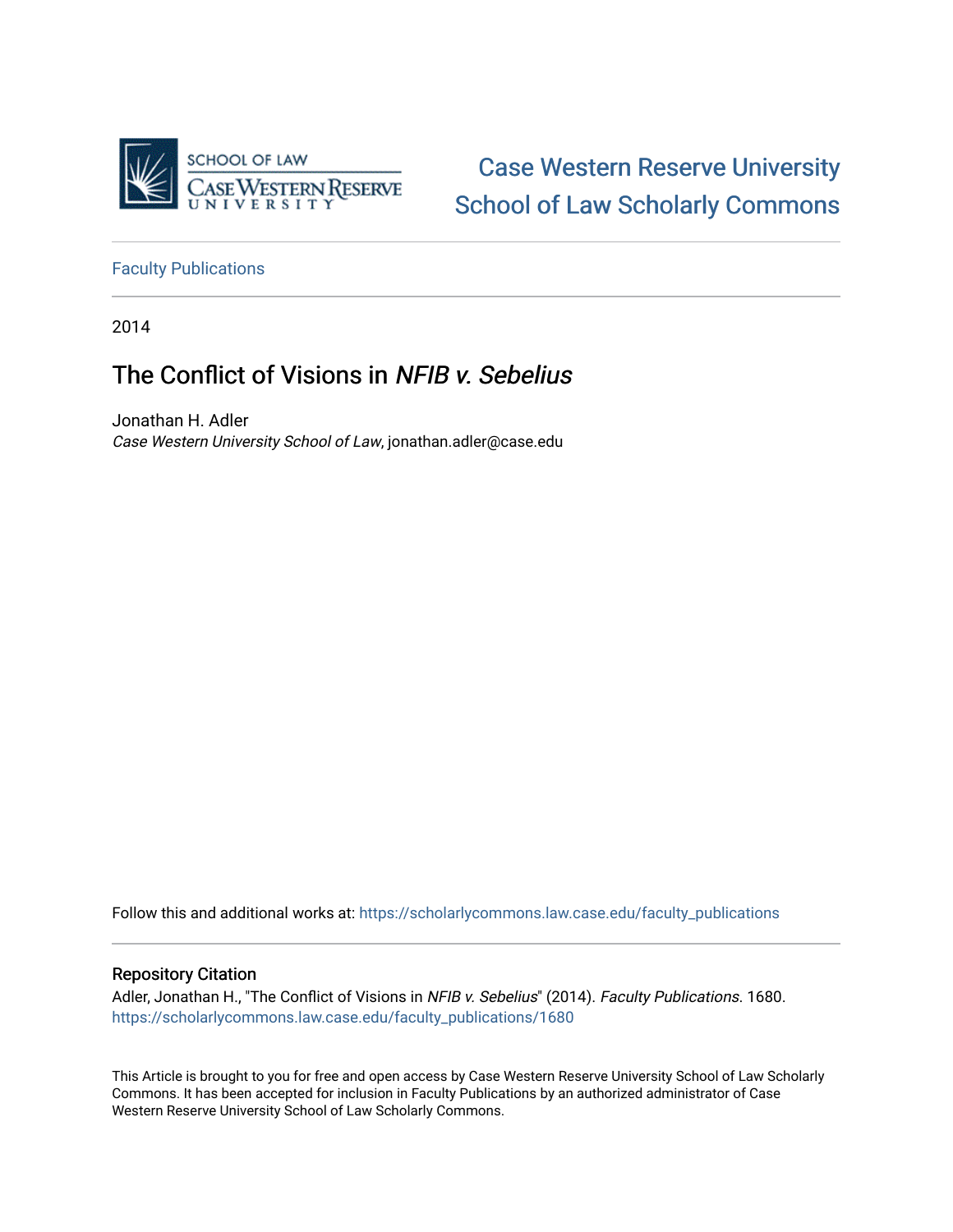# THE CONFLICT OF VISIONS IN *NFIB V. SEBELIUS*

# *Jonathan H. Adler\**

# ABSTRACT

In 2010, few anticipated the fate of health care reform would rest with the *Supreme Court. Yet National Federation of Independent Business v. Sebelius emerged as a watershed case that could remake the constitutional landscape. NFIB presented a conflict between two constitutional visions of federal power, and the role of the courts in policing such limits – an unconstrained vision, under which limits on federal power are enforced primarily through the political process, and a constrained vision, under which constitutional limits on federal power are*  enforced by the courts. The contrasting views of the constitutionality of the *individual mandate and the Medicaid expansion did not reflect different applications of settled principles so much as allegiance to competing visions of federal power. This essay details this conflict, its resolution by the NFIB, and possible future implications.*

TABLE OF CONTENTS

#### I. INTRODUCTION

In 2008, few anticipated that the fight over healthcare reform would lead to One First Street. Then-Senator Barack Obama pledged to fix America's "broken" healthcare system and "make sure that we have a health care system that allows

Johan Verheij Memorial Professor of Law and Director of the Center for Business Law and Regulation, Case Western Reserve University School of Law. This Article was prepared for presentation at the Drake University Constitutional Law Center's 2014 Constitutional Law Symposium, "The U.S. Supreme Court's Obamacare Decision and Its Significance for the 50th Anniversary of LBJ's Great Society," held on April 12, 2014. The Author would like to thank Ye Han for his research assistance. Any errors or omissions are solely the fault of the author.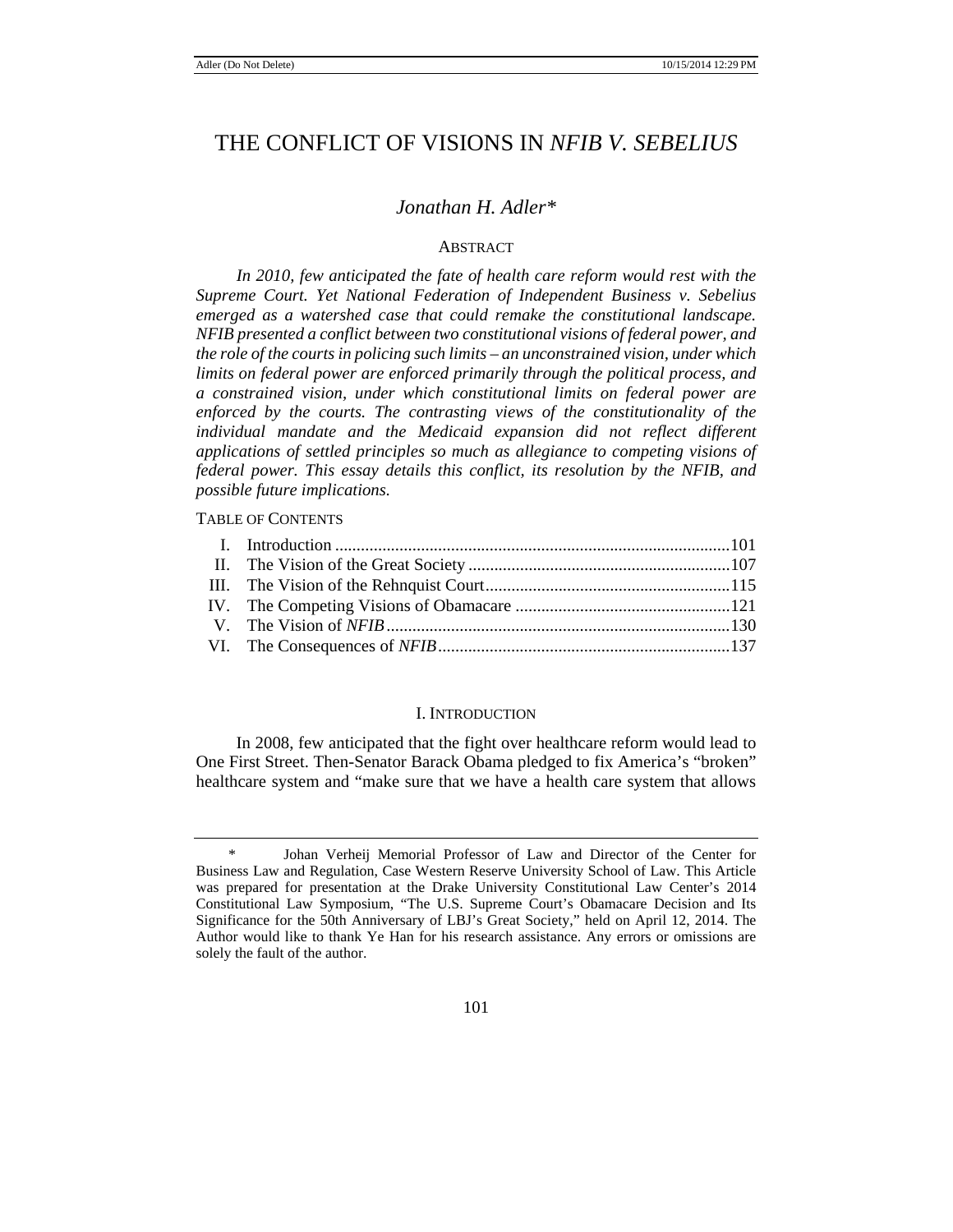for everyone to have basic coverage."1 The details of his proposed fix remained somewhat opaque, $2$  but most assumed the fate of healthcare reform would be decided in the halls of Congress, not the courts.<sup>3</sup> Some raised constitutional  $objections$  as the bills were being debated, $4$  but few anticipated that the underlying constitutional questions would be decided by the U.S. Supreme Court.<sup>5</sup> Even after the Affordable Care Act (ACA) was signed into law in March 2010, many could not fathom that it presented any challenging constitutional questions.<sup>6</sup>

1. JOSH BLACKMAN, UNPRECEDENTED: THE CONSTITUTIONAL CHALLENGE TO OBAMACARE 21 (2013) (internal quotation marks omitted).

2. The evolution of then-Senator Obama's healthcare proposals over the course of the presidential campaign is summarized in BLACKMAN, *supra* note 1, at 12–29.

3. *National Federation of Independent Business v. Sebelius* was the Supreme Court's first decision concerning the ACA, but it is unlikely to be the last. At the time of this writing, the Supreme Court had just ruled on a pair of challenges to the so-called contraception mandate—and additional challenges to various aspects of the ACA and its implementation are pending in federal court. *See generally* Burwell v. Hobby Lobby Stores, Inc., 134 S. Ct. 2751 (2014); Halbig v. Burwell, 758 F.3d 390 (D.C. Cir.), *reh'g en banc granted, judgment vacated*  (2014); King v. Burwell, 759 F.3d 358 (4th Cir. 2014); Jonathan H. Adler, *The Future of Health Care Reform Remains in Federal Court*, *in* THE FUTURE OF HEALTH CARE REFORM IN THE UNITED STATES (M. Schill & A. Malani eds., forthcoming).

4. Some had even raised constitutional objections to a healthcare mandate far earlier. *See, e.g.*, David B. Rivkin, Jr., *Health Care Reform v. The Founders*, WALL ST.J., Sept. 29, 1993, http://online.wsj.com/news/articles/SB1000142405270230364080457 7490971369614332; *see also* David E. Bernstein, *Origins of Commerce Clause Objections to the Individual Mandate*, *in* A CONSPIRACY AGAINST OBAMACARE: THE VOLOKH CONSPIRACY AND THE HEALTH CARE CASE 212, 212–13 (Trevor Burrus ed., 2013) [hereinafter CONSPIRACY].

5. *See* BLACKMAN, *supra* note 1, at 35 ("During the summer of 2009, beyond the fields of the Tea Party, the constitutionality of the ACA went largely unquestioned."); Mark A. Hall, *Health Care Reform—What Went Wrong on the Way to the Courthouse*, 364 NEW ENG.J. MED. 295, 295 (2011) ("Before health care reform was enacted, Democratic lawmakers and most legal scholars were confident of its constitutionality.").

6. When asked whether the proposed healthcare reform law was constitutional at a town hall meeting, Speaker of the House Nancy Pelosi incredulously responded, "Are you serious? Are you serious?" *See* BLACKMAN, *supra* note 1, at 37–38 (internal quotation marks omitted). Hers was not an isolated view. As Professor David Hyman recounted, "[L]aw professors were openly contemptuous of the suggestion that the ACA raised serious constitutional issues." David A. Hyman, *The Supreme Court's PPACA Decision: Something Went Wrong on the Way to the Courthouse*, 38 J. HEALTH POL. POL'Y & L. 243, 245 (2013); *see also* James Rosen, *Experts Say States' Health Care Lawsuits Don't Stand a Chance*, MCCLATCHY DC (Mar. 23, 2010), http://www.mcclatchy dc.com/2010/03/23/90934/states-lawsuits-not-likely-to.html ("[T]here are significant legal hurdles in establishing the states' standing to challenge the health-care law and in persuading federal judges that it violates the Constitution."); Timothy Stoltzfus Jost, *Healthcare: Is "Mandatory Insurance" Unconstitutional?*, POLITICO (Sept. 18, 2009), http: //www.politico.com/arena/perm/Timothy\_Stoltzfus\_Jost\_720E1BE2-3EFE-448A-A519-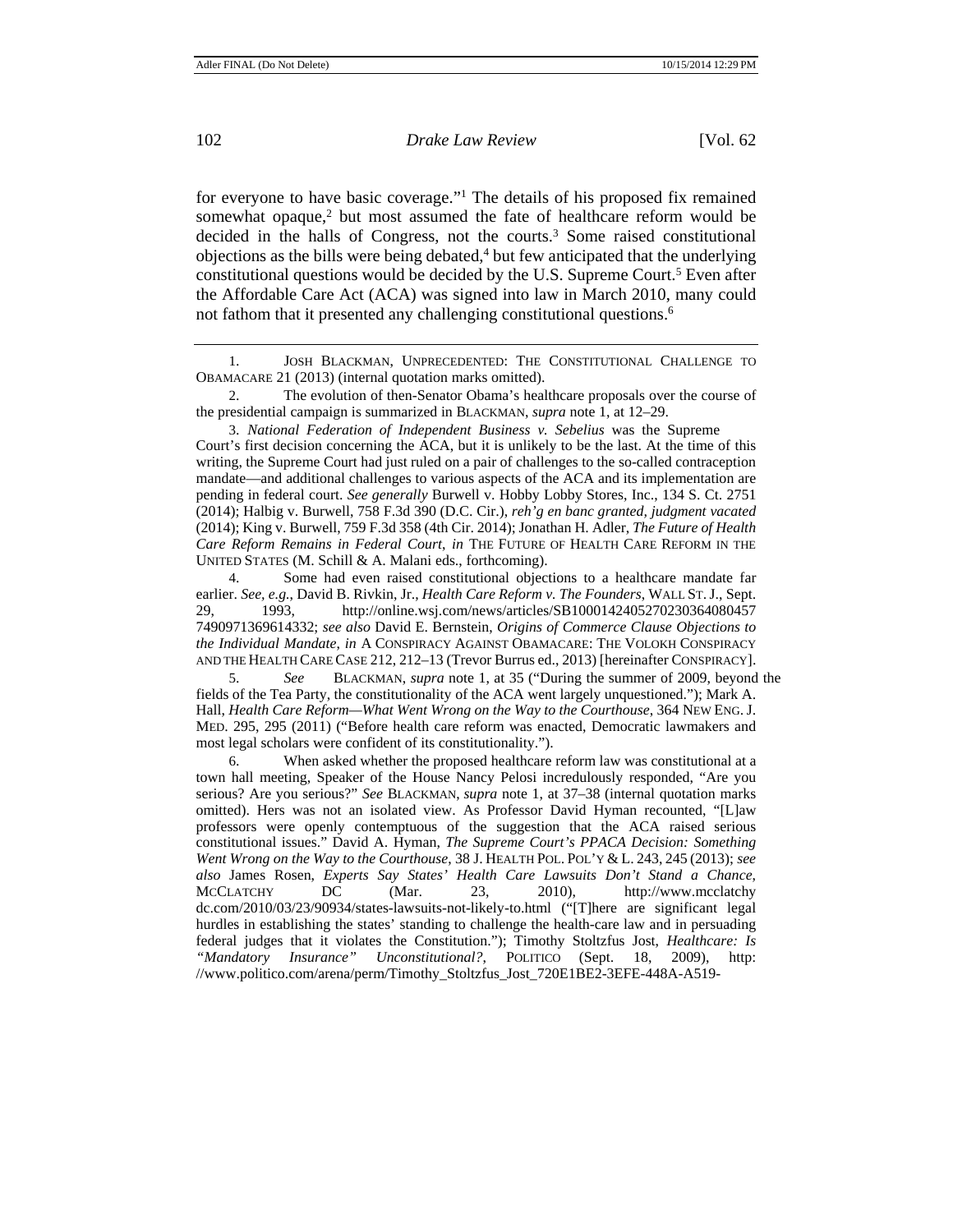By 2012, opinions had changed.7 When *National Federation of Independent Business v. Sebelius* was argued before the U.S. Supreme Court that spring, it was universally recognized as a watershed case that could remake the constitutional landscape.8 At stake was a President's signature domestic policy achievement arguably the most significant piece of social legislation enacted in almost 50 years—along with a vision of the Constitution, its limits on federal power, and the role of the courts in policing those limits.<sup>9</sup> The arguments levied against the ACA "challenged th[e] basic constitutional consensus" of the post-New Deal framework "with the most significant social welfare reform legislation in decades hanging in the balance."10

Yet the "basic constitutional consensus" was actually not much of a consensus in that it was not universally accepted that Congress had free rein to regulate as it saw fit. There was no question that prior Supreme Court decisions had approved the dramatic expansion of federal power over the course of the 20th century.11 Yet there was still substantial disagreement as to whether the Court's

wsuit\_abuse\_gop\_style.html (emphasizing the frivolousness of constitutional claims brought against "the new health care reform law").

7. *See, e.g.*, Mark A. Hall, *Supreme Court Arguments on the ACA—A Clash of Two World Views*, 366 NEW ENG. J. MED. 1462, 1462 (2012).

8. *See id.* ("Constitutional lawyers consider this to be the Court's most important case since *Bush v. Gore*, but for health policy it's the case of the century.").

10. *See* Gillian E. Metzger, *To Tax, To Spend, To Regulate*, 126 HARV. L. REV. 83, 83–84 (2012), *See also* Solum, *supra* note 9, at 3 ("Before *NFIB*, the consensus understanding was that the New Deal and Warren Court cases had established a constitutional regime of plenary and virtually unlimited national legislative power under the Commerce Clause . . . .").

11. *See, e.g.*, Wickard v. Filburn, 317 U.S. 111, 125, 127–28 (1942) (citations

<sup>968</sup>F31212226.html [hereinafter *Mandatory Insurance*] ("You are correct to invite your political experts to respond, because this is not a serious legal issue."); *see also* Timothy S. Jost, *Pro & Con: State Lawsuits Won't Succeed in Overturning the Individual Mandate*, 29 HEALTH AFF. 1225, 1225 (2010) [hereinafter *State Lawsuits*] ("These challenges have no legal merit and are a serious distraction from the real work that lies before the states."). Some even suggested that antimandate arguments were so frivolous that those pressing legal challenges should be subject to sanctions. *See* Brian D. Galle, *Why Tax Cheats Love the AG Suits Challenging Health Care Reform*, PRAWFSBLAWG (Apr. 3, 2010), http://prawfsblawg.blogs.com/prawfsblawg/2010/04/why-tax-cheats-love-the-ag-suitschallenging-health-care-reform.html ("I fully expect the lawyers who sign the briefs to face a motion for Rule 11 sanctions and, if they appeal to a federal court of appeals, for costs."); *see also* Simon Lazarus & Alan Morrison, *Lawsuit Abuse, GOP Style*, SLATE (May 5, 2010), http://www.slate.com/articles/news\_and\_politics/jurisprudence/2010/05/la

<sup>9.</sup> As Lawrence Solum would write later, the *NFIB* decision "destabilizes what we can call the 'constitutional gestalt' regarding the meaning and implications of what is referred to as the 'New Deal Settlement.'" Lawrence B. Solum, *How* NFIB v. NFIB *Affects the Constitutional Gestalt*, 91 WASH. U. L. REV. 1, 2 (2013) (footnote omitted).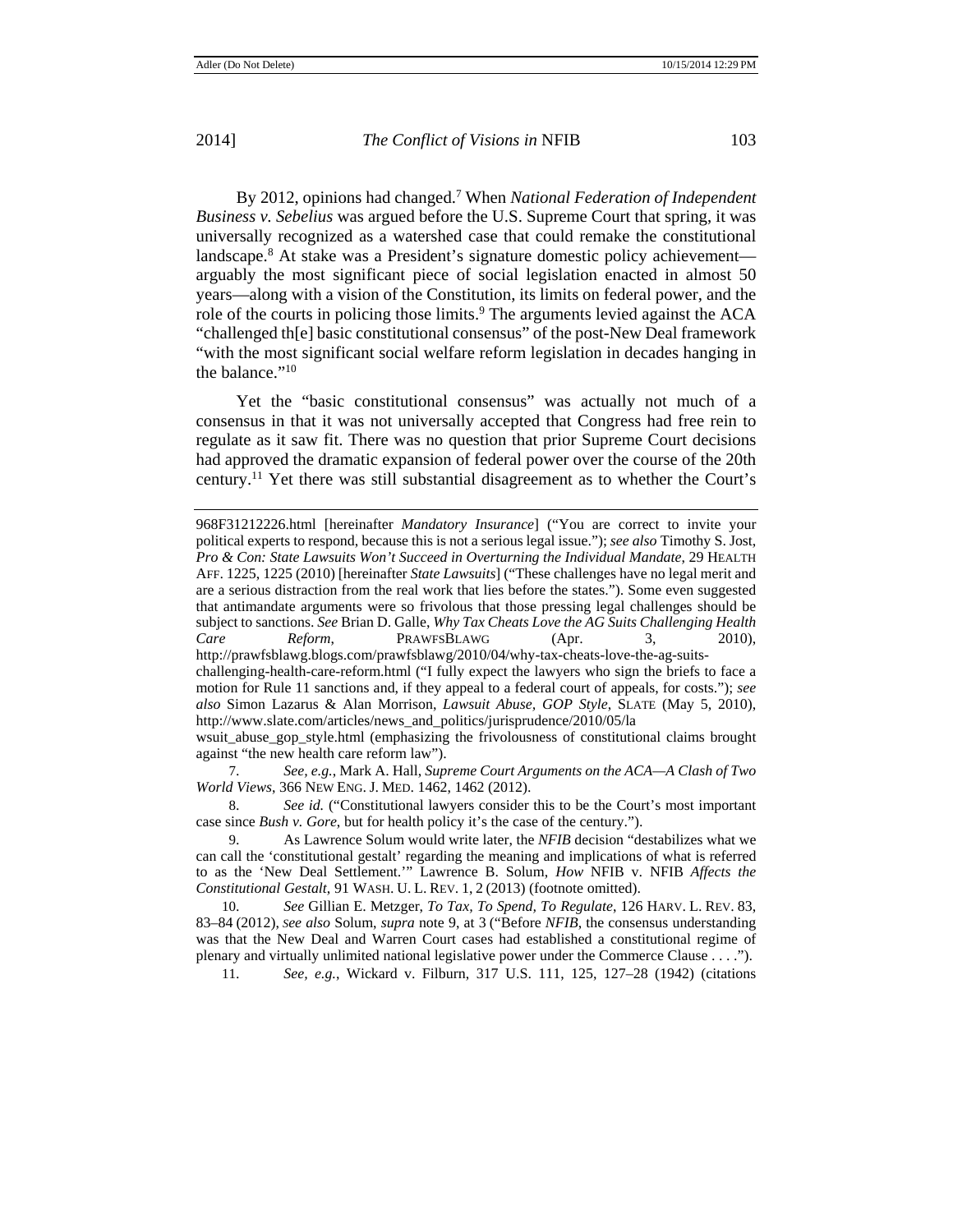decisions green-lighting the growth of government power had been correctly decided,<sup>12</sup> as well as whether meaningful constraints on federal power remained.<sup>13</sup> Numerous cases in the preceding two decades presented the Court with opportunities to extricate itself from the task of policing the limits of federal power, but the Court had not taken them.14 While some believed questioning the constitutionality of the ACA would require the courts "to jettison nearly two centuries of settled constitutional law,"15 others saw the ACA as stepping beyond the furthest reaches of federal power previously approved by the federal courts.<sup>16</sup>

12. For example, several have argued that pre-New Deal jurisprudence was closer to the original public meaning of the Commerce Clause. *See, e.g.*, *Lopez*, 514 U.S. at 584 (Thomas, J., concurring); *see also* Robert G. Natelson, *The Legal Meaning of "Commerce" In the Commerce Clause*, 80 ST. JOHN'S L. REV. 789, 799 (2006); Randy E. Barnett, *New Evidence of the Original Meaning of the Commerce Clause*, 55 ARK. L. REV. 847, 848–49 (2003) (citing *Lopez*, 514 U.S. at 585 (Thomas, J., concurring)); Randy E. Barnett, *The Original Meaning of the Commerce Clause*, 68 U. CHI. L. REV. 101, 147 (2001) ("What has been established here is that those who have claimed that the original meaning of the Commerce Clause was narrow are right and their critics are wrong."); Richard A. Epstein, *The Proper Scope of the Commerce Power*, 73 VA. L. REV. 1387, 1395 (1987) ("The term commerce in this commerce provision does not carry with it the extensive baggage placed upon it by the better-known New Deal cases concerning the commerce clause."). *But see* Jack M. Balkin, *Commerce*, 109 MICH. L. REV. 1, 4 (2010) ("[F]idelity to original meaning does not require fidelity to the original expected applications of text and principle."). Similar critiques have been made about the Court's expansive spending power jurisprudence. *See, e.g.*, Robert G. Natelson, *The General Welfare Clause and the Public Trust: An Essay in Original Understanding*, 52 U. KAN. L. REV. 1, 4 (2003) [hereinafter Natelson, *General Welfare Clause*] (critiquing the interpretation that the General Welfare Clause provides "a plenary grant of regulatory and spending power"); John C. Eastman, *Restoring the "General" to the General Welfare Clause*, 4 CHAP. L. REV. 63, 67 (2001).

13. *See* Ilya Somin, *The Myth of An Expert Consensus on the Constitutionality of an Individual Health Insurance Mandate*, *in* CONSPIRACY, *supra* note 4, at 22, 22.

14. *See, e.g.*, Rapanos v. United States, 547 U.S. 715, 737–38 (2006); Gonzales v. Oregon, 546 U.S. 243, 269–70 (2006); Gonzales v. Raich, 545 U.S. 1, 25–33 (2005); Solid Waste Agency of N. Cook Cnty. v. U.S. Army Corps of Eng'rs, 531 U.S. 159, 173–74 (2001); Jones v. United States, 529 U.S. 848, 857–59 (2000); United States v. Morrison, 529 U.S. 598, 617–19 (2000); Reno v. Condon, 528 U.S. 141, 146 (2000); Alden v. Maine, 527 U.S. 706, 730–31, 758–59 (1999); Printz v. United States, 521 U.S. 898, 935 (1997); Seminole Tribe v. Florida, 517 U.S. 44, 47, 57–73 (1996); *Lopez*, 514 U.S. at 559–68; New York v. United States, 505 U.S. 144, 166–69 (1992).

15. *See* Open Letter, Over 100 Law Professors Agree on Affordable Care Act's Constitutionality, *available at* https://www.acslaw.org/files/LegalScholars\_He althCare\_Constitutional.pdf [hereinafter Open Letter].

16. *See, e.g.*, Randy E. Barnett, *In What Sense is the Personal Health Insurance Mandate "Unconstitutional"?*, *in* CONSPIRACY, *supra* note 4, at 38, 38 (discussing the

omitted). *But see* United States v. Morrison, 529 U.S. 598, 617–18 (2000) (citing United States v. Lopez, 514 U.S. 549, 568 (1995)).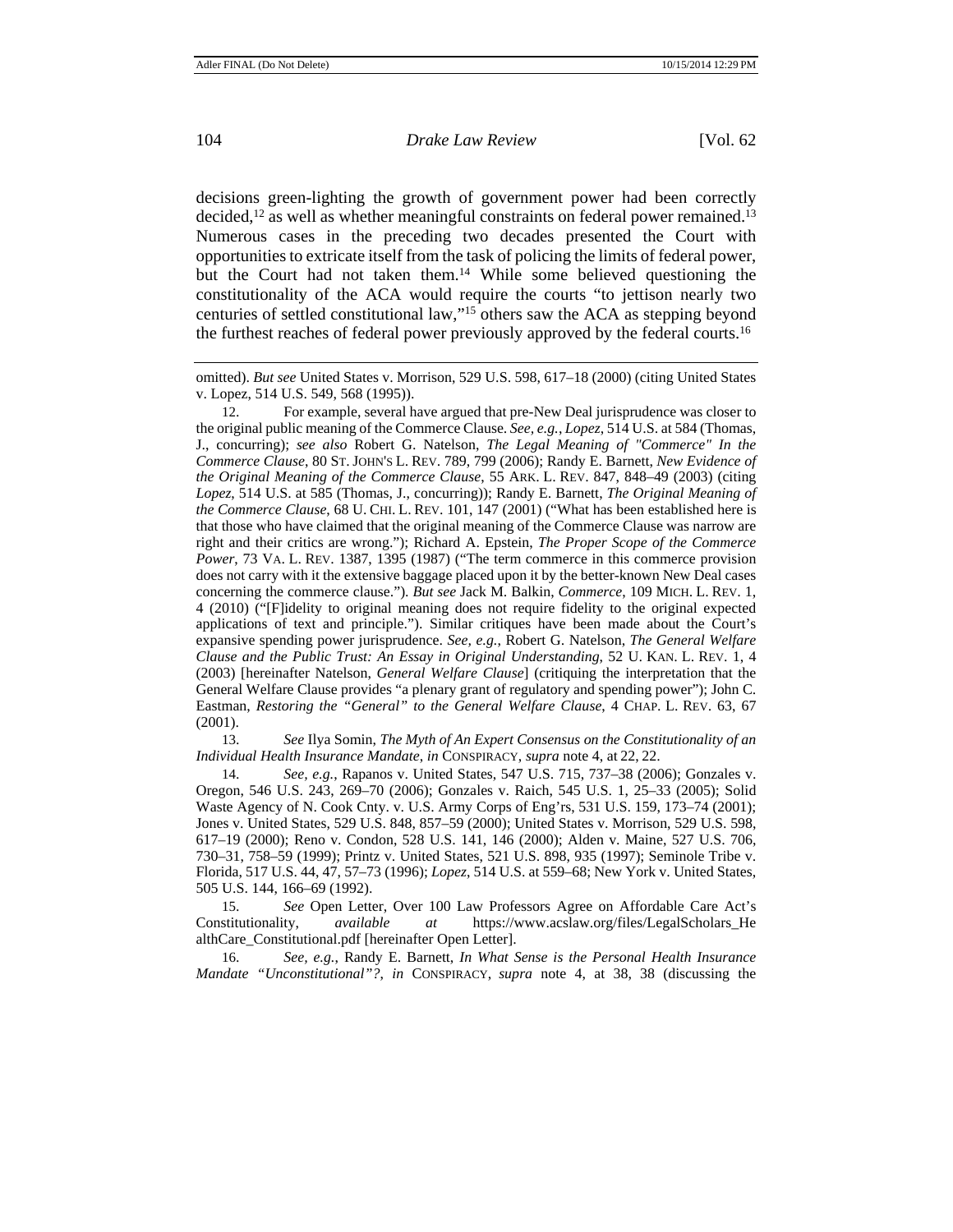The claims in *NFIB* did not threaten a settled constitutional order so much as they presented a conflict between two constitutional visions of federal power. A constrained vision that emphasized structural limits on federal authority, subject to judicial enforcement, was presented in stark contrast with an unconstrained vision that would leave Congress as the primary arbiter of its own authority, subject only to political checks.<sup>17</sup> Under the former, the Constitution was understood to contain internal structural limits on the enumerated powers of the federal government, which needed to be judicially enforced. Under the latter, the primary checks on federal power were thought to be found not in the judiciary but in the political process and the judgment of Congress, and constitutional limits on federal power were to be found external from the enumerating clauses in other sources such as in the Bill of Rights and the Fourteenth Amendment.<sup>18</sup> This conflict was not new.<sup>19</sup> The proper scope of federal power has been a matter of debate since the nation's founding.20 Over time the terrain shifted, as did some of the contending coalitions, but the battle continued.

The enactment of a requirement that all Americans purchase qualifying health insurance raised the question anew and forced the Court to reconsider questions that some thought were long settled.<sup>21</sup> The Great Society was enacted at a time when the dominant constitutional vision embraced expansive federal power. In the wake of the New Deal, it was widely accepted that the national government had ample constitutional authority to address national problems. The power to regulate commerce among the several states had become the power to regulate all

<sup>&</sup>quot;unprecedented nature of this claim of power by Congress.").

<sup>&</sup>lt;sup>17</sup> On "constrained" versus "unconstrained" visions, see generally THOMAS SOWELL, A CONFLICT OF VISIONS: IDEOLOGICAL ORIGINS OF POLITICAL STRUGGLES 9–35 (2007).

<sup>18</sup>. *See* John C. Yoo, *The Judicial Safeguards of Federalism*, 70 S. CAL. L. REV. 1311, 1315–21 (1997). It is worth noting that such external limitations on federal power are largely checks on government power at all levels. Thus, insofar as the Fourteenth Amendment and the Bill of Rights are read to constrain the federal government, under current doctrine they also constrain state and local governments. *See id.* at 1397–405.

<sup>19</sup>. *See* Metzger, *supra* note 10, at 83 ("This conflict over the federal government's proper role is, of course, not new; it has played out repeatedly over our nation's past.").

<sup>20</sup>. *See, e.g.*, McCulloch v. Maryland, 17 U.S. (4 Wheat.) 316, 405 (1819) (observing that "the question respecting the extent of the powers actually granted" to the federal government by the Constitution "is perpetually arising, and will probably continue to arise, as long as our system shall exist."); *see also* Nat'l Fed'n of Indep. Bus. v. Sebelius, 132 S. Ct. 2566, 2577 (2012) (quoting the same passage from *McCulloch*, 17 U.S. (4 Wheat.) at 405).

<sup>21</sup>. *See NFIB*, 132 S. Ct. at 2577 ("In this case we must again determine whether the Constitution grants Congress powers it now asserts, but which many States and individuals believe it does not possess.").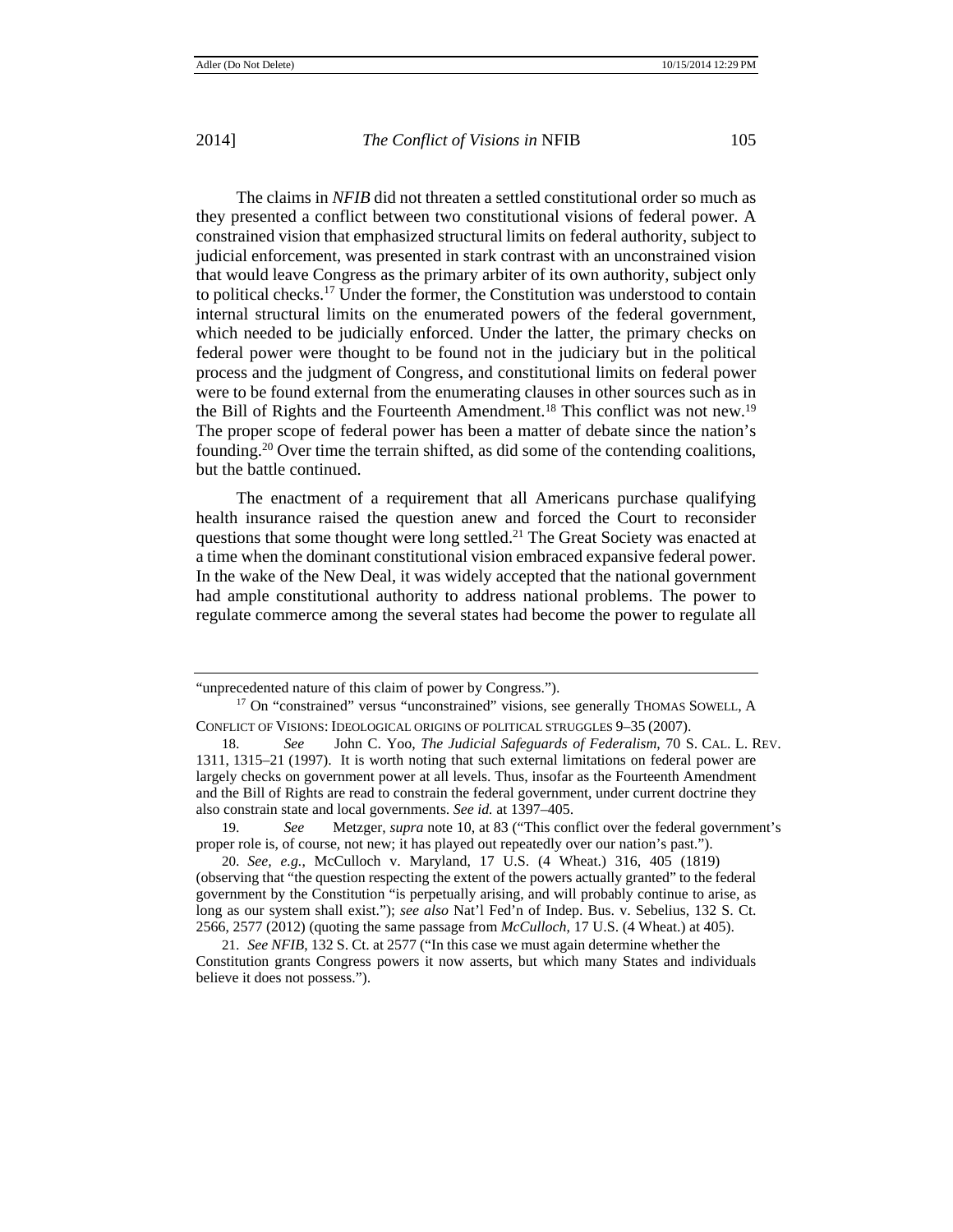manner of economic activities.<sup>22</sup> Perhaps more significant for the Great Society, the taxing and spending powers were recognized as vast sources of federal power granting Congress the authority to provide a broad social safety net, redistribute wealth, and induce state cooperation with federal programs.23 It appeared that insofar as federal power was to be restrained, it would be by the political process, not the courts. The constitutional challenges to the ACA confronted the prevailing conception of federal power with an alternative constitutional vision. The contrasting views of the constitutionality of the individual mandate and the Medicaid expansion did not reflect different applications of settled principles so much as an allegiance to competing principles.

Part II of this Article traces the vision of federal power under the Constitution that had evolved by the time of the Great Society. This was a vision of broad federal power constrained primarily, if not exclusively, by the political process. This is not the only vision, however. Part III outlines the alternative vision suggested by the Rehnquist Court's "New Federalism" and embraced by the ACA's challengers. This vision emphasized the inherently limited nature of the federal government's enumerated powers and the need for judicial enforcement of those limits. These two visions confronted one another in *NFIB* as described in Part IV, and as explained in Part V, the more constrained vision of federal power prevailed. Part VI then looks to the future and considers the implications of *NFIB*  for federal power going forward.

*Id.* (citation omitted).

<sup>22.</sup> As one federal judge quipped, the Commerce Clause was often treated like a "Hey, you-can-do-whatever-you-feel-like Clause." Alex Kozinski, *Introduction to Volume Nineteen*, 19 HARV.J.L.&PUB. POL'Y 1, 5 (1995);*see also* Ilya Somin, *Does a Federal Mandate Requiring the Purchase of Health Insurance Exceed Congress's Powers Under the Commerce Clause?*, *in* CONSPIRACY, *supra* note 4, at 15, 15 (lamenting the fact that "Current Supreme Court precedent allows Congress to regulate virtually anything that has even a remote connection to interstate commerce.").

<sup>23.</sup> *See* South Dakota v. Dole, 483 U.S. 203, 207 (1987).

The breadth of this power was made clear in *United States v. Butler*, 297 U.S. 1, 66 (1936), where the Court, resolving a longstanding debate over the scope of the Spending Clause, determined that "the power of Congress to authorize expenditure of public moneys for public purposes is not limited by the direct grants of legislative power found in the Constitution." Thus, objectives not thought to be within Article I's "enumerated legislative fields," may nevertheless be attained through the use of the spending power and the conditional grant of federal funds.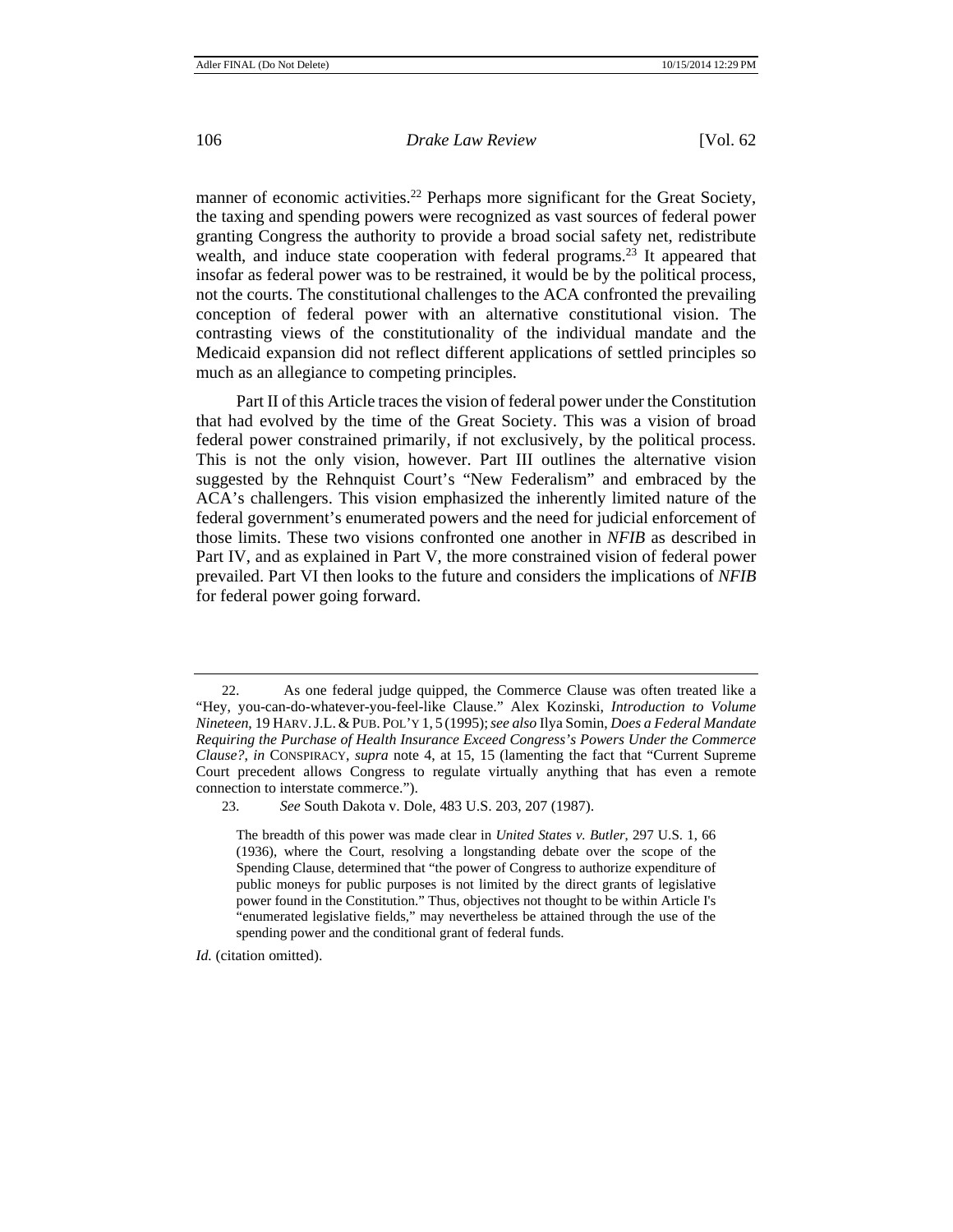# II. THE VISION OF THE GREAT SOCIETY

The Constitution created a federal government of limited and enumerated powers. As Chief Justice John Marshall explained in *Marbury v. Madison*, "The powers of the legislature are defined, and limited; and that those limits may not be mistaken, or forgotten, the constitution is written."24 That the Constitution expressly enumerates the federal government's powers is, in itself, an indication that these powers are inherently limited.25 But to say that the legislature's powers are limited is not sufficient to identify the scope of the limits.

For several decades after the Constitution was ratified, Congress was relatively modest in its assertion of federal power, and the Supreme Court had little occasion to address the scope of federal power. The power "[t]o regulate Commerce  $\dots$  among the several States<sup> $26$ </sup> was used primarily to regulate interstate commercial activity. Chief Justice Marshall proclaimed that the Commerce Clause power, "like all others vested in Congress, is complete in itself, may be exercised to its utmost extent, and acknowledges no limitations, other than are prescribed in the constitution."27 Yet as expansive as the commerce power may be, it is not without limits. In Chief Justice Marshall's famous formulation, the enumeration of powers in Article I, section 8 "presupposes something not enumerated."28 The power to regulate commerce, though broad, did not necessarily extend to all economic activity. The identification of commerce "among the several states" presupposed that some commerce—that occurring wholly within a single state was not included.<sup>29</sup> Demarcating the precise boundary line at which federal power ceased and state authority began was difficult, to be sure, but that did not mean such a line did not, or should not, exist.

Comprehensive as the word "among" is, it may very properly be restricted to that commerce which concerns more States than one. The phrase is not one which would probably have been selected to indicate the completely interior traffic of a State, because it is not an apt phrase for that purpose; and the enumeration of the particular classes of commerce, to which the power was to be extended, would not have been made, had the intention been to extend the power to every description.

*Id.*

<sup>24.</sup> Marbury v. Madison, 5 U.S. (1 Cranch.) 137, 176 (1803).

<sup>25.</sup> As the Court explained in *Gibbons v. Ogden*, "The enumeration presupposes something not enumerated." 22 U.S. (9 Wheat.) 1, 195 (1824).

<sup>26.</sup> U.S. CONST. art. I, § 8, cl. 3.

<sup>27.</sup> *Gibbons*, 22 U.S. at 196.

<sup>28.</sup> *Id.* at 195.

<sup>29.</sup> *See id.* at 194–95.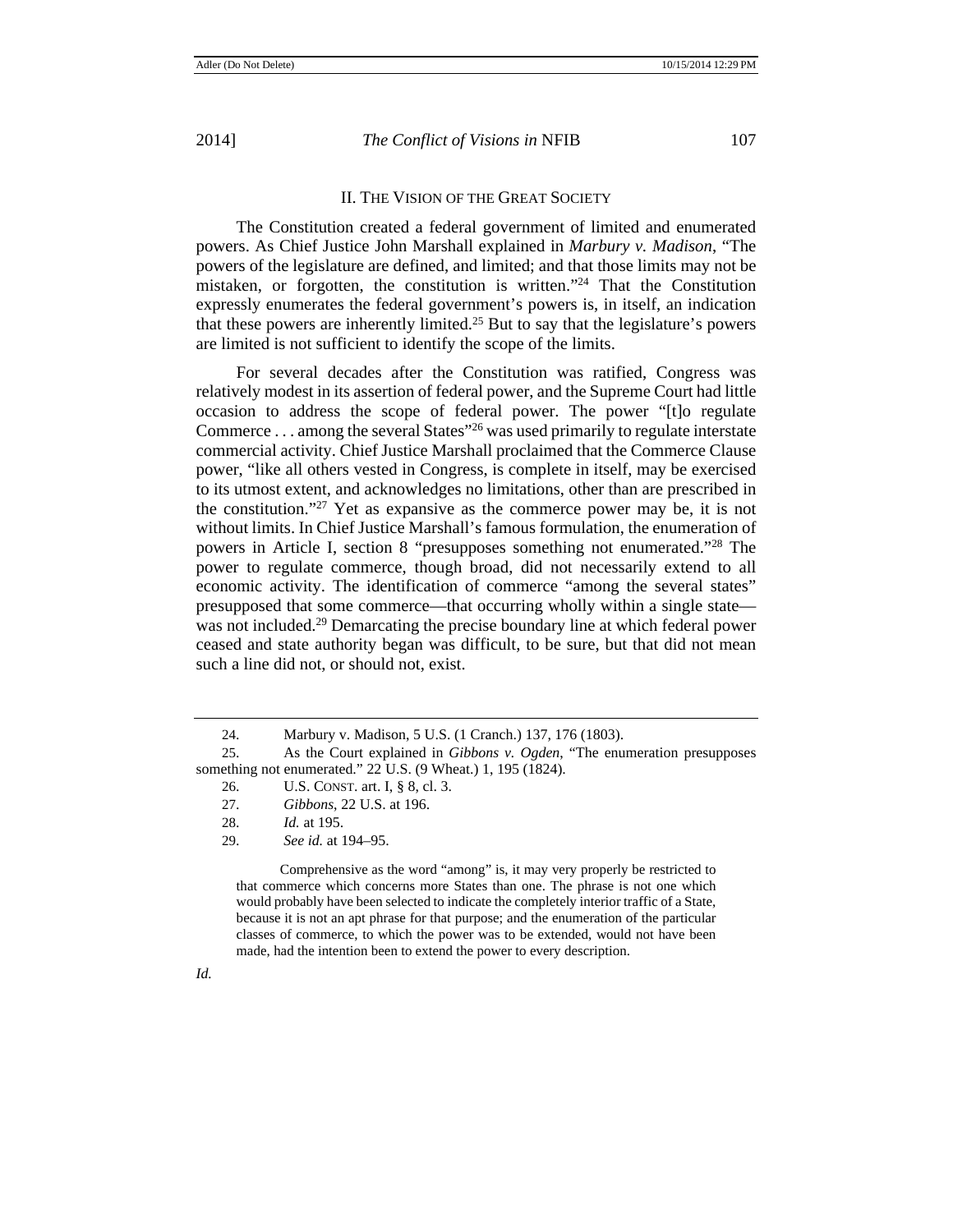At the time of the founding, Congress had relatively little to say about health law, and throughout most of the nation's history, questions of health and social welfare were left to state and local governments.<sup>30</sup> The issue of whether the federal government had the power to impose quarantines—which became a pressing issue when quarantine authority became necessary to control yellow fever—divided Congress in 1796.31 After extensive debate, Congress concluded that such authority rested properly in the states.<sup>32</sup> Chief Justice Marshall endorsed this conclusion in *Gibbons v. Ogden* when he affirmed that "[i]nspection laws, quarantine laws, [and] health laws of every description" were within "that immense mass of legislation . . . not surrendered to the general government."33

Although, for a time, "quarantine authority remained firmly in the hands of the states," there would be pressure to expand the federal government's role in protecting public health.34 After a yellow fever epidemic in the 1870s, Congress created the National Board of Health and gave it some quarantine authority<sup>35</sup> despite the prohibitory language of *Gibbons*. Shortly thereafter, the Supreme Court upheld a Louisiana law requiring inspections of ships traveling on the Mississippi River as a component of local quarantine enforcement.<sup>36</sup> By the turn of the century,

36. *See* Morgan's S.S. Co. v. La. Bd. of Health, 118 U.S. 455, 464 (1886).

[I]t may be conceded that whenever Congress shall undertake to provide for the commercial cities of the United States a general system of quarantine, or shall confide the execution of the details of such a system to a National Board of Health, or to local boards, as may be found expedient, all State laws on the subject will be abrogated, at least so far as the two are inconsistent. But, until this is done, the laws of the State on the subject are valid.

<sup>30.</sup> *Cf.* Richard H. Leach, *The Federal Role in the War on Poverty Program*, 31 LAW & CONTEMP. PROBS. 18, 18 (1966) ("For most of American history, the federal government was content to leave the relief of the distress caused by poverty to state and local units of governments or to private welfare organizations.").

<sup>31.</sup> Carleton B. Chapman & John M. Talmadge, *Historical and Political Background of Federal Health Care Legislation*, 35 LAW & CONTEMP. PROBS. 334, 334–35 (1970).

<sup>32.</sup> *Id.* at 335 (citing Act of May 27, 1796, ch. 31, 1 Stat. 474); *see* DAVID P. CURRIE, THE CONSTITUTION IN CONGRESS: THE FEDERALIST PERIOD 1789–1801 227 (1999) (footnote omitted) ("In the end a bill was enacted merely empowering the President to enforce state quarantine laws; the result was yet another victory for states' rights in the House.").

<sup>33.</sup> *Gibbons*, 22 U.S. at 203.

<sup>34.</sup> *See* Chapman & Talmadge, *supra* note 30, at 335.

<sup>35.</sup> *See id.* at 337 (discussing the yellow fever epidemic beginning in the summer of 1878 that claimed the lives of "twenty to thirty thousand" and led Congress to pass "a bill to create a National Board of Health, with supervisory quarantine authority," which became law on March 3, 1879).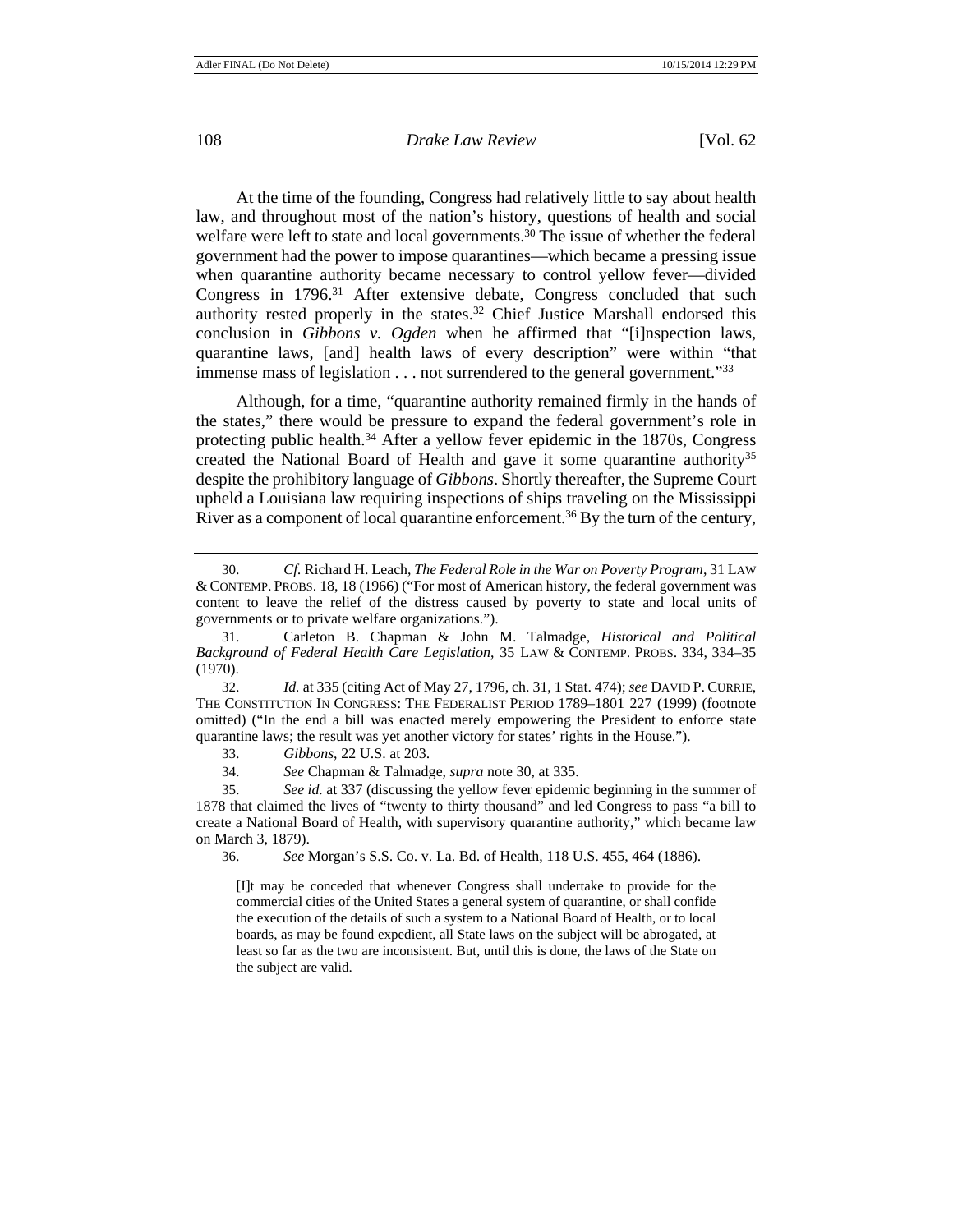federal authority to quarantine was well cemented, $37$  but the federal government's role in health policy remained quite limited.

Throughout the late 19th and early 20th centuries, there was much dispute over the proper scope of federal power. Many regulatory schemes enacted during this period were expressly limited to interstate commerce.38 Over time, Congress became more ambitious, and the Supreme Court eventually stepped aside. Beginning in 1937 with *NLRB v. Jones & Laughlin Steel* the Court began to uphold the regulation of intrastate activities that had a "substantial relation" to interstate commerce.39

The Supreme Court's acquiescence to the expansion of federal power during the New Deal seemed to resolve the debate over the proper scope of federal power.40 In a series of decisions, the Court recognized what appeared to be a nearly unlimited power over economic affairs.41 As the Court concluded in *United States* 

38. *See, e.g.*, Pure Food and Drug Act of 1906, § 2, 34 Stat. 768, 768 ("That the introduction into any State or Territory or the District of Columbia from any other State or Territory or the District of Columbia . . . of any article of food or drugs which is adulterated or misbranded, within the meaning of this Act, is hereby prohibited . . . ."); Act of Sept. 1, 1916, ch. 432, 39 Stat. 675, 675 (Comp. St. 1916, § 8819a) ("An Act To prevent interstate commerce in the products of child labor, and for other purposes."); Act of Mar. 2, 1895, ch. 191, 28 Stat. 963, 963 ("An Act for the suppression of lottery traffic through national and interstate commerce and the postal service subject to the jurisdiction and laws of the United States."); Act of July 2, 1890, ch. 647, 26 Stat. 209, 209 ("Every contract, combination in the form of trust or otherwise, or conspiracy, in restraint of trade or commerce among the several States . . . is hereby declared to be illegal. . . . Every person who shall monopolize, or attempt to monopolize, or combine or conspire with any other person or persons, to monopolize any part of the trade or commerce among the several States, . . . shall be deemed guilty of a misdemeanor . . . ."); Act to Regulate Commerce, §§ 1, 11–12, 24 Stat. 379, 379–80 (1887) (creating the Interstate Commerce Commission and setting forth that its authority to regulate common carriers only extends to those common carriers that transport passengers or property in interstate commerce).

39. *See* NLRB v. Jones & Laughlin Steel Corp., 301 U.S. 1, 37 (1937).

40. *See, e.g.*, BRUCE ACKERMAN, 1 WE THE PEOPLE 105 (1991) (noting that after the New Deal "[a] commitment to federalism . . . was no longer thought to require a constitutional strategy that restrained the national government to a limited number of enumerated powers over economic and social life").

41. *See, e.g.*, ARCHIBALD COX, THE COURT AND THE CONSTITUTION 166 (1987)

*Id.*; *see also* Chapman & Talmadge, *supra* note 30, at 338 (noting that dicta in *Morgan's S.S. Co.* "virtually invited Congress to pass an effective quarantine law").

<sup>37.</sup> *See* Chapman & Talmadge, *supra* note 30, at 340 (pointing to the passage of a quarantine law in 1893 in response to an overhyped cholera scare as the moment when "[t]he federal government finally took over quarantine authority, partly because public fear of epidemics made it politically feasible to do so, and partly because the political climate itself was changing").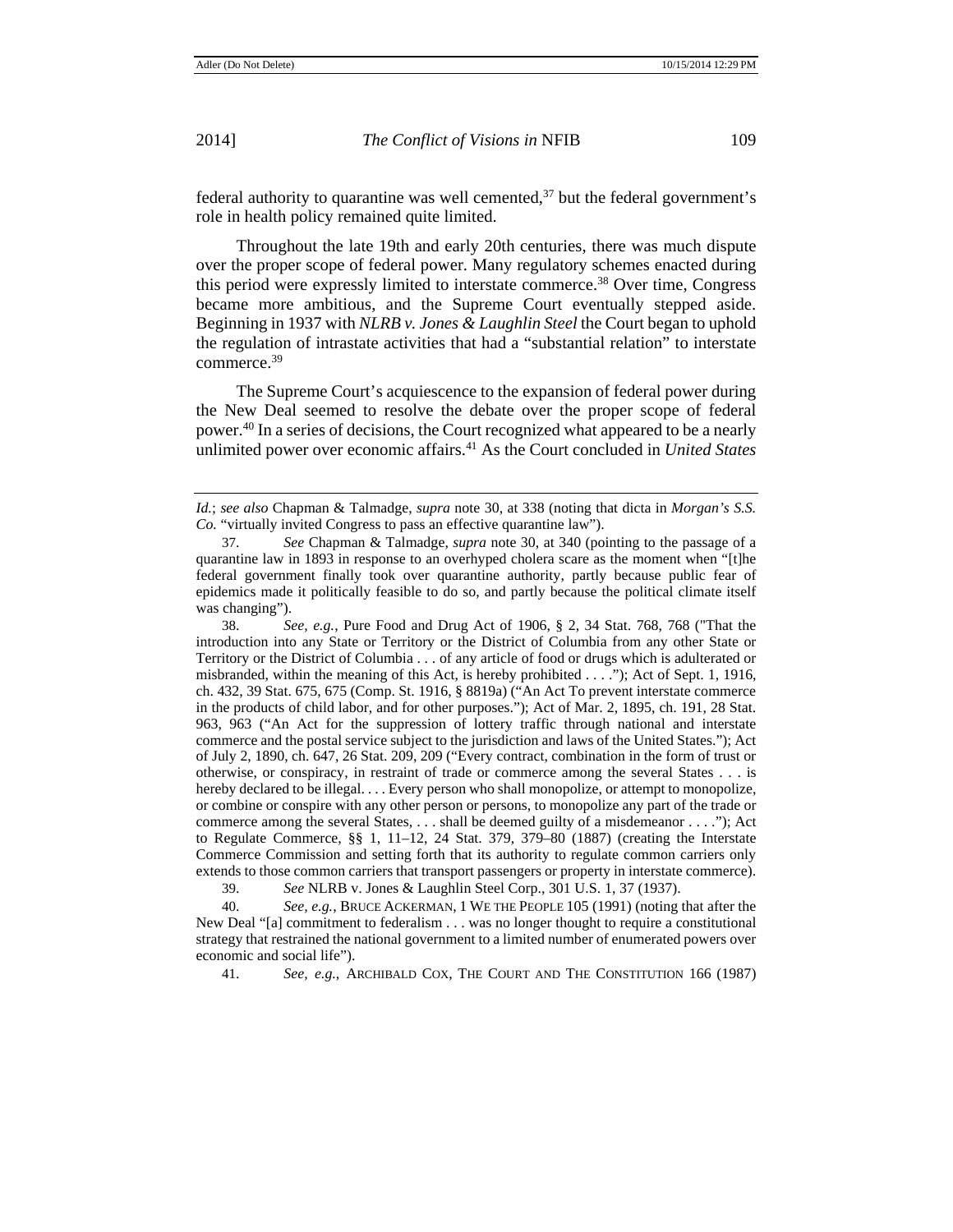*v. Darby*, "regulations of commerce which do not infringe some constitutional prohibition are within the plenary power conferred on Congress by the Commerce Clause."42 Although the Supreme Court had previously suggested that insurance lay beyond the federal government's reach—as insurance was not "commerce"<sup>43</sup> in 1944 the Court expressly concluded that the Commerce Clause power could be used to authorize regulation of insurance company practices.44

Taken together, the New Deal Court's decisions "recognized Congress' large authority to set the Nation's course in the economic and social welfare realm."45 Throughout these decisions the Supreme Court repeatedly reaffirmed the limited scope of the Commerce Clause power.<sup>46</sup> Yet it only honored these limitations in the breach. As Justice William Rehnquist observed in 1981, "one could easily get the sense from this Court's opinions that the federal system exists only at the sufferance of Congress."47

Much of the Great Society was not enacted through Congress's Commerce Clause authority but through the powers to tax and spend. Article I, Section 8 of the Constitution empowers Congress to "lay and collect Taxes, Duties, Imposts, and Excises, to pay the Debts and provide for the common Defence and general Welfare of the United States."48 At the time of the founding, there was substantial debate as to the breadth of the power authorized by this Clause. James Madison, for example, argued that the Clause only empowered Congress to pursue those ends specifically identified in Article I.<sup>49</sup> To Madison, the phrase "general welfare"

43. *See* Paul v. Virginia, 75 U.S. (8 Wall.) 168, 183 (1869) ("Issuing a policy of insurance is not a transaction of commerce.").

44. *See* United States v. Se. Underwriters Ass'n, 322 U.S. 533, 545 (1944) (refusing "to narrow the scope of the federal power to regulate the activities of a great business carried on back and forth across state lines" and upholding Congress's power to regulate "the methods by which interstate insurance companies do business").

45. Nat'l Fed. of Indep. Bus. v. Sebelius, 132 S. Ct. 2566, 2609 (2012) (Ginsburg, J., concurring in part, concurring in the judgment in part, and dissenting in part).

46. *See* NLRB v. Jones & Laughlin Steel Corp., 301 U.S. 1, 30 (1937) ("That distinction between what is national and what is local in the activities of commerce is vital to the maintenance of our federal system."); *see also* Maryland v. Wirtz, 392 U.S. 183, 196 (1968) ("This Court has always recognized that the power to regulate commerce, though broad indeed, has limits.").

47. Hodel v. Va. Surface Mining & Reclamation Ass'n, 452 U.S. 264, 308 (1981) (Rehnquist, J., concurring).

<sup>(</sup>noting the Court, in the late 1930s, suddenly recognized "virtually unlimited congressional power to regulate business activities under the Commerce Clause").

<sup>42.</sup> United States v. Darby, 312 U.S. 100, 115 (1941).

<sup>48.</sup> U.S. CONST. art. I, § 8, cl. 1.

<sup>49.</sup> *See* Eastman, *supra* note 12.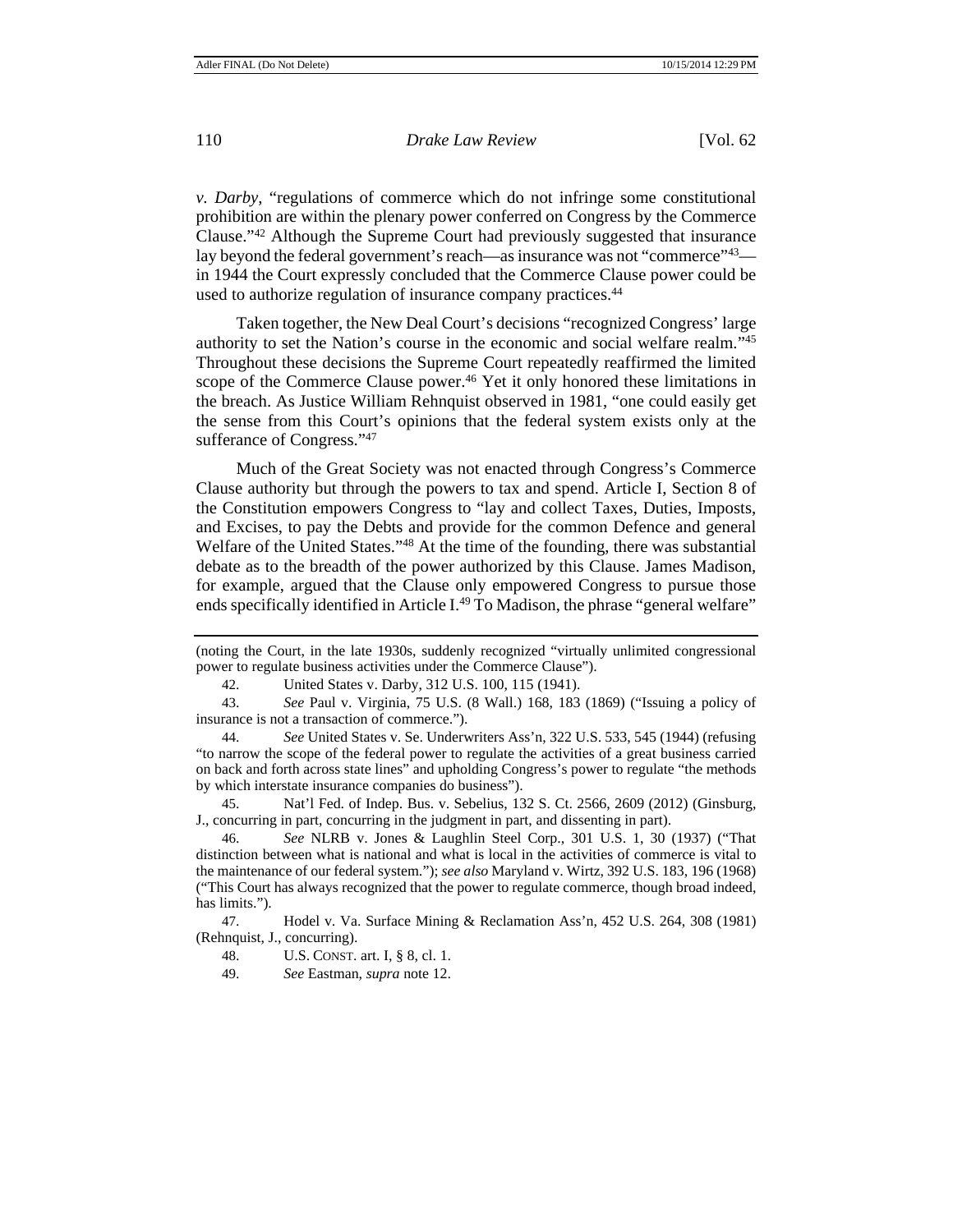did not license Congress to pursue any end it thought was "in the best interest of the nation."50 That interpretation, in Madison's view, would grant "Congress a general power of legislation, instead of the defined and limited one hitherto understood to belong to them."51

James Madison's position may have been more representative of the original understanding,<sup>52</sup> but it was not a consensus view. Alexander Hamilton contended that there were few, if any, substantive limitations on the spending power.53 The power to raise money was "*plenary*, and *indefinite*," and the range of purposes for which money could be spent "no less comprehensive," so long as appropriations were "made [to] be *General* and not *local*."54 In Hamilton's view, the Clause conferred an independent and distinct power, not limited by the other affirmative grants of power enumerated in Article I, Section 8.55

This debate, too, appeared to be resolved during the New Deal. In 1936, in *United States v. Butler*, the Supreme Court explicitly embraced a Hamiltonian interpretation of the spending power as "the correct one."56 According to the *Butler*  Court, "the power of Congress to authorize expenditure of public moneys for public purposes is not limited by the direct grants of legislative power found in the Constitution."57 Madison's definition, on the other hand, was rejected in *Butler* because it would reduce the enumeration of the taxing and spending power to a "mere tautology."<sup>58</sup> Similarly, in *Helvering v. Davis*, the Court held that Congress has broad discretion to determine whether a given incident of taxation or spending

52. *See* Natelson, *General Welfare Clause*, *supra* note 12, at 24 (discussing how proposals that "would have granted Congress legislative authority without limit" were "quietly laid aside" during the drafting of Congress's enumerated powers); Eastman, *supra* note 12, at 66–67 (footnote omitted) ("Although some of the founders, most notably Alexander Hamilton, expansively interpreted the clause in a way similar to the current understanding, most did not.").

53. *See* ALEXANDER HAMILTON, REPORT ON MANUFACTURES (1791), *reprinted in* 2 THE FOUNDERS' CONSTITUTION 446, 446–47 (Philip B. Kurland & Ralph Lerner eds., 1987).

54. *Id.*

55. *See* United States v. Butler, 297 U.S. 1, 65 (1936) (noting "Hamilton . . . maintained the clause confers a power separate and distinct from those later enumerated, [and] is not restricted in meaning by the grant of them").

56. *Id.* at 66. The Court also rejected the view that the Spending Clause grants an independent power to pursue the general welfare apart from taxing and spending. *Id.* at 65–67; s*ee also* David E. Engrail, *The Spending Power*, 44 DUKE L.J. 1, 5 (1994) ("No one today candidly denies that Hamilton's view of the spending power was correct.").

57. *Butler*, 297 U.S. at 66.

58. *Id.* at 65. The Court reasoned that "[t]hese words cannot be meaningless, else they would not have been used." *Id.*

<sup>50.</sup> *See id.*

<sup>51. 30</sup> ANNALS OF CONG. 212 (1817).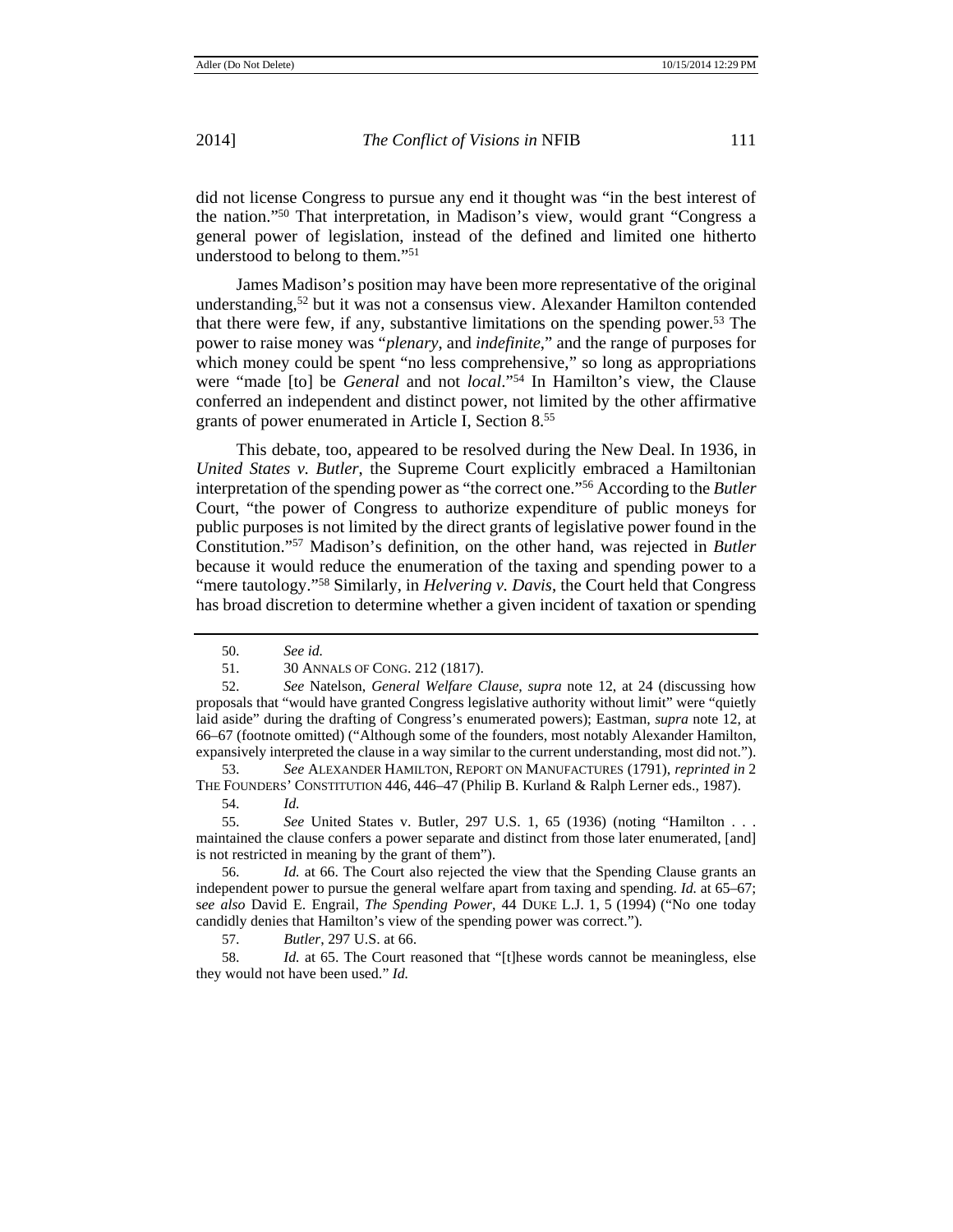is within its power to pursue the general welfare.59 According to the *Helvering*  Court, "When money is spent to promote the general welfare, the concept of welfare or the opposite is shaped by Congress, not the states."<sup>60</sup>

When Congress enacted the Social Security Act of 1935, there was some question as to its constitutionality.<sup>61</sup> Nonetheless, it passed Congress overwhelmingly and was upheld by the Supreme Court in *Steward Machine Co. v. Davis*. 62 As interpreted by the Court, the spending power is not merely the power to appropriate federal money for federal purposes. It is also the power to induce private or state action by attaching conditions to the expenditure of federal money.63 The Clause empowers Congress to impose conditions on the use of federal funds "to further broad policy objectives by conditioning receipt of federal moneys upon compliance by the recipient with federal statutory and administrative directives."<sup>64</sup>

When President Lyndon Johnson proposed various programs through which the federal government would play a greater role in the funding of healthcare for seniors and vulnerable populations, relatively few constitutional objections were raised.65 By 1950, many had concluded that the Supreme Court would uphold a system of national health insurance if only it could be enacted by Congress.<sup>66</sup> Decisions such as *Helvering* and *Steward Machine Co.* were "all but conclusive authority in support of the power of Congress to enact health insurance."67 By the

60. *Id.* at 645.

67. *Id.* at 200 & n.6.

<sup>59.</sup> *See* Helvering v. Davis, 301 U.S. 619, 640–41 (1937) (holding that the discretion to determine when spending would help provide for the general welfare, and thus the discretion to determine the constitutionality of that spending, "belongs to Congress, unless the choice is clearly wrong, a display of arbitrary power, [or] not an exercise of judgment").

<sup>61.</sup> *See* COX, *supra* note 41, at 169–70 (discussing the reaction to *Butler* and Roosevelt's supporters' "fears that the Court would also invalidate the Social Security Act").

<sup>62.</sup> Steward Mach. Co. v. Davis, 301 U.S. 548, 588–98 (1937).

<sup>63.</sup> *See id.* at 589 ("If Congress believed that the general welfare would better be promoted by relief through local units than by the system then in vogue, the cooperating localities ought not in all fairness to pay a second time.").

<sup>64.</sup> Fullilove v. Klutznick, 448 U.S. 448, 474 (1980).

<sup>65.</sup> Some conservative thinkers did raise constitutional objections, but these objections were not particularly widespread. *See, e.g.*, Will Herberg, *The Great Society and the American Constitution Tradition*, MODERN AGE, Summer 1967, at 231, 231 ("The Great Society, as concept and project, is fundamentally *ultra vires* for a constitutional government such as ours.").

<sup>66.</sup> *See, e.g.*, Oscar R. Ewing, *National Health Insurance: A Reply*, 36 A.B.A. J., Mar. 1950, at 199, 199 (March 1950) ("[T]here is little chance that the courts will strike down national health insurance if it is enacted by Congress.").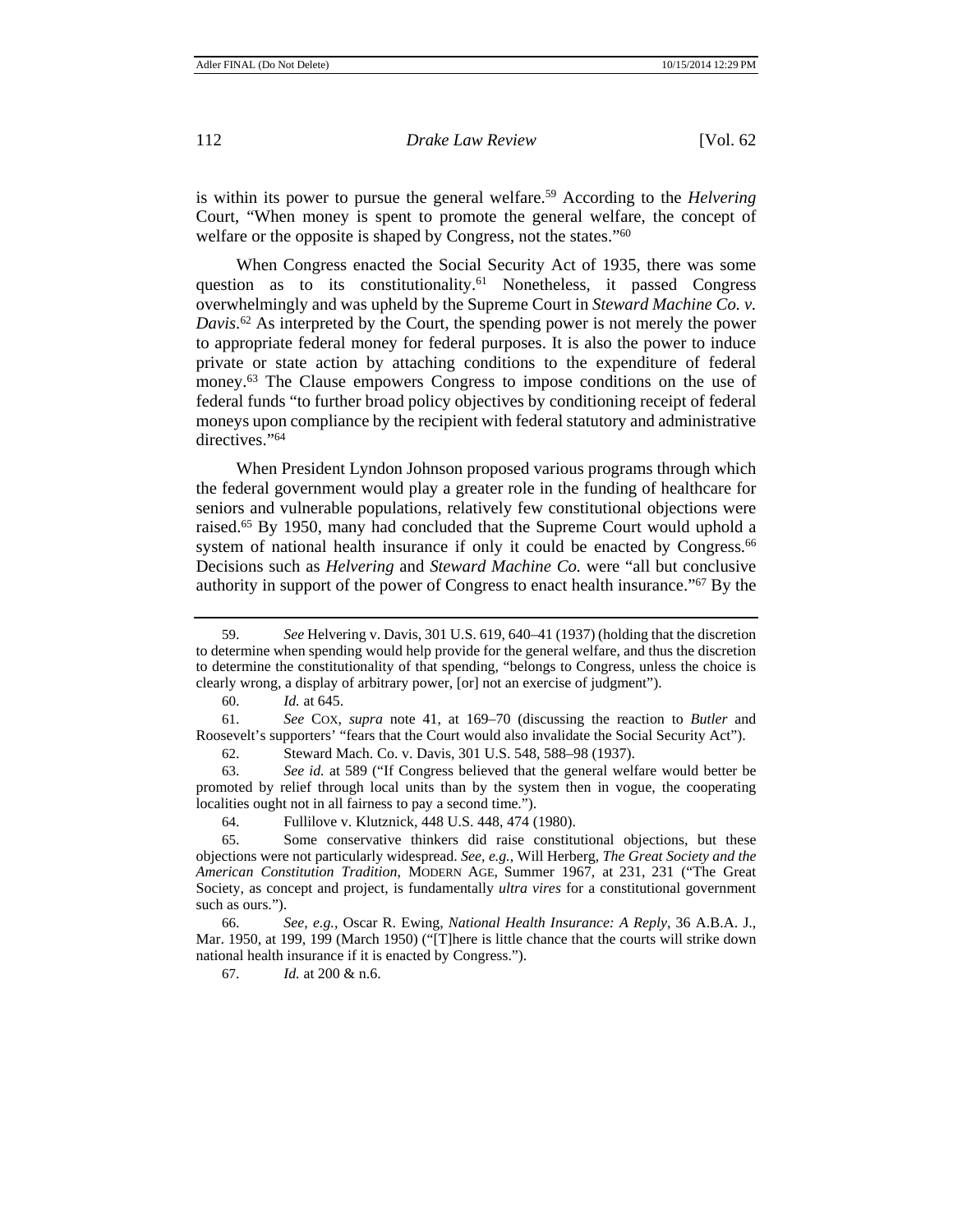1960s, the expansion of government power at all levels was largely a *fait accompli*. 68 Indeed, by some accounts, the Court's decisions upholding Social Security and the Wagner Labor Act left the "entire system of constitutional interpretation touching the Federal System . . . in ruins."69

While there was some opposition to President Johnson's proposed expansion of the welfare state, this opposition was largely expressed in political—rather than constitutional—terms. Even those who were concerned that some of the proposals would intrude too far into matters best left in the hands of state or local governments largely made prudential arguments.70 In the years that followed, the most serious constitutional challenges to Great Society programs came in the form of due process or equal protection challenges, not frontal assaults on the power of the federal government to enact the programs at all.<sup>71</sup> After Johnson left office and Congress turned to environmental legislation in line with what he had advocated, the most serious constitutional questions raised surrounded the potential effect of the Takings Clause on expansive federal regulation, not whether such laws would extend beyond the power to regulate commerce among the states.<sup>72</sup> Since then, the

(1950).

70. *See* Leach, *supra* note 29, at 35–36.

The Democratic Party has made the elimination of poverty an article of faith and has pledged its efforts toward making sure that the federal government does whatever is necessary to win the war against it. While the Republicans can hardly—and, indeed, have not—come out against the objective of the war, they have been increasingly astringent in their remarks about how the war is being waged. . . .

Whatever the outcome of the political battle over the conduct of the war on poverty, it would seem to be a necessary conclusion from even a cursory study of the problem it is attacking that, if the war is finally to be won, the federal role in both its planning and its execution can only grow larger and more powerful in the years ahead.

*Id.* 

71. *See, e.g.*, New Jersey Welfare Rights Org. v. Cahill, 411 U.S. 619, 619–21 (1973) (equal protection challenge to limitation on welfare benefits); Goldberg v. Kelly, 397 U.S. 254, 260–61 (1970) (procedural due process challenge to termination of welfare benefits).

72. *See* Denis Binder, *The Spending Clause as a Positive Source of Environmental Protection: A Primer*, 4 CHAP. L. REV. 147, 147–148 (2001) (footnote omitted) ("The underlying assumption [wa]s that the Commerce Clause grant[ed] virtually carte blanche authority to Congress to legislate for environmental protection."); Philip Soper, *The Constitutional Framework of Environmental Law*, *in* FEDERAL ENVIRONMENTAL LAW 20, 24–

<sup>68.</sup> *See* Robert B. McKay, *Taxing and Spending for the General Welfare: A Reply to Mr. Nilsson*, 48 A.B.A.J.,Jan. 1962, at 38, 38 ("[I]t is sobering to observe that *all* government in the United States has expanded enormously in this century, and at an accelerating rate."). 69. *See* Edward S. Corwin, *The Passing of Dual Federalism*, 36 VA. L. REV. 1, 17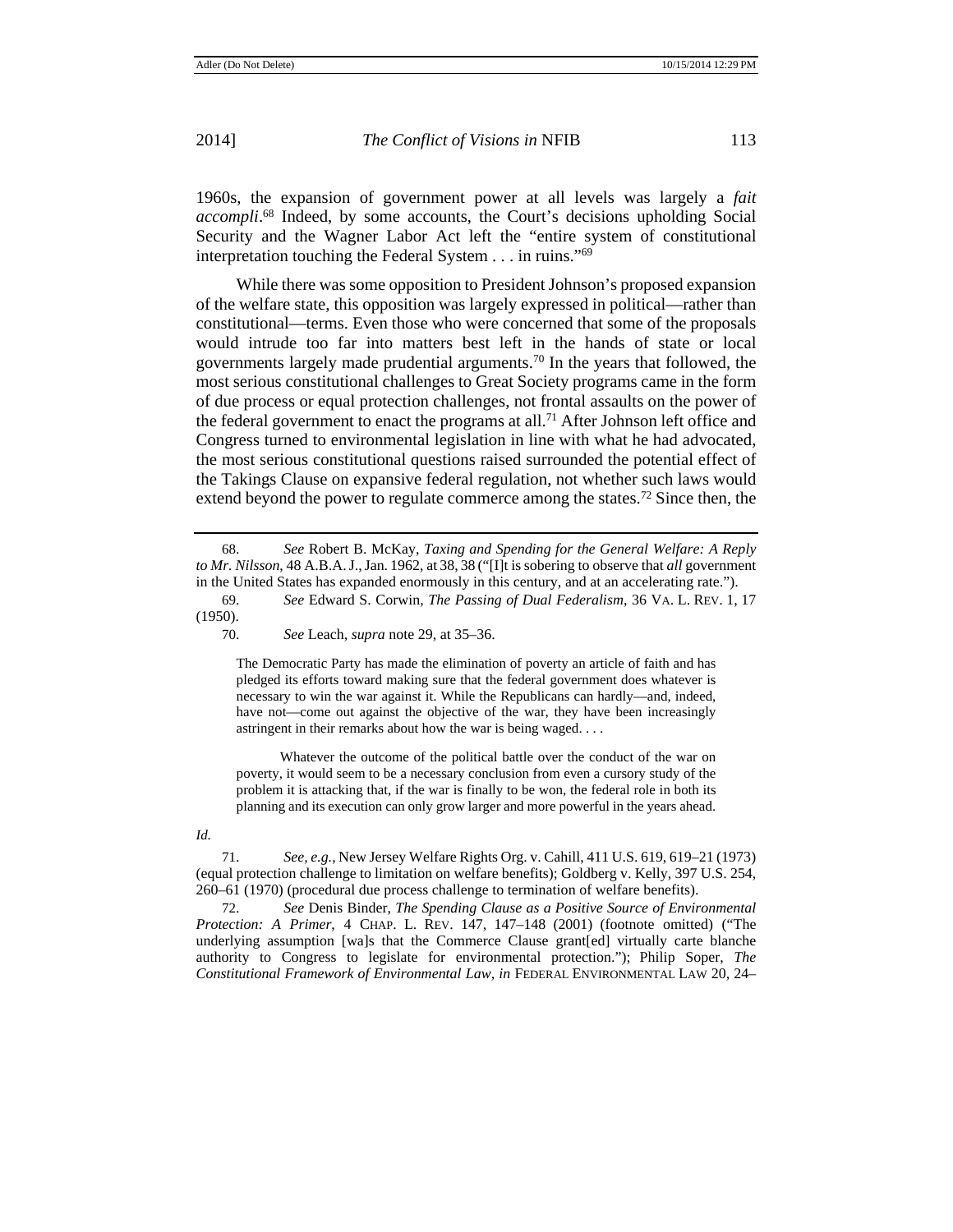Commerce Clause has been used as the source of authority for all manner of federal regulatory programs,73 and the spending power has been used to authorize a wide range of social welfare programs.<sup>74</sup>

Implicit in the dominant constitutional vision during the later years of the New Deal and throughout the duration of the Great Society was the idea that the primary constraints on federal power were political, rather than judicial.75 This was made explicit in *Garcia v. San Antonio Metropolitan Transit Authority* when the Court declared that "[s]tate sovereign interests . . . are more properly protected by procedural safeguards inherent in the structure of the federal system than by judicially created limitations on federal power."76 If federal authority were to be limited, it would be the consequence of elections, combined with the continuation of state representation in the Senate and the various "vetogates"77 and procedural means to block legislative initiatives. Federalism was not really a matter for the federal courts.

73. This is the case with, for example, most federal environmental laws. *See* Steven R. McAllister & Robert L. Glicksman, *State Liability for Environmental Violations: The U.S. Supreme Court's New Federalism*, 29 ENVTL. L. REP. 10665, 10666 (1999) ("[F]ederal environmental laws generally are premised on Congress' Article I power to regulate interstate commerce . . . .").

74. *See* Samuel R. Bagenstos, *The Anti-Leveraging Principle and the Spending Clause After* NFIB*,* 101 GEO. L.J. 861, 864 (2013) ("An enormous amount of the New Deal/Great Society state is built on conditional spending statutes.").

75. *See generally* Herbert Wechsler, *The Political Safeguards of Federalism: The Role of the States in the Composition and Selection of the Federal Government*, 54 COLUM. L. REV. 543, 544 (1954) ("The actual extent of central intervention in the governance of our affairs is determined far less by the formal power distribution than by the sheer existence of the states and their political power to influence the action of the national authority."); *cf.* Yoo, *supra* note 17, at 1334 (documenting the Court's subsequent rejection of the "political safeguards" approach to federalism).

76. Garcia v. San Antonio Metro. Transit Auth., 469 U.S. 528, 552 (1985).

77. *See generally* William S. Eskridge, Jr., *Vetogates, Chevron, Preemption*, 83 NOTRE DAME. L. REV. 1441 (2008).

<sup>27 (</sup>Erica L. Dolgin & Thomas G. P. Guilbert eds., 1974) (observing that applying contemporary Commerce Clause jurisprudence "to the environmental context results in a picture of congressional power that appears practically unbounded at least as far as concerns control over the typical areas of pollution"). *But see id*. at 21–22 (citing commentators who argued, in the 1960s, that some environmental concerns may lie beyond the scope of federal power). Insofar as policy makers were concerned about constitutional constraints on the federal government's authority to enact environmental legislation, they tended to focus on the Fifth Amendment's Takings Clause. *See*, *e.g.*, FRED BOSSELMAN ET AL., THE TAKING ISSUE 318–29 (1973) (concluding an extensive analysis of recent Takings Clause jurisprudence and concluding that "[t]he taking clause is a serious problem wherever there is substantial pressure for urban growth, and particularly where the environment is sensitive").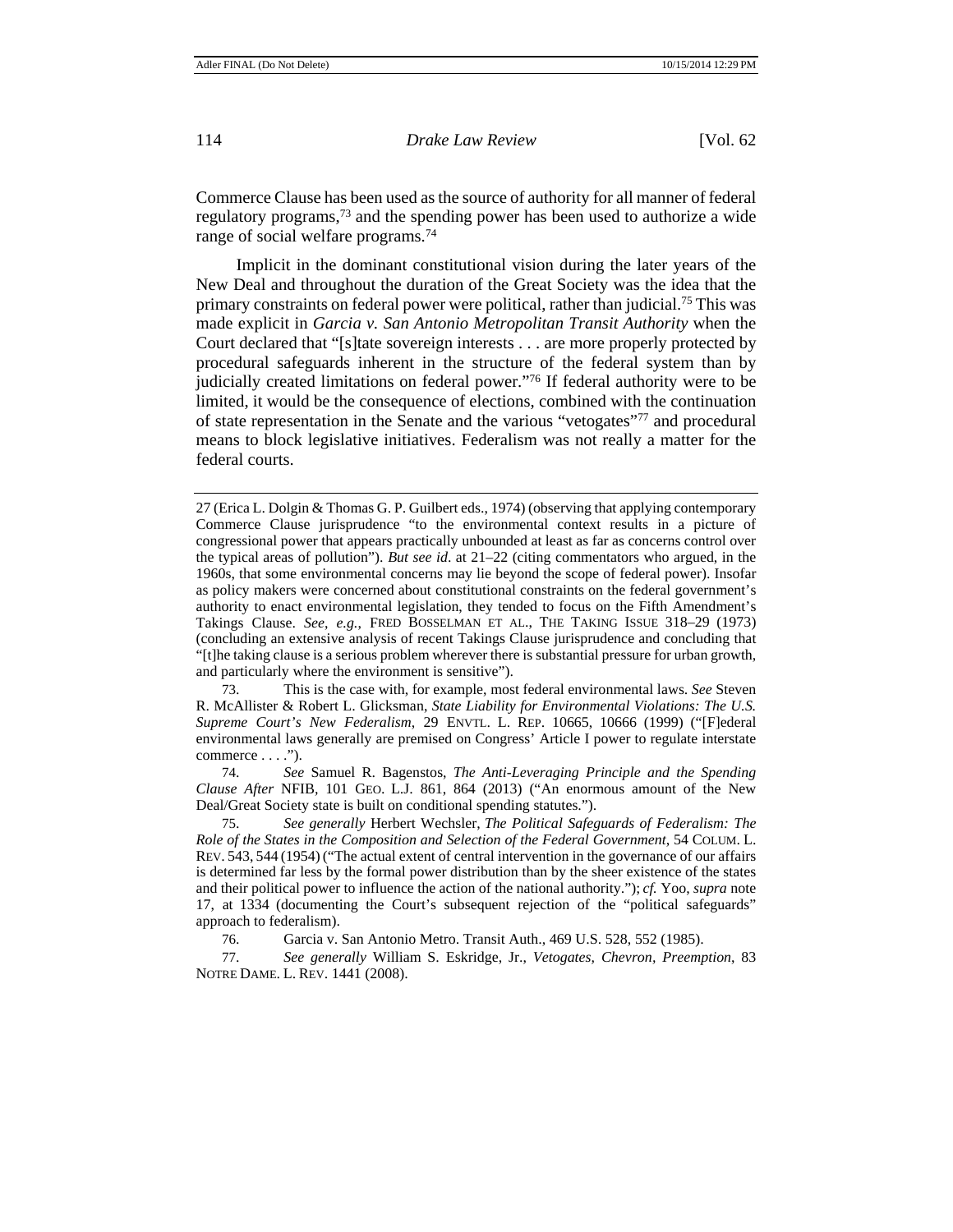# III. THE VISION OF THE REHNQUIST COURT

Although widely accepted in the academy and the courts, the expansive vision of federal power embodied in the Court's New Deal jurisprudence and subsequent Great Society programs was not uncontested.78 During the 1990s, the Supreme Court reasserted the need for limits to federal power.<sup>79</sup> In a series of decisions, the Rehnquist Court forcefully reaffirmed the principle that the federal government has only limited and enumerated powers.80 Repairing to "first principles,"81 the Court invalidated a handful of federal statutes and pronounced

At one time in our history, the view that the structure of the Federal Government sufficed to protect the States might have had a somewhat more practical, although not a more logical, basis. . . . Not only is the premise of this view clearly at odds with the proliferation of national legislation over the past 30 years, but "a variety of structural and political changes occurring in this century have combined to make Congress particularly *insensitive* to state and local values."

Id. (quoting ADVISORY COMMISSION ON INTERGOVERNMENTAL RELATIONS, REGULATORY FEDERALISM: POLICY, PROCESS, IMPACT AND REFORM 50 (1984)); *see also* Solum, *supra* note 9, at 4 (noting "the alternative understanding" that the New Deal only established "the constitutionality of particular federal programs" and did not extinguish judicially enforceable limits on federal power).

79. It is remarkable now to note that the Supreme Court did not strike down a single federal statute for exceeding the scope of Congress's enumerated powers between 1936 and 1995. In 1976, the Court ruled 5–4 that Congress could not require state governments to pay state employees the minimum wage in *National League of Cities v. Usery*. *See* 426 U.S. 833, 852 (1976). Within a few years, however, the Court began to whittle away at the *National League of Cities* holding, ultimately overturning it in *Garcia. See* 469 U.S. 528, 555–57 (1985). After that holding, the Court did not enforce limits on Congress's power under the Commerce Clause again until it struck down the Gun-Free School Zones Act (GFSZA). *See* United State v. Lopez, 514 U.S. 549, 551 (1995).

80. The reemergence of judicially enforced limits on federal power was such a turning point that many characterized it as a revolution. *See, e.g.*, Jack M. Balkin & Sanford Levinson, *Understanding the Constitutional Revolution*, 87 VA. L. REV. 1045, 1053–56 (2001) (characterizing the cumulative effect of the Rehnquist Court's federalism decisions as a "constitutional revolution"); Erwin Chemerinsky, *The Federalism Revolution*, 31 N.M. L. REV. 7, 7 (2001) ("[T]here has been a revolution with regard to the structure of the American government because of the Supreme Court decisions in the last few years regarding federalism."). Writing in the *New York Times*, Linda Greenhouse proclaimed "it is only a slight exaggeration to say that . . . the Court [is] a single vote shy of reinstalling the Articles of Confederation." Linda Greenhouse, *Focus on Federal Power*, N.Y. TIMES, May 24, 1995, at A1, http://www.nytimes.com/1995/05/24/

us/focus-on-federal-power.html.

81. *See* United States v. Lopez, 514 U.S. 549, 552 (1995) ("We start with first principles. The Constitution creates a Federal Government of enumerated powers."); *see also* 

<sup>78.</sup> *See Garcia*, 469 U.S. at 565 n.9 (Powell, J., dissenting).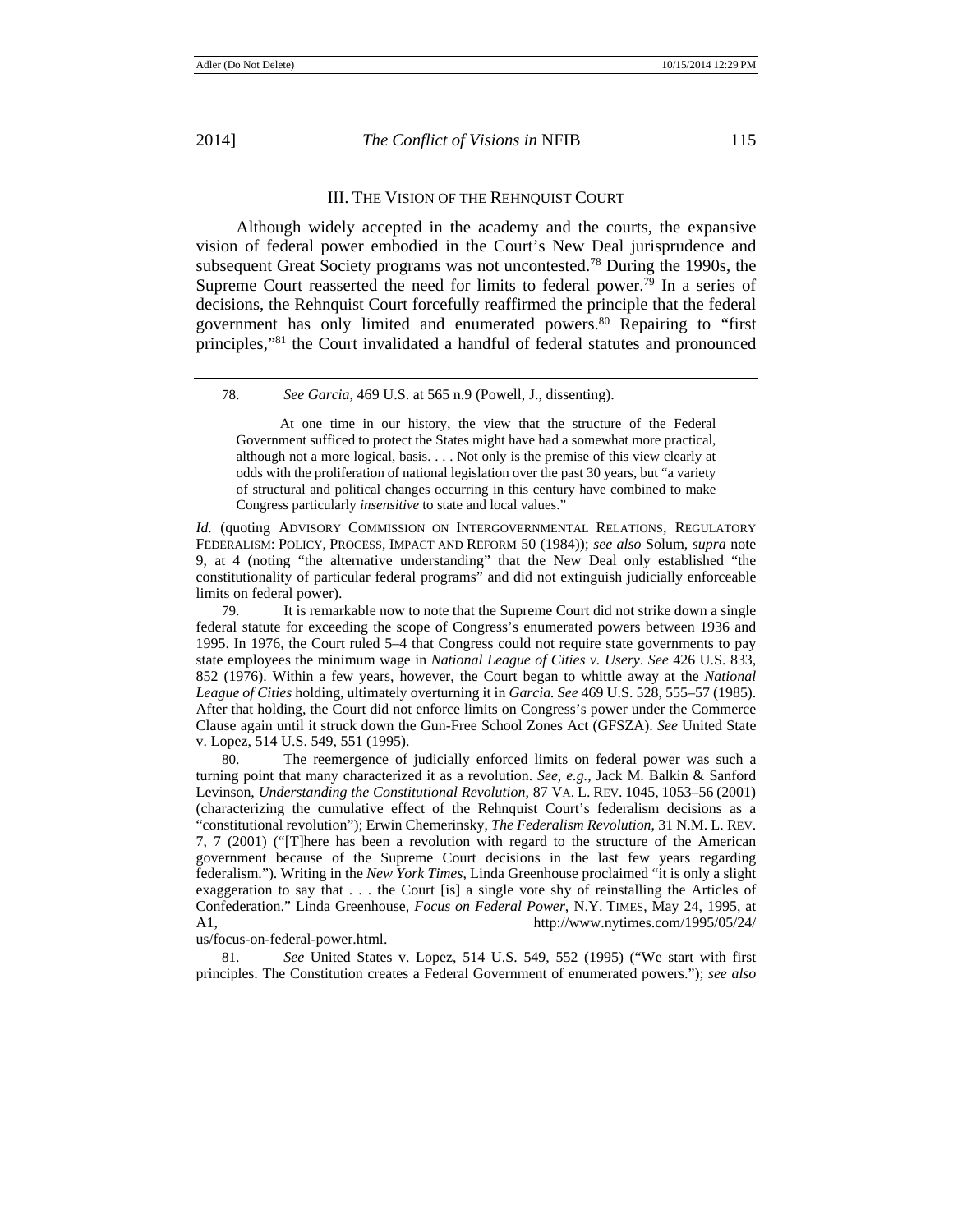the need for limits even as it upheld others.<sup>82</sup> While these decisions did not threaten the decisions of the New Deal Court, they refused to extend them into uncharted waters. More broadly, they represented an alternative constitutional vision, one that rejected the notion that courts should defer to assertions of federal authority and proclaimed that federal power had reached its outer limits.<sup>83</sup> They were, in a sense, a pronouncement that federal power had reached its zenith, and could go no further without a particularly compelling justification.

In *United States v. Lopez*, the Court held that the Gun-Free School Zones Act (GFSZA), which prohibited the knowing possession of a gun within 1,000 feet of a school, exceeded the scope of the commerce power.<sup>84</sup> Stressing that "[t]he Constitution creates a Federal Government of enumerated powers,"85 the Court rejected the argument that Congress could regulate intrastate activities with only a tenuous connection to interstate commerce.86 Five years later, the Court reaffirmed this holding in *United States v. Morrison*, striking down provisions of the Violence Against Women Act (VAWA) that, like the GFSZA, were insufficiently connected to interstate commerce.87

As the Court explained in *Lopez* and reiterated in *Morrison*, the commerce power authorized Congress to regulate the use of the channels of interstate

83. *See* Solum, *supra* note 9, at 50 (noting that the Rehnquist Court's federalism decisions "reasoned from premises that were inconsistent with the then prevailing constitutional gestalt").

Richard W. Garnett, *The New Federalism, the Spending Power, and Federal Criminal Law*, 89 CORNELL L. REV. 1, 12 (2003) ("[I]t is a hallmark—and perhaps the legacy—of the Rehnquist Court to have brought back to the public-law table the notion that the Constitution is a charter for a government of limited and enumerated powers . . . .").

<sup>82.</sup> *See, e.g.*, United States v. Morrison, 529 U.S. 598, 601–02 (2000); Printz v. United States, 521 U.S. 898, 935 (1997); City of Boerne v. Flores, 521 U.S. 507, 511 (1997); New York v. United States, 505 U.S. 144, 149 (1992).

<sup>84.</sup> *Lopez*, 514 U.S. at 551, 564, 567–68.

<sup>85.</sup> *Id.* at 552.

<sup>86.</sup> *Id.* at 564–68.

<sup>87.</sup> *Morrison*, 529 U.S. at 602, 617–19. By some accounts, *Morrison* was the more significant decision of the two in that it was written in more forceful terms, lacked a moderating concurring opinion, and demonstrated the Court's willingness to follow through on what was suggested in *Lopez*. *See* Adrian Vermeule, *Does Commerce Clause Review Have Perverse Effects?*, 46 VILL. L. REV. 1325, 1327 (2001) ("[T]he warning shot across Congress' bow in *Lopez* has been followed by the full-out broadside of *United States v. Morrison*."); *see also*  Jonathan H. Adler, *Is* Morrison *Dead? Assessing a Supreme Drug (Law) Overdose*, 9 LEWIS & CLARK L. REV. 751, 759 (2005) ("While most associate the reinvigoration of Commerce Clause scrutiny with *Lopez*, *Morrison* was the real breakthrough for enumerated powers jurisprudence.").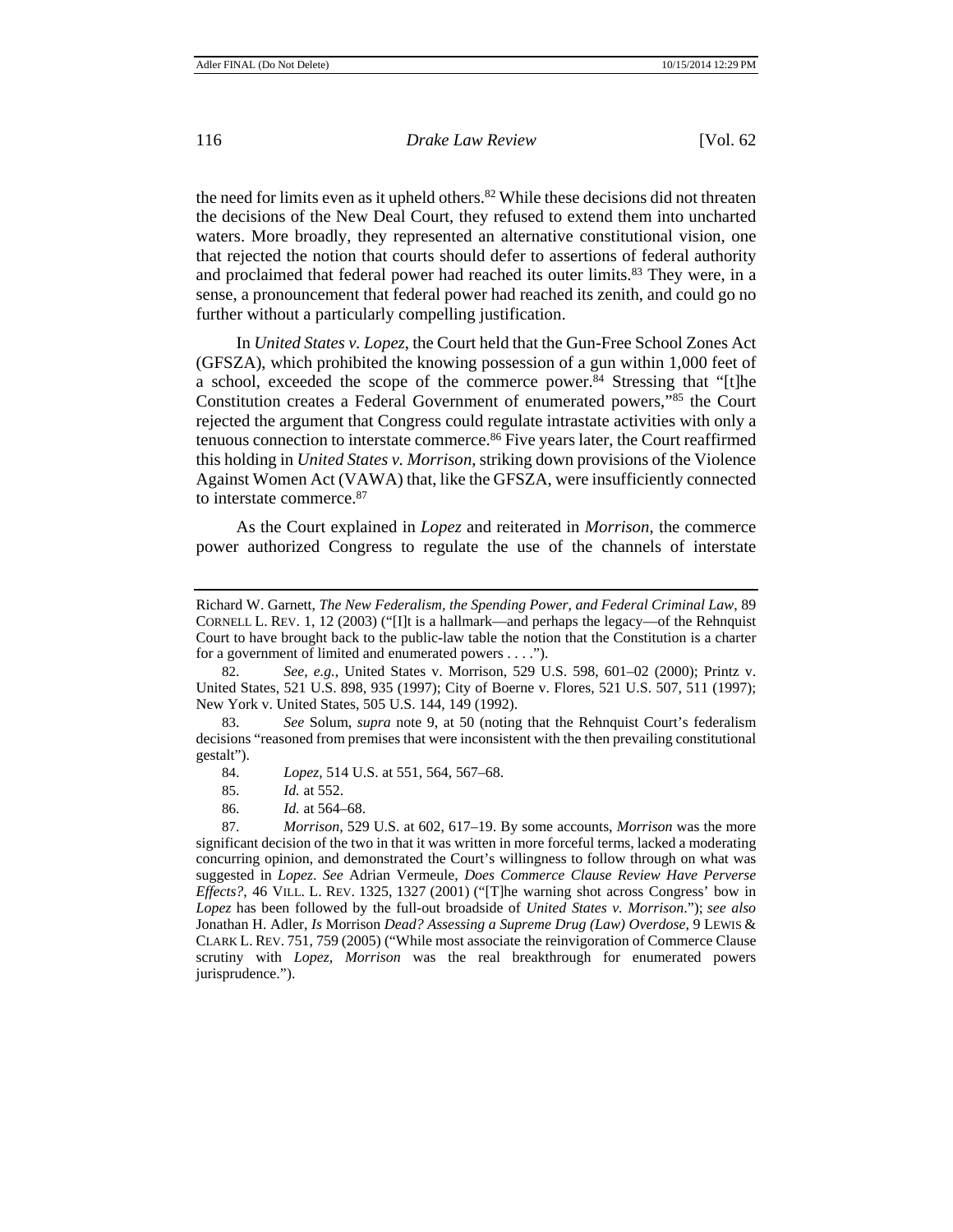commerce, the instrumentalities of interstate commerce, and persons or things in interstate commerce.88 Thus, for example, Congress may regulate or prohibit the sale of driver's license information and other personal data collected by public and private entities because such information is bought and sold in interstate commerce.89

More broadly, the Court noted that the commerce power had also been interpreted to authorize regulation of those activities that "substantially affect" interstate commerce.90 This authority could be inconceivably broad, as just about everything has some effect on interstate commerce, particularly if individual instances are aggregated together.<sup>91</sup> Yet the Court was also concerned with limits. As described and applied in *Lopez* and *Morrison*, the substantial effects test meant that Congress could reach not only those activities that are themselves related to "'commerce' or any sort of economic enterprise," but also instances of noneconomic intrastate activity in which the regulation is "an essential part of a larger regulation of economic activity, in which the regulatory scheme could be undercut unless the intrastate activity were regulated."92 Conversely, the Court reasoned, the fact that a given noneconomic activity might have a substantial economic impact when aggregated with all other instances of like conduct was insufficient to bring that noneconomic activity within Congress's regulatory jurisdiction under the Commerce Clause.<sup>93</sup> Thus, Congress could regulate intrastate activities that were themselves "economic in nature,"94 such as industrial

92. *Lopez*, 514 U.S. at 561.

93. In *Morrison* the Court explicitly rejected "the argument that Congress may regulate noneconomic, violent criminal conduct based solely on that conduct's aggregate effect on interstate commerce." *Morrison*, 529 U.S. at 617.

94. *See id.* at 613.

<sup>88.</sup> *Morrison*, 529 U.S. at 607–09; *Lopez*, 514 U.S. at 552–55.

<sup>89.</sup> *See* Reno v. Condon, 528 U.S. 141, 148 (2000) (upholding the Driver's Privacy Protection Act as a proper exercise of Congress's Commerce Clause power).

<sup>90.</sup> *See Lopez*, 514 U.S. at 558–59 ("Within this final category, admittedly, our case law has not been clear whether an activity must 'affect' or 'substantially affect' interstate commerce in order to be within Congress' power to regulate it under the Commerce Clause.").

<sup>91.</sup> *See* Brzonkala v. Va. Polytechnic Inst., 169 F.3d 820, 839 (4th Cir. 1999) (en banc) (illustrating the extent to which aggregation would permit Congress to regulate noneconomic activities under the guise of the Commerce Clause by citing estimates that insomnia has an estimated \$92.5 to \$107.5 billion annual impact on the U.S. economy), *aff'd sub nom.* United States v. Morrison, 529 U.S. 598 (2000).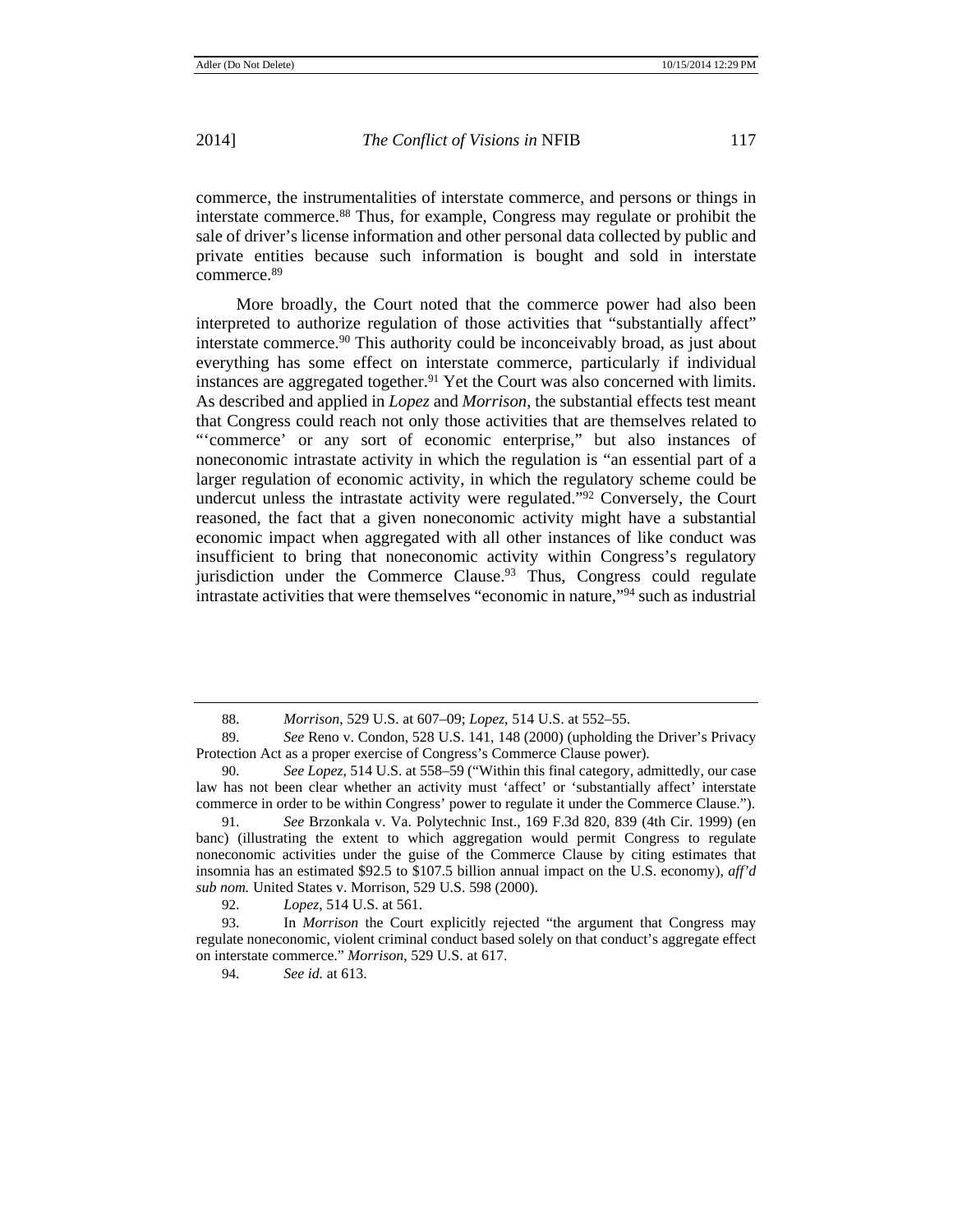mining<sup>95</sup> or loan-sharking,  $96$  but not gender-motivated violence<sup>97</sup> or gun possession near a school.98

While the Rehnquist Court enforced limits on the exercise of the commerce power and also acted to protect state sovereign immunity and safeguard state autonomy against commandeering,<sup>99</sup> it was more circumspect about the power to spend. In 1987, in *South Dakota v. Dole*, the Court identified a series of restraints on Congress's authority to impose conditions on the receipt of federal funds designed to ensure that federal pressure would not turn into compulsion, but nonetheless upheld an expansive use of such conditions.<sup>100</sup> And although the Court would reiterate that there were constitutional limits on the amount of pressure the federal government could impose on states when seeking their cooperation, it routinely upheld conditional funding provisions.101 Indeed, until *NFIB* the Court had never struck down conditional spending on such grounds.<sup>102</sup>

In *Dole*, the Court identified several constraints on congressional use of conditional federal spending to induce state cooperation. First, the appropriation of funds must be for the general welfare103 and not transgress any other

| (1981). |  |  |  |
|---------|--|--|--|
|         |  |  |  |

96. *See* Perez v. United States, 402 U.S. 146, 156–57 (1971).

98. United States v. Lopez, 514 U.S. 549, 551 (1995). It is worth noting that Alfonso Lopez was engaged in economic activity, as he had brought the gun to school as part of a gun sale. *See* United States v. Lopez, 2 F.3d 1342, 1345 (5th Cir. 1993). The GFSZA was nonetheless unconstitutional, as the activity subject to regulation—possession of a gun near a school—was not economic. A similarly formalistic analysis would inform the Chief Justice's analysis of the individual mandate. *See* Jonathan H. Adler, *Judicial Minimalism, the Mandate, and Mr. Roberts*, *in* THE HEALTH CARE CASE: THE SUPREME COURT'S DECISION AND ITS IMPLICATIONS 171, 177 (Nathaniel Persily, et al. eds., 2013) [hereinafter THE HEALTH CARE CASE].

99. *See, e.g.*, Alden v. Maine, 527 U.S. 706, 715 (1999); Printz v. United States, 521 U.S. 898, 935 (1997); Seminole Tribe of Fla. v. Florida, 517 U.S. 44, 47 (1996); New York v. United States, 505 U.S. 144, 174–75 (1992).

100. South Dakota v. Dole, 483 U.S. 203, 211–12 (1987).

101. *See, e.g.*, Sabri v. United States, 541 U.S. 600, 608 (2004); *New York*, 505 U.S. at 173.

102. *See* Nat'l Fed. of Indep. Bus. v. Sebelius, 132 S. Ct. 2566, 2630 (2012) (Ginsburg, J., concurring in part, concurring in the judgment in part, and dissenting in part) ("The Chief Justice therefore—*for the first time ever*—finds an exercise of Congress' spending power unconstitutionally coercive."); *see also* Elizabeth Weeks Leonard, *Crafting a Narrative for the Red State Option*, 102 KY. L. J. 381, 384 (2014) ("The *NFIB* Medicaid decision was unprecedented as a matter of federalism jurisprudence.").

103. *Dole*, 483 U.S. at 207 (citing Helvering v. Davis, 301 U.S. 619, 640–41 (1937)).

<sup>97.</sup> *Morrison*, 529 U.S. at 601–02.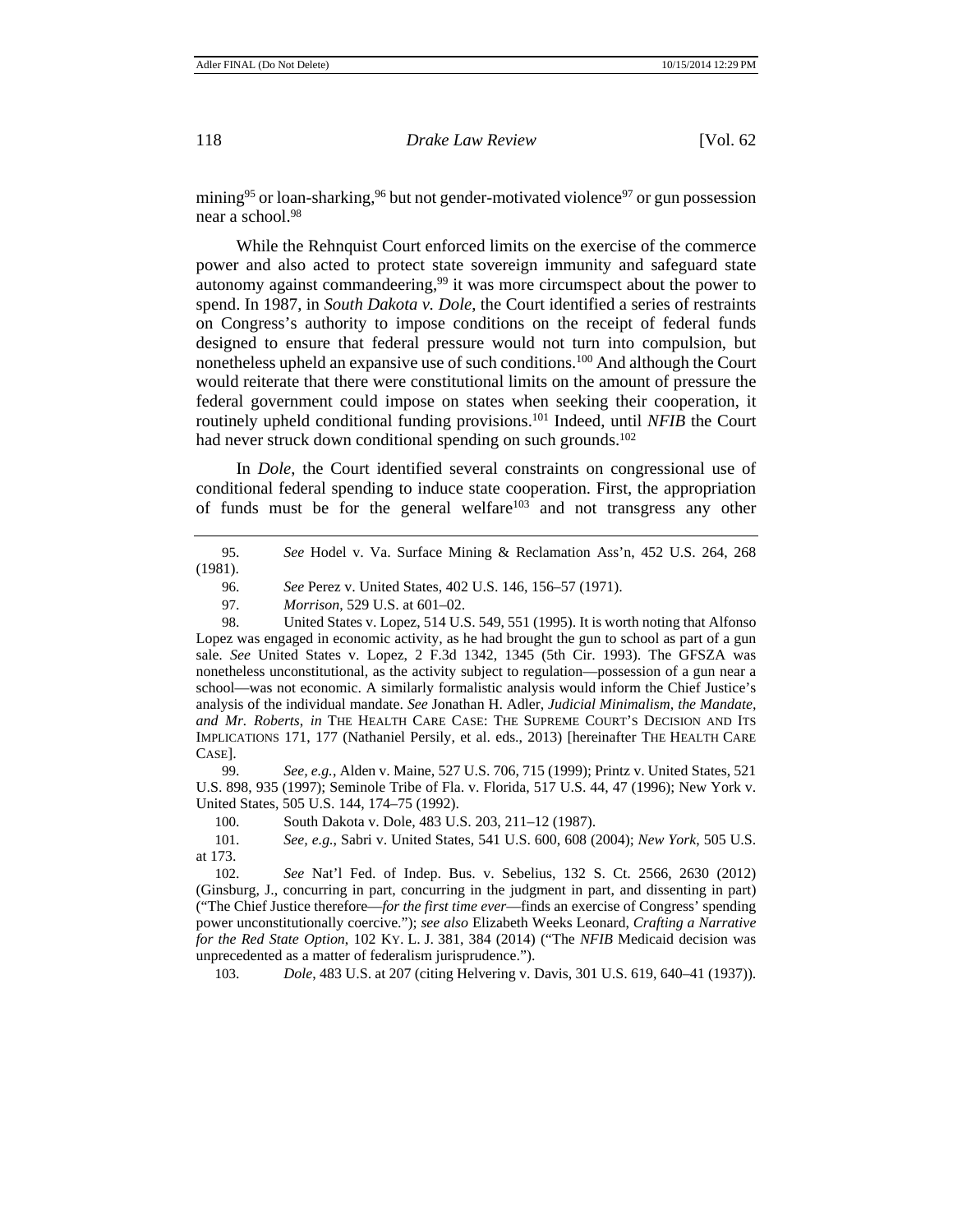constitutional limit on government power that acts as an "independent bar."104 The Court further explained that any conditions imposed upon the receipt of federal funds must be clear and unambiguous so that recipient states have clear notice of any obligations imposed.105 There must also be a sufficient nexus between the substance of the conditions imposed and the purpose of the federal spending.<sup>106</sup>

Finally, the *Dole* Court suggested that conditional spending could be unconstitutional if "the financial inducement offered by Congress" was "so coercive as to pass the point at which 'pressure turns into compulsion.'"107 While not explaining what degree of financial inducement would be necessary to cross this line, the Court stressed that the relatively small amount of money at stake provided "relatively mild encouragement to the States" and was not coercive.<sup>108</sup> Left unsaid was whether placing conditions on a much larger amount of money would be coercive in itself or whether this would merely influence the degree of scrutiny with which the other prongs of the *Dole* test would be applied.

A recurring theme throughout the Rehnquist Court's federalism decisions is the need to maintain judicially enforceable limits on federal power.<sup>109</sup> These limits, even if rather modest, are necessary to maintain the underlying constitutional structure of limited, separated, and enumerated powers. Thus, in *Lopez*, the Court stressed that the federal government failed to offer any limit on the asserted scope of Congress's commerce power.110 Although the Rehnquist Court was willing to uphold an expansive conception of federal authority, there needed to be a limit.

While the Rehnquist Court's rhetoric stressed the need for limits, the Court's

107. *Dole*, 483 U.S. at 211 (quoting Steward Mach. Co. v. Davis, 301 U.S. 548, 590 (1937)).

108. *Id.*

<sup>104.</sup> *Id.* at 208 (citing Lawrence Cnty. v. Lead-Deadwood Sch. Dist., 469 U.S. 256, 269–70 (1985)).

<sup>105.</sup> *Id.* at 207 (quoting Pennhurst State Sch. and Hosp. v. Halderman, 451 U.S. 1, 17 (1981)).

<sup>106.</sup> *Id.* at 207–08; *see also New York*, 505 U.S. at 167 ("Such conditions must . . . bear some relationship to the purpose of the federal spending; otherwise, of course, the spending power could render academic the Constitution's other grants and limits of federal authority." (citations omitted)).

<sup>109.</sup> *See* Bagenstos, *supra* note 74, at 899 ("Since the beginnings of the 'Federalist Revival' in the Rehnquist Court, the notion that there must be *some* judicially enforceable federalism-based limits to Congress's authority has been a driving force of the Court's jurisprudence.").

<sup>110.</sup> United States v. Lopez, 514 U.S. 549, 564 (1995) ("[I]f we were to accept the Government's arguments, we are hard pressed to posit any activity by an individual that Congress is without power to regulate.").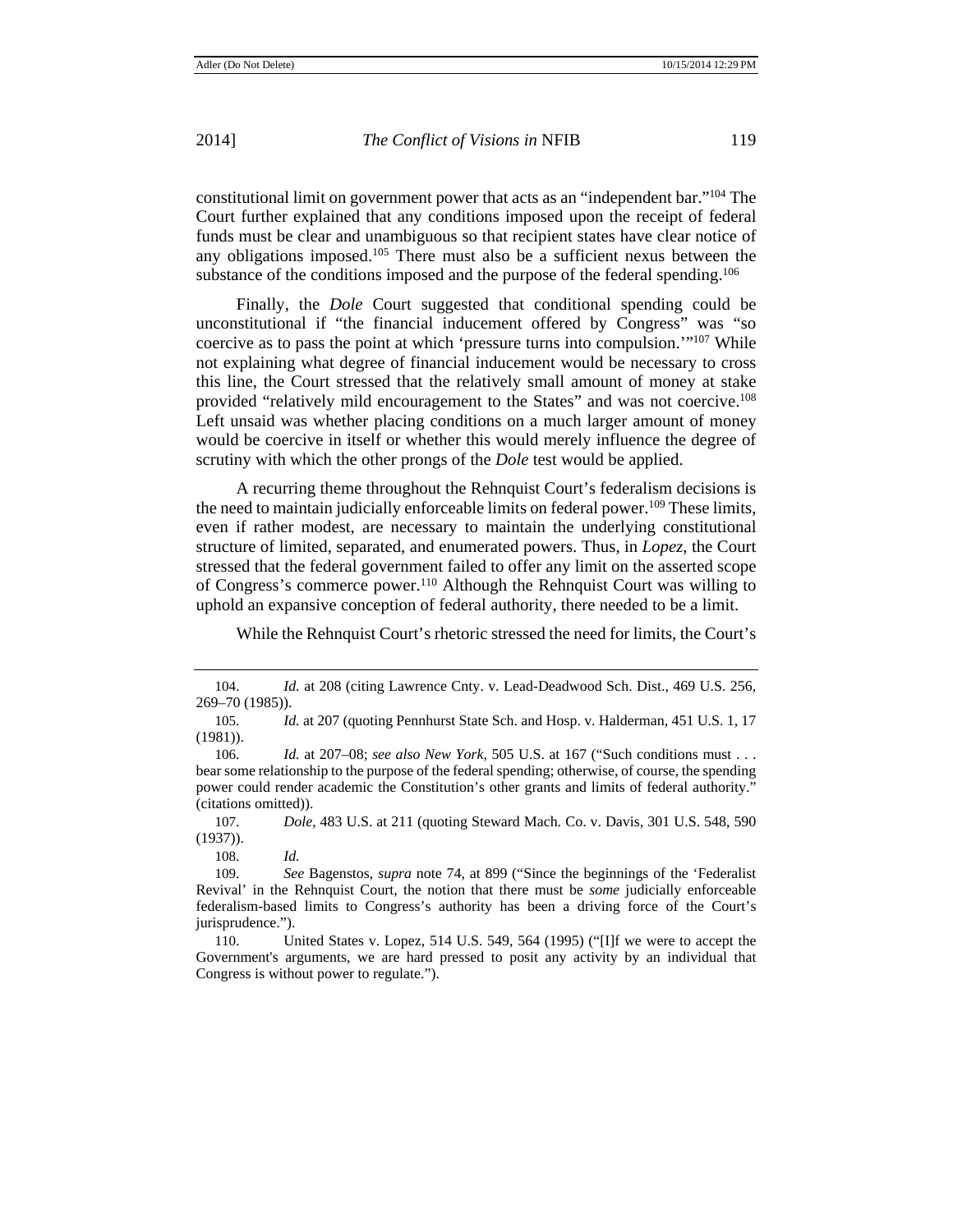seeming reluctance to enforce these limits with much rigor left some doubt as to whether the rhetoric was believable. After all, even during the New Deal, the Court often reiterated the need to keep congressional authority within constitutional bounds, even as it approved one expansive exercise of federal authority after another.111 By the time of the Great Society, the Court had little difficulty approving expansive assertions of federal power.<sup>112</sup> Against this backdrop, it was easy to read *Lopez* and the Rehnquist Court's other federalism decisions as minor exceptions to a general rule permitting Congress to exercise expansive federal power.113 Lower courts, already reluctant to invalidate federal statutes for exceeding the scope of Congress's enumerated powers, certainly took this view. Other than the Fourth Circuit,  $114$  no appellate court struck down a federal statute on Commerce Clause grounds between 1995 and 2000,115 and *Morrison* did little to change this pattern.<sup>116</sup>

114. *See* Brzonkala v. Va. Polytechnic Inst., 169 F.3d 820, 839 (4th Cir. 1999) (en banc), *aff'd sub nom.* United States v. Morrison, 529 U.S. 598 (2000) (holding that "*Lopez* clearly forecloses . . . congressional regulation of *noneconomic* activities such as the conduct reached by section 13981" under the guise of an exercise of Commerce Clause powers).

115. *See* Glenn H. Reynolds & Brannon P. Denning, *Lower Court Readings of* Lopez*, or What if the Supreme Court Held a Constitutional Revolution and Nobody Came?*, 2000 WIS. L. REV. 369, 385 n.85 (2000).

<sup>111.</sup> *See, e.g.*, NLRB v. Jones & Laughlin Steel Corp., 301 U.S. 1, 30 (1937) ("The authority of the federal government may not be pushed to such an extreme as to destroy the distinction, which the commerce clause itself establishes, between commerce 'among the several States' and the internal concerns of a State.").

<sup>112.</sup> *See, e.g.*, Perez v. United States, 402 U.S. 146, 156–57 (1971) (upholding Congress's authority to regulate intrastate loan-sharking under the Consumer Credit Protection Act as a valid exercise of the Commerce Clause).

<sup>113.</sup> *See, e.g.*, Garnett, *supra* note 81, at 5 ("*Lopez* and other New Federalism salvos notwithstanding, it remains settled law that Congress may spend money on projects and in pursuit of ends that are not authorized explicitly in Article I, and also may enthusiastically promote policy goals that might lie beyond the reach of its enumerated powers merely by attaching conditions to the money it spends.").

<sup>116.</sup> After *Morrison* there were a handful of cases in which federal courts upheld asapplied Commerce Clause challenges to federal statutes. *See, e.g.*, Raich v. Ashcroft*,* 352 F.3d 1222, 1234 (9th Cir. 2003) (upholding an as-applied Commerce Clause challenge to the application of the federal Controlled Substances Act to medical marijuana), *vacated*, Gonzales v. Raich, 545 U.S. 1 (2005); Stewart v. United States, 348 F.3d 1132, 1141–42 (9th Cir. 2003) (upholding a Commerce Clause challenge to a federal prohibition of the possession of fully automatic weapons as applied to a homemade firearm), *vacated*, United States v. Steward, 545 U.S. 1112 (2005); United States v. McCoy, 323 F.3d 1114, 1129–30 (9th Cir. 2003) (upholding a Commerce Clause challenge to a federal prohibition on the possession of child pornography as applied to a family photo), *overruled by* United States v. McCalla, 545 F.3d 750 (9th Cir. 2008).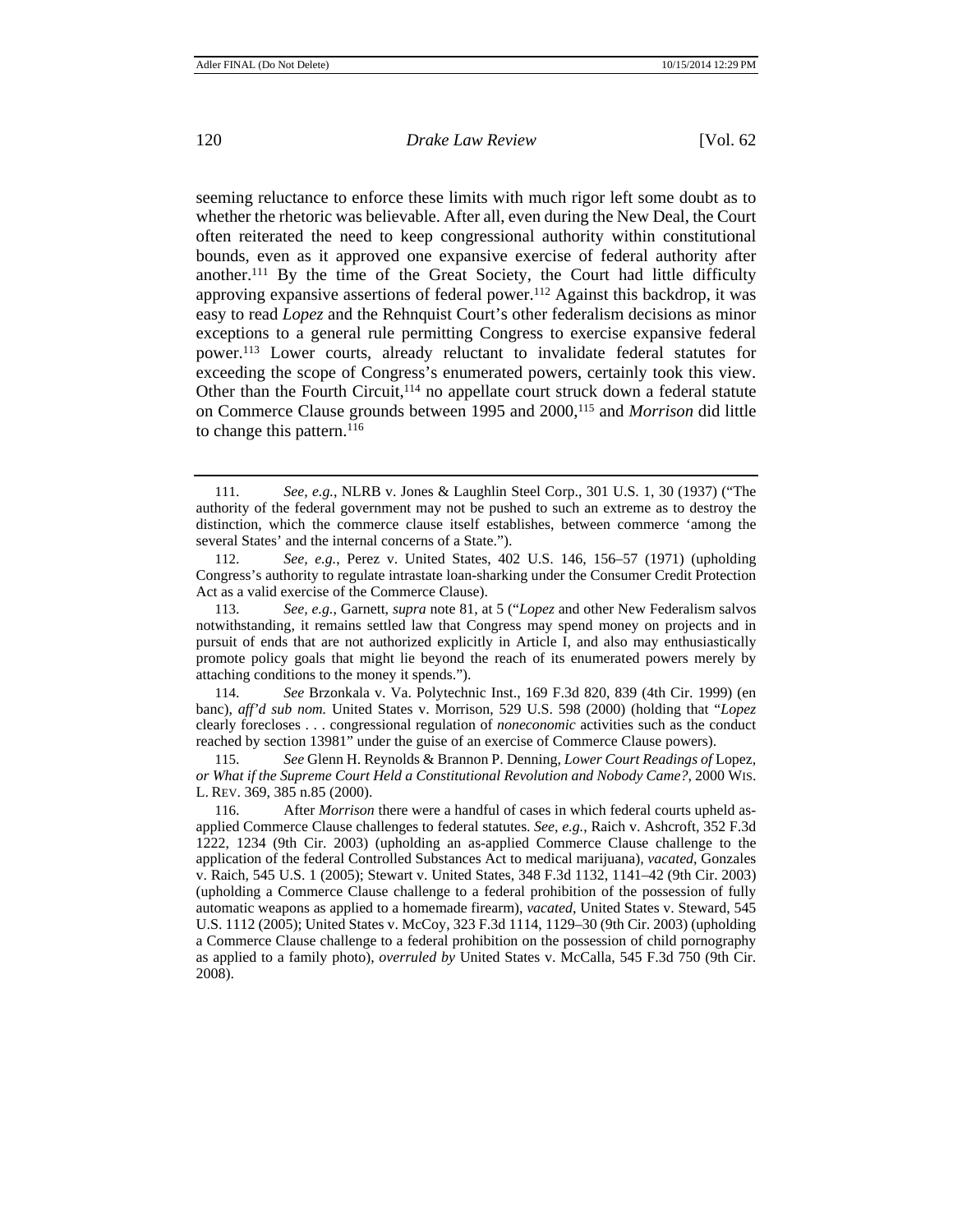This interpretation of the Court's jurisprudence was reinforced by the Court's decision upholding the application of the Controlled Substances Act to the noncommercial, intrastate possession of marijuana for medical purposes in Gonzales v. Raich.<sup>117</sup> The expansive formulations in Justice John Paul Stevens's majority and Justice Antonin Scalia's concurrence seemed to back away from the Court's insistence that the power to regulate commerce was limited.118 This served to create some doubt as to whether the Rehnquist Court's limitations on federal power were real. Indeed, after *Raich*, there would not be another federal statute invalidated by a federal appellate court for exceeding the scope of the federal government's enumerated powers until the ACA was struck down by the Eleventh Circuit.<sup>119</sup>

#### IV. THE COMPETING VISIONS OF OBAMACARE

*NFIB* set up a contest of constitutional visions because it presented the Court with novel assertions of federal power that forced the Court to consider anew the extent to which courts should enforce constitutional limits on enumerated powers. The debate over the constitutionality of the individual mandate, and to a lesser degree the Medicaid expansion, became a debate over competing constitutional visions.120 Partisans in the debate over the mandate did not disagree on the application of clearly settled precedents so much as they disagreed over the meaning of those precedents and the underlying nature of federal power.

Those who supported the mandate's constitutionality viewed it as nothing more than the federal government's latest effort to regulate an important sector of the economy for the purpose of expanding the social safety net.<sup>121</sup> The purchase of

121. *See* Orin S. Kerr, *Some Tentative Thoughts on the Constitutionality of the*

<sup>117.</sup> *See* Gonzales v. Raich, 545 U.S. 1, 9 (2005).

<sup>118.</sup> *See* Douglas W. Kmiec, Gonzales v. Raich*:* Wickard v. Filburn *Displaced*, 2004–2005 CATO SUP. CT. REV. 71, 92 ("For the majority and Scalia, federal power over interstate commerce marijuana is without limit, even if the state has identified a discrete subpart (noncommercial, medicinal uses) over which federal power is not appropriate."); *see also* Adler, *supra* note 87, at 762–63 (2005) ("Both the majority and concurring opinions hollowed out *Morrison*'s core—leaving it without any substance, if any life at all.").

<sup>119.</sup> *See* Florida v. U.S. Dep't of Health and Human Servs., 648 F.3d 1235, 1328 (11th Cir. 2011).

<sup>120.</sup> The debate over the Medicaid expansion presented the conflict of visions less starkly because there was much less debate over these provisions. Most discussion over the constitutionality of the ACA focused on the individual mandate, not the Medicaid provisions. *See generally* CONSPIRACY, *supra* note 4, at 179–220. Moreover, whereas some lower courts had invalidated the minimum coverage requirement, no lower court had invalidated the Medicaid expansion for exceeding the scope of federal power.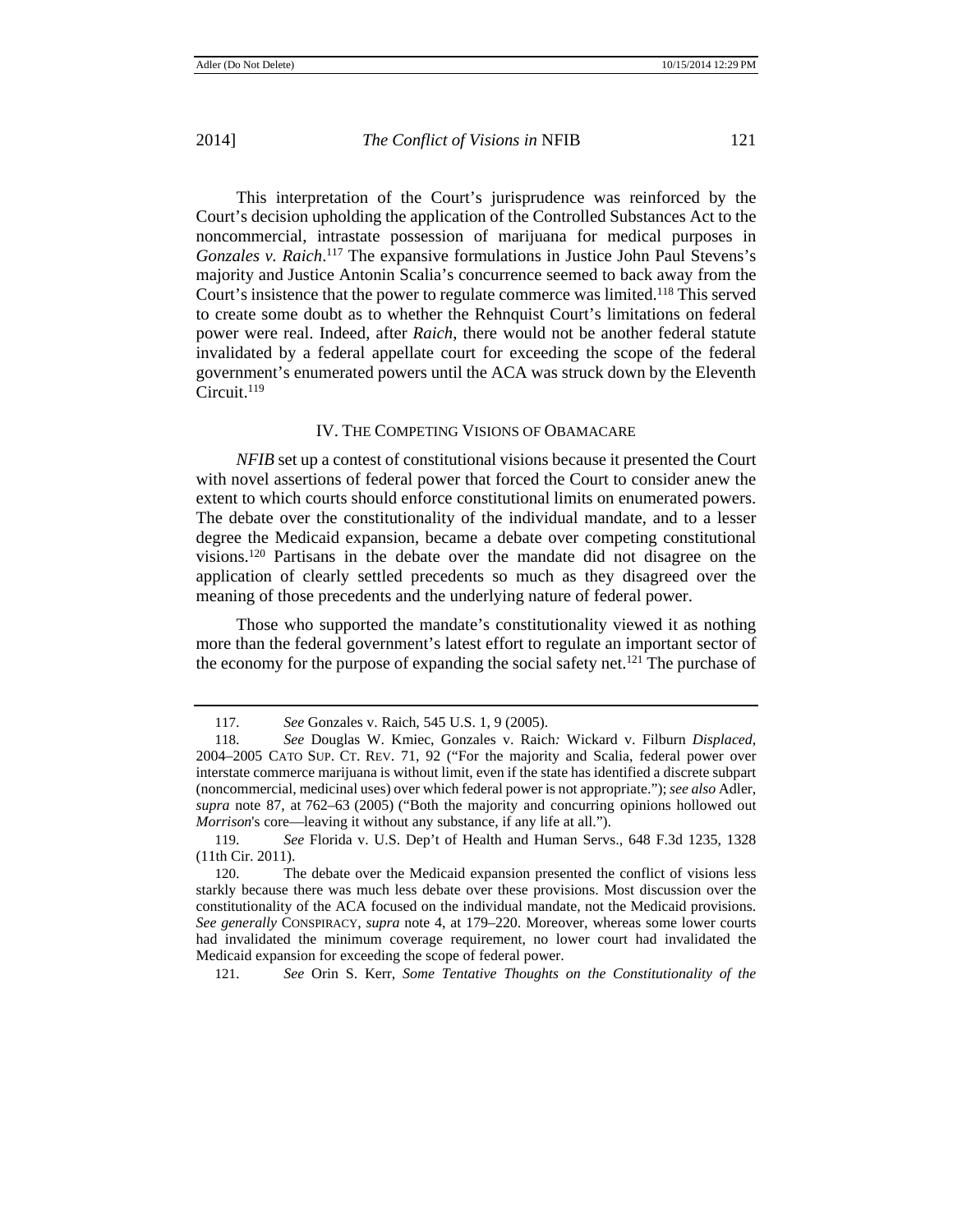healthcare and the provision of health insurance were indisputably economic activities subject to regulation, so a requirement that individuals purchase health insurance was also a form of economic regulation.122 Moreover, the purpose and effect of the requirement were both clearly economic, insofar as they were designed to ensure that more younger and healthier individuals participated in the individual market for health insurance so as to help offset the consequences of requiring insurance companies to issue policies and disregard preexisting conditions.123 Finally, it seemed rather clear that the requirement to purchase insurance was an integral part of a broader regulatory scheme—it was not adopted for its own sake so much as it was adopted to ensure the smooth operation of the other reforms Congress enacted.124 It was a necessary and proper means of ensuring that insurance markets did not collapse in response to the imposition of new, and clearly constitutional, regulatory measures.

If one started from the premise that Congress has plenary authority to regulate economic activity so long as it does not transgress any of the limitations on government power provided by the Fourteenth Amendment or the Bill of Rights, the case for the constitutionality of the mandate was open and shut. Whatever doubt there may have been about the constitutionality of such a provision after *Lopez* and *Morrison*, the Court's embrace of expansive federal regulation and insistence that courts not excise individual provisions from broader economic regulatory schemes in *Raich* seemed to make the case for the mandate easily settled.<sup>125</sup>

From another vantage point, however, the ACA represented an

124. *See* David B. Kopel, *Destroying the Constitution's Structure is Not Constitutional*, *in* CONSPIRACY, *supra* note 4, at 34, 37 ("[T]he main provision of Obamacare turning private insurance companies into ultraregulated public utilities—makes no sense without the individual mandate.").

125. *See* Hall, *supra* note 122, at 41–42 (arguing that "absent any special states' rights concerns under the 10th Amendment," it was already "clear and well settled that Congress has the power to mandate the purchase of health insurance"); *see also* Mark A. Hall, *Commerce Clause Challenges To Health Care Reform*, 159 U. PA. L. REV. 1825, 1825–27 (2011).

*Individual Mandate Under Current Supreme Court Doctrine*, *in* CONSPIRACY, *supra* note 4, at 46, 47 ("As I understand it, the basic idea was to stop people from burdening the health care system with the costs of emergency care that resulted when people opted out of health insurance. Whether that was wise or not, it's a genuine effort to regulate interstate commerce.").

<sup>122</sup>. *See* Mark A. Hall, *The Constitutionality of Mandates to Purchase Health Insurance*, 37 J.L. MED. & ETHICS 40, 42 (2009) ("It is manifest that health insurance deals with economic transactions and substantially affects interstate commerce.").

<sup>123</sup>. *See* BLACKMAN, *supra* note 1, at 4 ("The individual mandate is primarily aimed at the young and healthy, a group that poses a very low risk of incurring health care costs and would be cheap to insure.").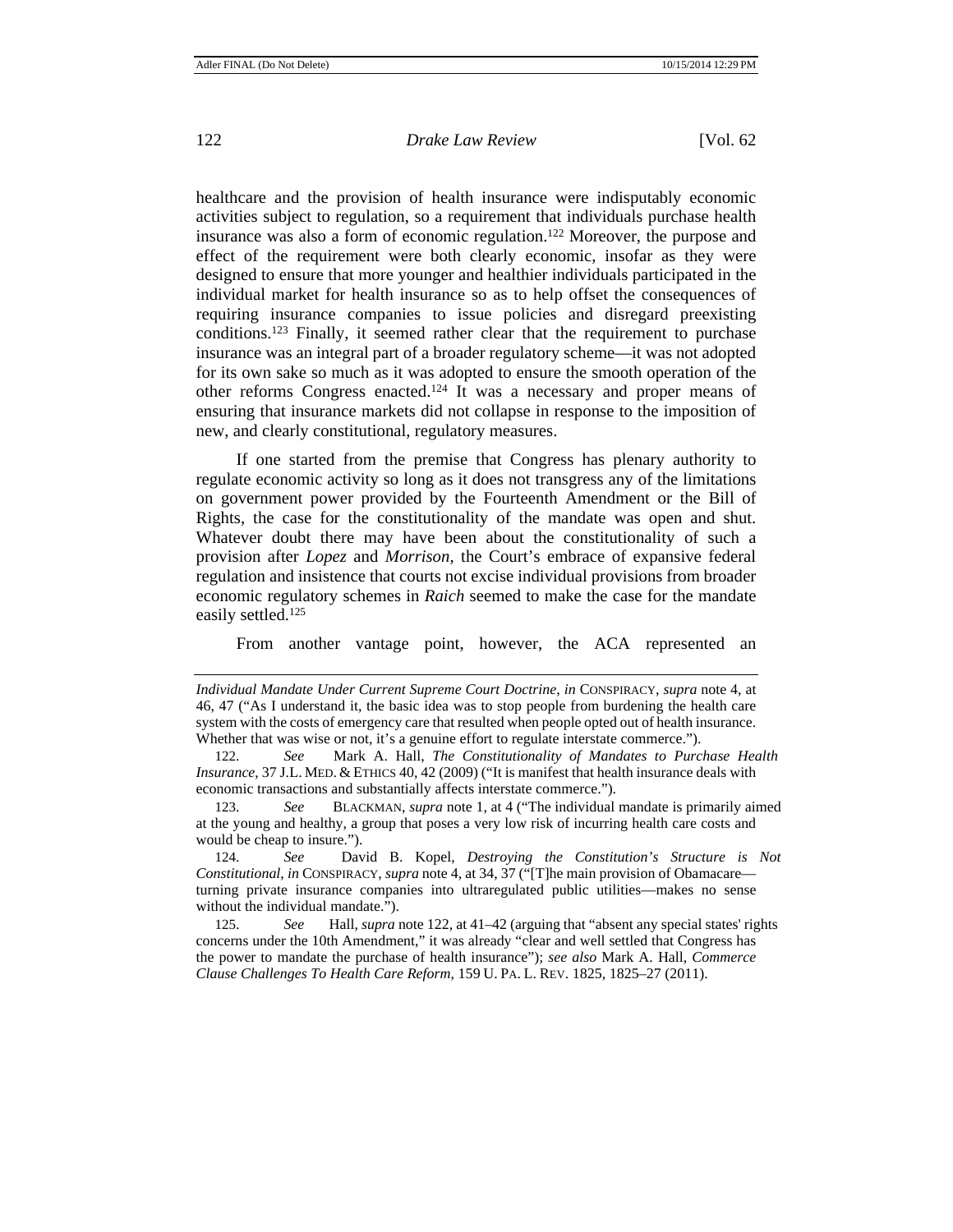unprecedented expansion of federal power, a novel exercise of regulatory authority, a naked mandate imposed on all those within the nation, and an effort to create commerce that could then be regulated. If nothing else, such an unprecedented assertion of federal power increased the burden on the government to establish its fidelity to the principles of enumerated powers.126

For the first time, Congress sought to require individuals to purchase a good or service from a private company.  $127$  Indeed, mandating individuals to engage in economic activity of any sort had never been done before. Through the minimum coverage provision, Congress sought to impose an affirmative legal obligation on all those in the country, without regard for whether they had elected to engage in economic activity. As in *Wickard v. Filburn* and *Raich*, the mandate was part of a broader regulatory scheme, but in both of those cases, an individual only became subject to federal regulation by choosing to engage in activity able to be regulated—growing wheat or possessing marijuana, respectively.128 Had Roscoe Filburn or Angel Raich not taken such steps, federal regulation would have been avoided.129

Though the arguments in favor of the mandate's constitutionality seemed straightforward, particularly in light of *Raich*, those of us who came to doubt the mandate's constitutionality worried the arguments offered on behalf of the ACA lacked inherent limits. The federal government's strongest argument is that the individual mandate is necessary to facilitate other aspects of healthcare reform, and thus, must be valid as "necessary and proper" to the regulation of health insurance markets.<sup>130</sup> But this argument proves to be too much. The individual mandate does not, as written, truly solve the adverse selection problem created by other aspects

<sup>126.</sup> *See* Bernstein, *supra* note 4, at 212 ("Democrats in Congress essentially ignored plausible constitutional objections to the ACA's individual mandate, and therefore have only themselves to blame if the law is declared unconstitutional.").

<sup>127.</sup> *See* Kopel, *supra* note 124, at 36 ("No prior case stands for the proposition that Congress may use the interstate commerce power to order persons to buy a particular product, or may use the tax power to punish people for choosing not to purchase a particular product.").

<sup>128.</sup> *See* Gonzales v. Raich, 545 U.S. 1, 6–7 (2005); Wickard v. Filburn, 317 U.S. 111, 113 (1937).

<sup>129.</sup> *See* Commonwealth *ex rel*. Cuccinelli v. Sebelius, 728 F. Supp. 2d 768, 780 (E.D. Va. 2010) ("In both cases, the activity under review was the product of a self-directed affirmative move to cultivate and consume wheat or marijuana. This self-initialed change of position voluntarily placed the subject within the stream of commerce. Absent that step, governmental regulation could have been avoided.").

<sup>130.</sup> *See* Ilya Somin, *Necessary and Proper Clause Doctrine and the Individual Mandate*, *in* CONSPIRACY, *supra* note 4, at 48.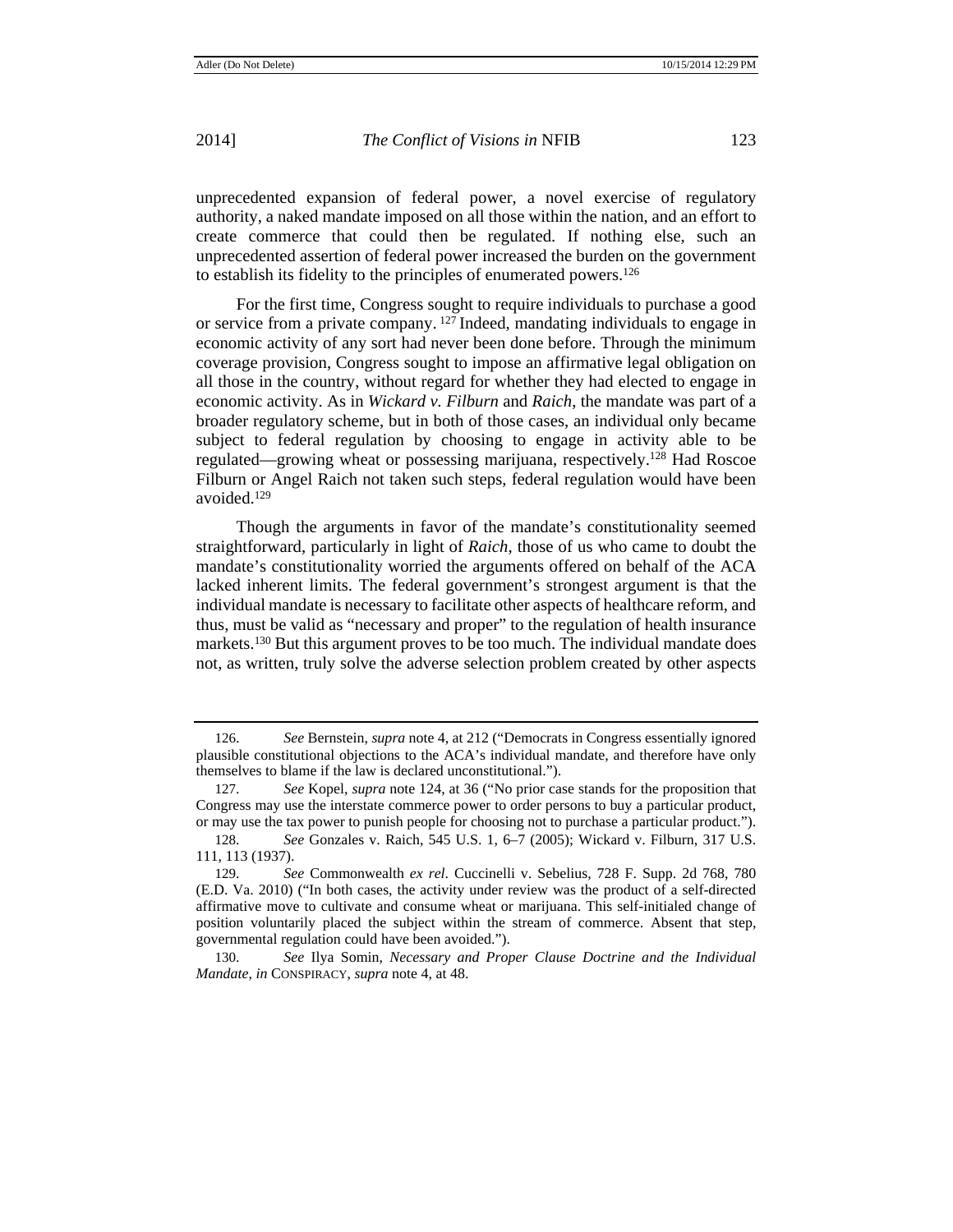of healthcare reform.131 It only helps on the margin. That is, it modestly ameliorates the adverse selection problem created by the elimination of medical underwriting.132 If this is enough to satisfy the Necessary and Proper Clause, then Congress could mandate that all individuals engage in any behavior that helps keep health insurance costs down by increasing the participation of healthy people in insurance pools or improving the health of those already in the pool.<sup>133</sup> So, for instance, Congress could mandate all Americans join health clubs or even purchase fruits and vegetables, for these too would help lower healthcare costs on the margin—albeit to a much smaller degree—and facilitate achievement of healthcare reform's goals.134

Some argued Congress may have the power to mandate health club memberships or some related thing but that it would never do so because such an extreme step would be so politically unpopular (presumably more unpopular than the mandate at the time of its adoption).<sup>135</sup> Thus, courts need not worry about such extreme, and extremely unlikely, scenarios. This is a coherent argument, but it is one that implicitly assumes the unconstrained vision of federal power is correct. It is the argument Justice Harry Blackmun made for the Court in *Garcia*, 136 embraced

<sup>131.</sup> *See* Balkin, *supra* note 12, at 46 (noting that the ACA's promise of guaranteed coverage for all who apply for health insurance created "a problem of adverse selection" because "many people will wait until they become ill to purchase health insurance, knowing that they cannot be turned down").

<sup>132.</sup> *See* Andrew Koppelman, "*Necessary," "Proper," and Health Care Reform*, *in* THE HEALTH CARE CASE, *supra* note 98, at 105, 106–07 ("The ACA's mandate was just another technique for financing broad coverage, adopted, despite its unpopularity, because all the other options had proven politically impossible or practically inadequate.").

<sup>133.</sup> *See, e.g.*, Jonathan H. Adler, *Is the Individual Mandate Necessary?*, VOLOKH CONSPIRACY, (Oct. 14, 2010), http://www.volokh.com/2010/10/14/is-the-indivi dual-mandate-necessary/.

<sup>134.</sup> *See* Ilya Somin, *Broccoli, Slippery Slopes, and the Individual Mandate*, *in* CONSPIRACY, *supra* note 4, at 91, 92 ("Forcing people to purchase broccoli or other food could be defended as a public health measure. . . . The logic of the pro-health care mandate argument can justify virtually any mandate to purchase or do anything.").

<sup>135.</sup> *See, e.g.*, Andrew Koppelman, *Health Care Reform: The Broccoli Objection*, BALKINIZATION, (Jan. 19, 2011), http://balkin.blogspot.com/2011/01/health-care-reformbroccoli-objection.html (attacking the "Broccoli Objection" to the individual mandate because "Congress is never going to force you to eat your broccoli").

<sup>136.</sup> Garcia v. San Antonio Metro. Transit Auth., 469 U.S. 528, 554 (1985).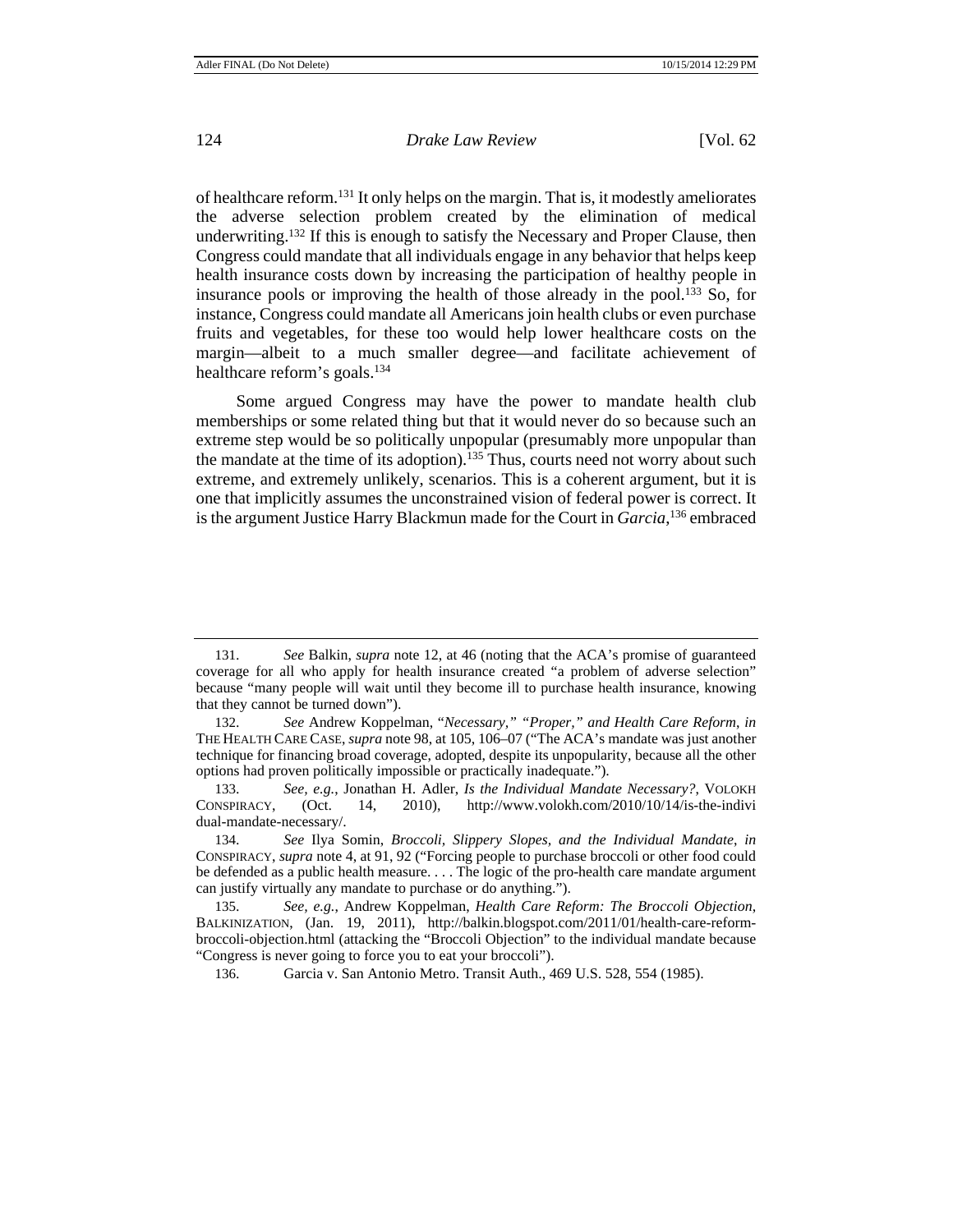by the dissenters in *Lopez*137 and *Morrison*, 138 as well as in other federalism cases.139

Yet if one sees *Lopez* and *Morrison* as repudiating this vision and endorsing the need for judicially enforceable limits, it makes no difference whether Congress *would* mandate the purchase of GM cars, health-club memberships, or even broccoli. For those who maintain a constrained vision of federal power, political safeguards are not enough. What matters is whether there is a judicially administrable limit on federal power consistent with the Court's precedents.140 Similarly, the argument that healthcare is "different," however persuasive as a matter of policy, does not satisfy the call for more formal limits on the scope of federal power as suggested by at least one reading of the Rehnquist Court's federalism opinions.141

In many respects, *NFIB* presented the judiciary with a replay of *Lopez*. 142 The Court's expansive precedents had been given even more expansive interpretations by the majority of academic commentators who defended the ACA's individual mandate, but the Court consistently maintained that federal regulatory authority has judicially enforceable limits and that upholding the individual mandate—much like upholding the GFSZA—would make any of these limits difficult, if not impossible, to discern.<sup>143</sup> What Chief Justice Rehnquist wrote

<sup>137.</sup> *See* United States v. Lopez, 514 U.S. 549, 604 (1995) (Souter, J., dissenting) (suggesting that judicial review under the Commerce Clause must defer to Congress's "rationally based legislative judgments" and that the check on the exercise of Congress's power comes from its "political accountability").

<sup>138.</sup> United States v. Morrison, 529 U.S. 528, 649 (2000) (Souter, J., dissenting) ("As with 'conflicts of economic interest,' so with supposed conflicts of sovereign political interests implicated by the Commerce Clause: the Constitution remits them to politics.").

<sup>139.</sup> *See, e.g.*, Gonzales v. Raich, 545 U.S. 1, 33 (2005) (upholding Congress's power to enforce the CSA, but implying that opposition to the CSA should turn to "the democratic process, in which the voices of voters allied with these respondents may one day be heard in the halls of Congress").

<sup>140.</sup> *See* Randy E. Barnett, *Commandeering the People: Why the Individual Health Insurance Mandate Is Unconstitutional,* 5 N.Y.U. J.L. & LIBERTY 581, 606–07 (2010) ("Accepting this theory would open the door for an infinite variety of mandates in the future.").

<sup>141.</sup> *Cf. Morrison*, 529 U.S. at 627 (acknowledging that "no civilized system of justice could fail to provide [Brzonkala] a remedy" but stating that "under our federal system that remedy must be provided by the Commonwealth of Virginia, and not by the United States").

<sup>142.</sup> *See* Jonathan H. Adler, *The Individual Mandate as a Replay of* United States v. Lopez, VOLOKH CONSPIRACY (Oct. 15, 2010), http://www.volokh.com/2010/10/ 15/the-individual-mandate-debate-as-a-replay-of-united-states-v-lopez/.

<sup>143.</sup> *See* Jonathan H. Adler, *Guns, Broccoli, and the Individual Mandate: Thoughts on the Eve of Argument*, *in* CONSPIRACY, *supra* note 4, at 176, 176 (comparing *Lopez* to the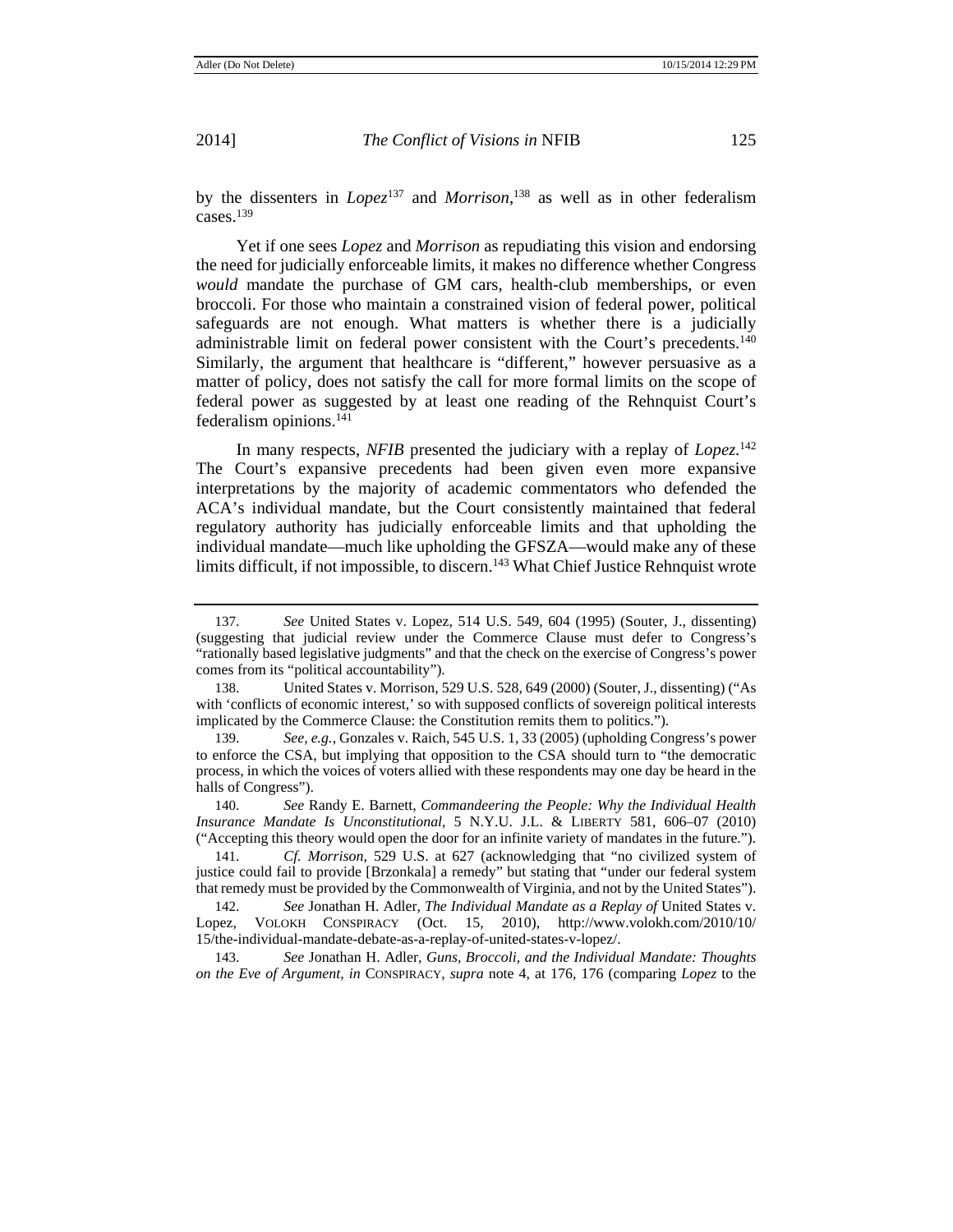in *Lopez* was arguably true in *NFIB* as well: "if we were to accept the Government's arguments, we are hard pressed to posit any activity by an individual that Congress is without power to regulate."144

While academics were generally—though not universally—disdainful of the need for limits, those defending the ACA in federal court saw a need to identify judicially enforceable limits on federal power.<sup>145</sup> Unlike the solicitors general who had tried to defend the GFSZA and VAWA, those defending the ACA recognized the need to explain why allowing the mandate would not open the door to nearly unlimited federal power.<sup>146</sup> Mandate opponents identified potential limits, such as the distinction between activity and inactivity or that between regulating preexisting conduct and mandating that given conduct occur in the first place.<sup>147</sup> Based on these distinctions, a Court could conclude that the individual mandate exceeded the scope of federal power under the Commerce Clause—as supplemented by the Necessary and Proper Clause—without undermining any other portions of the U.S. Code.148 Whether it is necessary to identify such a limit on federal power, however, depends on which vision of the Constitution prevails.

Some academics recognized that a majority of the Court was likely to insist on identifying a meaningful limit on federal power that would remain if a mandate to purchase health insurance were upheld. The Rehnquist Court's opinions seemed to require as much,<sup>149</sup> but it remained difficult to identify a line without upending settled precedent. Professors Neil Siegel and Robert Cooter, for example,

then-ongoing *NFIB* case and observing that "then, as now, defenders of the federal law have a difficult time reconciling their arguments with meaningful limits on federal power").

<sup>144.</sup> United States v. Lopez, 514 U.S. 549, 564 (1995).

<sup>145.</sup> *See* David E. Bernstein, *Has the Pro-ACA Side Come Up with a "Limiting Principle"?*, *in* CONSPIRACY, *supra* note 4, at 182, 183 ("So far, we seem to be left with the 'health care is special' argument, which is not a limiting *principle* but could persuade a conservative justice or two to join a limited *holding*. Yet Justice Kennedy suggested today that if the ACA is upheld, the government will soon be back arguing that some other sector of the economy is 'special.'").

<sup>146.</sup> *See* BLACKMAN, *supra* note 1, at 134–39. As Blackman notes, the Office of the Solicitor General eventually abandoned the search for a limit on the federal commerce power, under the assumption that it could not identify a limit that was likely to satisfy those Justices who believed it was necessary to identify such a limit. Instead, the office sought to cultivate support for upholding the mandate as an exercise of the taxing power. *Id.* at 159–66.

<sup>147.</sup> *See, e.g.*, Jonathan H. Adler, *Baffled that Anyone is Baffled by the Activity-Inactivity Distinction*, *in* CONSPIRACY, *supra* note 4, at 104, 104–06 ("One way to think about the activity-inactivity distinction is to recognize the difference between prohibiting conduct or imposing conditions on conduct, on the one hand, and mandating conduct on the other.").

<sup>148.</sup> *See* Neil S. Siegel, *None of the Laws but One*, 62 DRAKE L. REV. \_\_\_ (2014). 149. *See supra* Part III.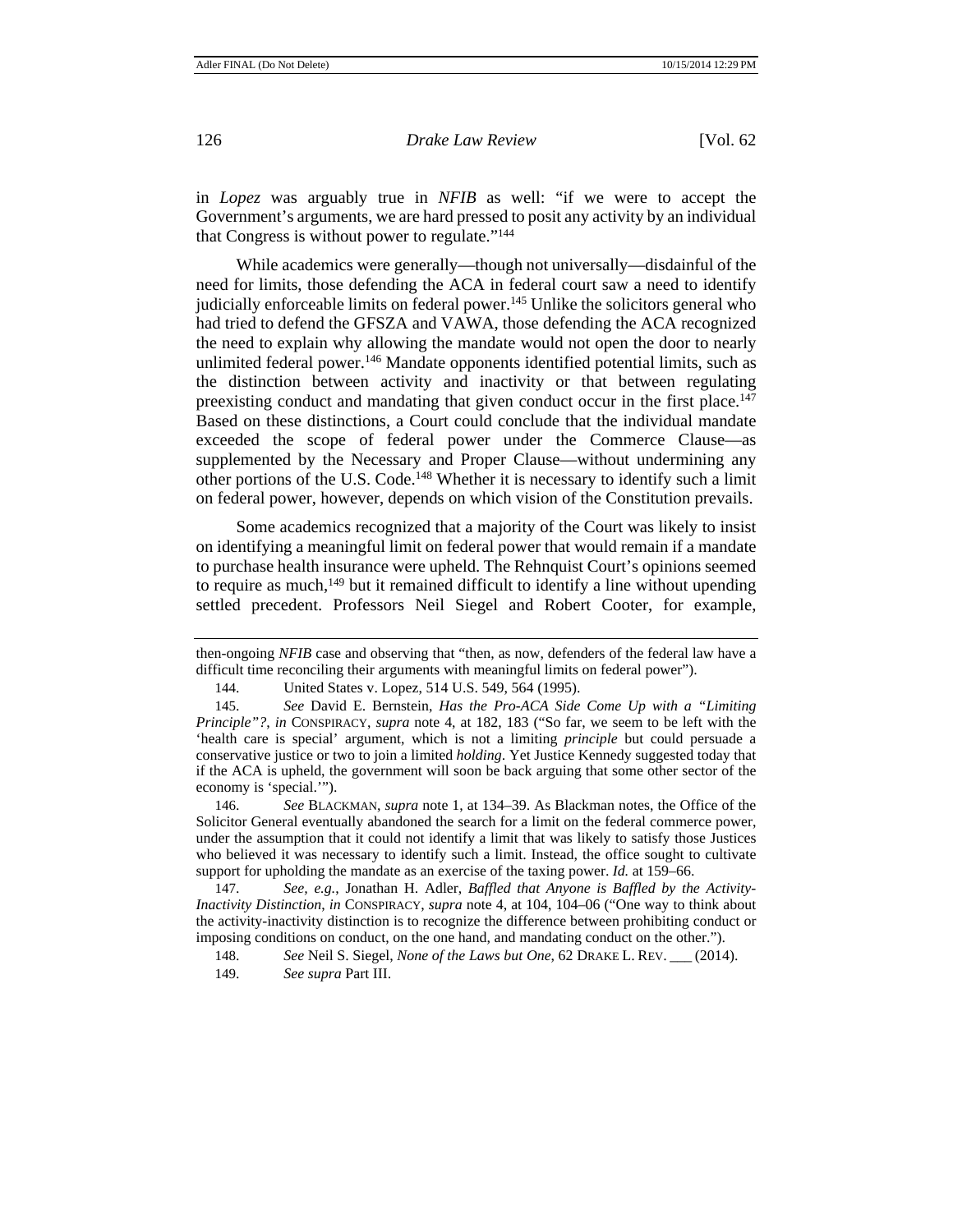articulated a theory of "collective action federalism" that could justify the mandate without freeing federal power from constitutional constraint.<sup>150</sup> Under this theory, the federal government is empowered to act when collective action problems prevent individual states from acting on their own.151 Thus, if states are wary of enacting certain types of health insurance reforms on their own for fear that they would be forced to shoulder disproportionate costs if their neighbors do not follow suit, federal intervention would be justified.<sup>152</sup>

The Siegel–Cooter theory outlines an elegant and internally coherent constitutional architecture that observes the need to keep federal power within articulable limits. At first glance, it seems to offer a plausible account of the Court's Commerce Clause decisions.153 Neither the GFSZA nor VAWA addressed a collective action problem,<sup>154</sup> whereas the Agricultural Adjustment Act and Controlled Substances Act dealt with national markets in commodities that states could not effectively regulate on their own—or so our federal representatives could have rationally concluded.155 Yet it does not fully answer the constrained vision's call for limits because it cannot provide a plausible account of the Court's current federalism jurisprudence beyond these cases. Were the Supreme Court to have upheld the individual mandate on the grounds Siegel and Cooter suggested, it would necessarily repudiate the rationales underlying some of the Court's other federalism decisions.156

<sup>150.</sup> *See* Robert D. Cooter & Neil S. Siegel, *Collective Action Federalism: A General Theory of Article I, Section 8,* 63 STAN. L. REV. 115, 164–65 (2010) (arguing that "the phrase 'among the several States' references a problem of collective action involving at least two states" and that the Commerce Clause should be construed accordingly "to give Congress the authority to solve collective action problems").

<sup>151.</sup> *See id.* at 159–66 (framing the Court's Commerce Clause jurisprudence in terms of "a more functional logic" that "may in fact have animated the Court" to reach seemingly inconsistent results "in *Lopez*, *Morrison*, and *Raich*").

<sup>152.</sup> *See id.* at 159 (arguing that "Congress should exercise its constitutional power" when "the need for cooperation involves numerous states, or when states face historical or political obstacles to cooperation").

<sup>153.</sup> *See id.* at 159–66.

<sup>154.</sup> *See id.* at 163 (highlighting the fact that *Lopez* did not involve an attempt to solve a collective action problem—"the absence of regulation of guns near schools in one state would not undercut the effectiveness of regulations prohibiting them in other states").

<sup>155.</sup> *See id.* at 160 (framing *Wickard* in collective action terms as a case in which "Congress perceived a national problem of overproduction of wheat," but determined that only "national regulation could effectively reduce production"); *id.* at 164 (noting that *Raich* presented "a potential spillover problem" because "the market for marijuana disrespects state borders").

<sup>156.</sup> Of note, some of these cases, such as *New York v. United States*, 505 U.S. 144 (1992), and *Printz v. United States*, 521 U.S. 898 (1997), are not cited at all in the Siegel and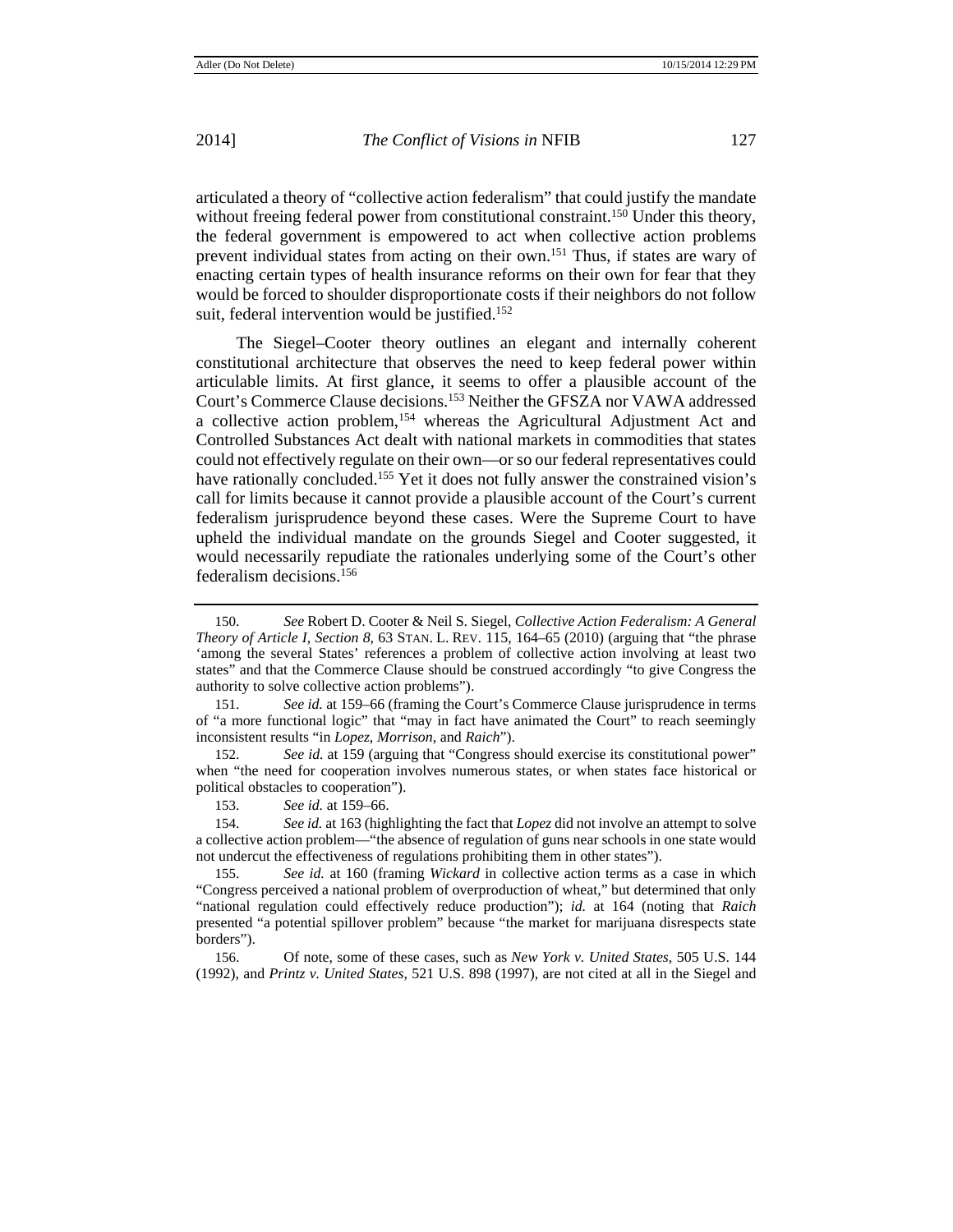First, the Court's anticommandeering decisions—*New York v. United States*  and *Printz v. United States*—suggest that a collective action problem may be necessary, but still not sufficient, to render an exercise of the commerce power to be necessary and proper.157 Both cases involved clear collective action problems related to economic activities, and in both cases, the laws were struck down on federalism grounds. The law at issue in *New York* was an effort to induce states to provide for the disposal of low-level radioactive waste, which no state wanted to do on its own.158 It was based on an agreement among several states expressly predicated on the idea that collective action was necessary to solve the problem.159 But it was still unconstitutional because it sought to commandeer the states.160 The law in *Printz* could likewise be seen as an effort to solve a collective action problem, as no state would be able to prevent the purchase of guns without a background check if individuals could easily cross state lines to purchase a gun in a state without a background check requirement.<sup>161</sup>

In neither case was the existence of a collective action problem enough to save the law. In each case the Court concluded that the federal law at issue, no matter how necessary, was not proper for carrying into execution an exercise of the federal government's power to regulate commerce among the states, despite the existence of a collective action problem.162 So while the collective action theory would be enough to justify much federal regulation of health insurance, it would not necessarily be enough to justify the individual mandate, particularly if one were concerned with the propriety of mandating activity for the purpose of regulation or otherwise saw the mandate as an effort to commandeer the people.163

The Siegel–Cooter collective action theory also has problems explaining the outcomes of recent decisions in which the Court construed the scope of federal

163. *See generally*, Barnett, *supra* note 140, at 629.

Cooter article. *See generally* Cooter & Siegel, *supra* note 150, at 159–66.

<sup>157.</sup> *See Printz,* 521 U.S. at 923–24; *New York*, 505 U.S. at 166.

<sup>158.</sup> *See New York*, 505 U.S. at 174–76.

<sup>159.</sup> *See id.* at 196–99 (White, J., concurring in part and dissenting in part) (detailing the history of the provision in question and concluding that "these statutes are best understood as the products of collective state action").

<sup>160.</sup> *See id.* at 176–77.

<sup>161.</sup> *See Printz,* 521 U.S. at 904.

<sup>162.</sup> *Printz,* 521 U.S. at 931–33 ("It is the very *principle* of separate state sovereignty that such a law offends, and no comparative assessment of the various interests can overcome that fundamental defect."); *New York*, 505 U.S. at 177–80 (holding that independent limits on the exercise of Congress's enumerated powers still apply "whether or not a particularly strong federal interest enables Congress to bring state governments within the orbit of generally applicable *federal* regulation").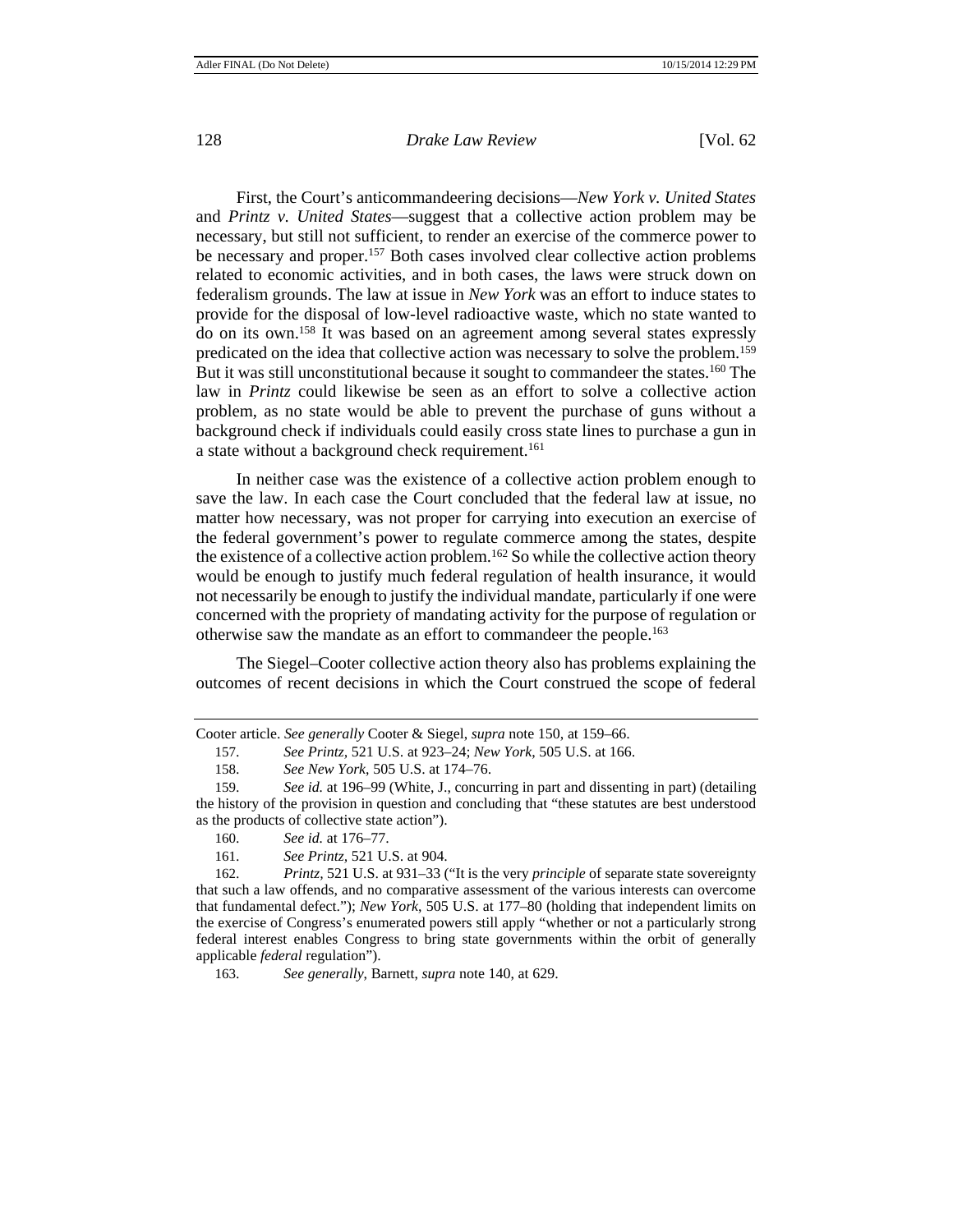statutes narrowly so as to avoid potential constitutional problems. In *Solid Waste Agency of Northern Cook County v. U.S. Army Corps of Engineers* and *Rapanos v. United States*, a majority of the Court adopted a narrowing interpretation of the scope of regulatory jurisdiction over "waters of the United States" under the Clean Water Act to avoid an interpretation of the Act that could exceed the scope of the federal government's Commerce Clause power.164 The theory of federal power necessary to uphold such a broad assertion of regulatory authority could likewise justify federal regulation of local land use.<sup>165</sup> Yet under the collective action theory of federalism, federal legislators would have been justified in authorizing federallevel action if they could reasonably believe that states would not adopt sufficiently stringent regulations governing water pollution, wetlands development, or even land use generally, due to fears of interstate competition.<sup>166</sup> Again, the collective action theory of federalism would readily embrace assertions of federal power the Supreme Court has recently rejected. So, while upholding the mandate on a collective action theory of Congress's powers would have respected the need for limits, it would have resulted in limits on federal power quite different from those identified by the Court in the federalism decisions of the past 20 years. Thus, if a majority of the Court wanted to find a limiting principle for the scope of federal power that would both uphold the individual mandate as an exercise of the commerce power and be consistent with existing precedent, it would have to look elsewhere.

In the case of the spending power, the conflict of visions was less acute, but only because there was less need to reconcile potentially competing lines of cases. Since the New Deal, the Court had reiterated the need to constrain the federal government's ability to induce states to engage in conduct that Congress could not compel, but it had not enforced these limits. Conditioning the receipt of federal

<sup>164.</sup> Rapanos v. United States*,* 547 U.S. 715, 738–39 (2006); Solid Waste Agency of N. Cook Cnty., 531 U.S. 159, 173–74 (2001).

<sup>165.</sup> *See Rapanos*, 547 U.S. at 755–56.

<sup>166.</sup> Collective action federalism theory suggests that Congress would be permitted to "regulate noncommercial harms that spill over state boundaries, such as certain environmental problems." Cooter & Siegel, *supra* note 150, at 120, 176–78 (emphasis removed). The potential existence of collective action problems is a commonly offered rationale for the adoption of federal environmental regulations. *See, e.g.*, Peter P. Swire, *The Race to Laxity and the Race to Undesirability: Explaining Failures in Competition Among Jurisdictions in Environmental Law*, 14 YALE J. ON REG. 67, 99–100 (1996). *But see* Richard Revesz, *The Race to the Bottom and Federal Environmental Regulation: A Response to Critics*, 82 MINN. L. REV. 535, 540–42 (1997). There are also reasons to question whether federal intervention solves such collective action problems. *See* Jonathan H. Adler, *When Is Two a Crowd? The Impact of Federal Action on State Environmental Regulation*, 31 HARV. ENVTL. L. REV. 67, 94–106 (2007).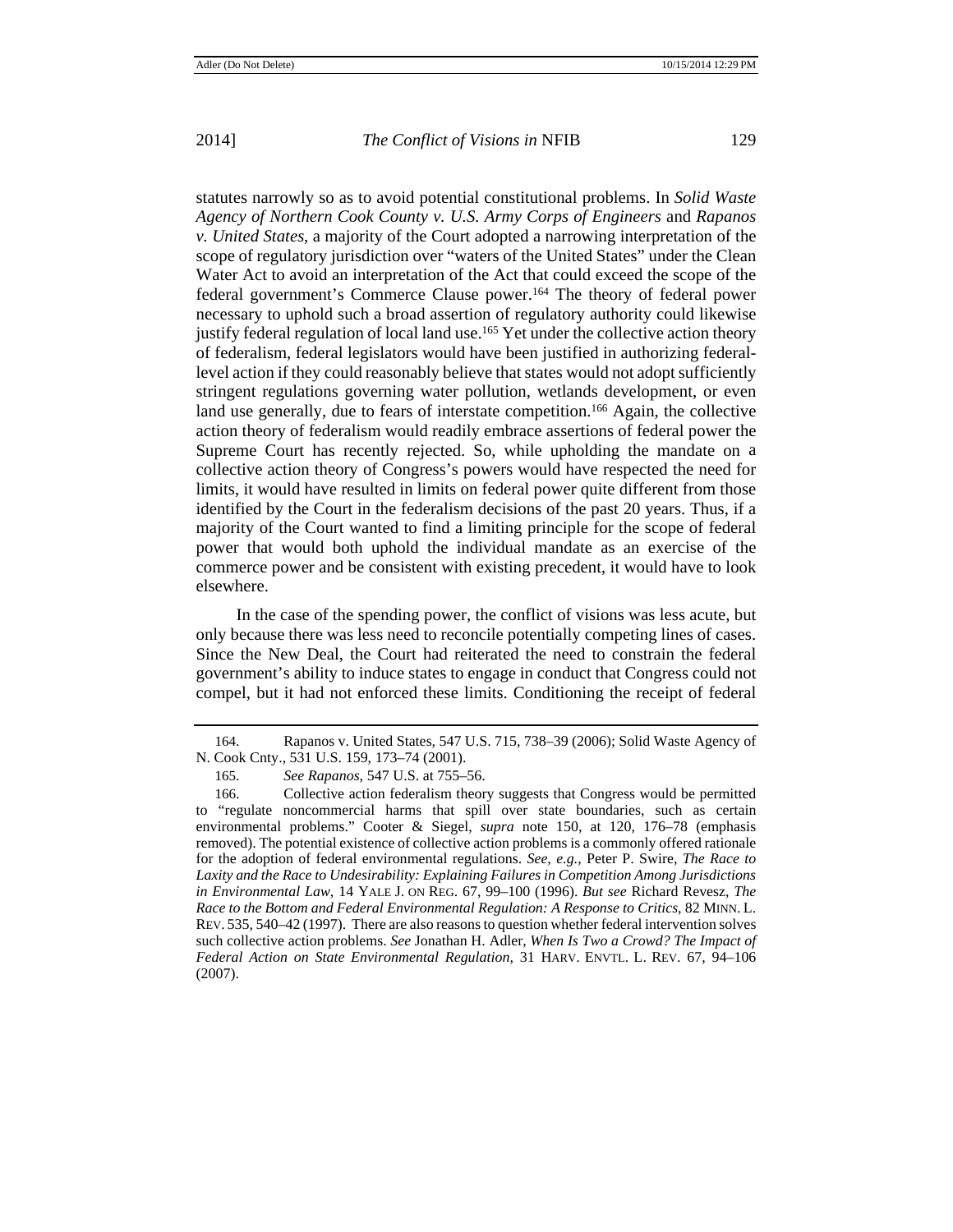money on state cooperation was not new—not even for the Medicaid program.<sup>167</sup> In the ACA, Congress went further than it had before, at least as measured by the amount of money at stake.<sup>168</sup> Moreover, with the Medicaid expansion, Congress sought to leverage state reliance on the prior receipt of funds to ensure cooperation.169 This combination, much like a mandate to purchase a good or service, was unprecedented. On this basis, some two dozen states argued that here, too, Congress had asserted an unconstrained power to leverage public funds to achieve political ends.170 Pushing in the other direction, however, was the fact that the Court had never held that the imposition of conditions on a state's receipt of federal funds was unconstitutionally coercive.171 After all, even if Congress presented states with an unpleasant choice, they still had a choice.

#### V. THE VISION OF *NFIB*

For those who opposed the individual mandate and believed it to be an unconstitutional assertion of federal power, the Court's decision in *NFIB* was a disappointment. Yet for those who hoped the Court would reaffirm that the Constitution creates a federal government of limited and enumerated powers and that it is the responsibility of the Court to enforce such limits, there was much to like in the decision. While the Court upheld the mandate—or, more properly, upheld the financial assessment for failing to purchase health insurance as an exercise of the taxing power—it reaffirmed the principle that federal power is subject to judicially enforceable limits and that the federalism decisions of the Rehnquist Court were not aberrations. In this respect, the *NFIB* decision embraced the constrained vision, even as it upheld nearly all of the ACA against

<sup>167.</sup> *See* Leonard, *supra* note 102, at 391 ("Unlike prior federal conditional spending programs, which operated as limited grants-in-aid to states, Medicaid was created and continues to offer open-ended federal funding to the states so long as they comply with broad federal requirements under the Medicaid Act.").

<sup>168.</sup> *See* Nicole Huberfeld, Elizabeth Weeks Leonard & Kevin Outterson, *Plunging into Endless Difficulties: Medicaid and Coercion in National Federation of Independent Businesses v. Sebelius*, 93 B.U. L. REV. 1, 25 (2013) (noting that the ACA "effectively rais[ed] the income threshold" for Medicaid eligibility "to 138% [of the federal poverty level]," representing a dramatic expansion in the amount of people covered—and the amount of federal funds involved).

<sup>169.</sup> *See* BLACKMAN, *supra* note 1, at 133 ("The only problem with declining the new funding, the challengers argued, was that failure to accept this new Medicaid program would also eliminate *all* of the previous funding they had grown accustomed to receiving*.*").

<sup>170.</sup> *See* Jost, *State Lawsuits*, *supra* note 6, at 1227 ("[A]ttorneys general in twentyone states have asked the courts to declare the act unconstitutional, in a suit initially filed by Florida and twelve other states.").

<sup>171.</sup> *See* BLACKMAN, *supra* note 1, at 134.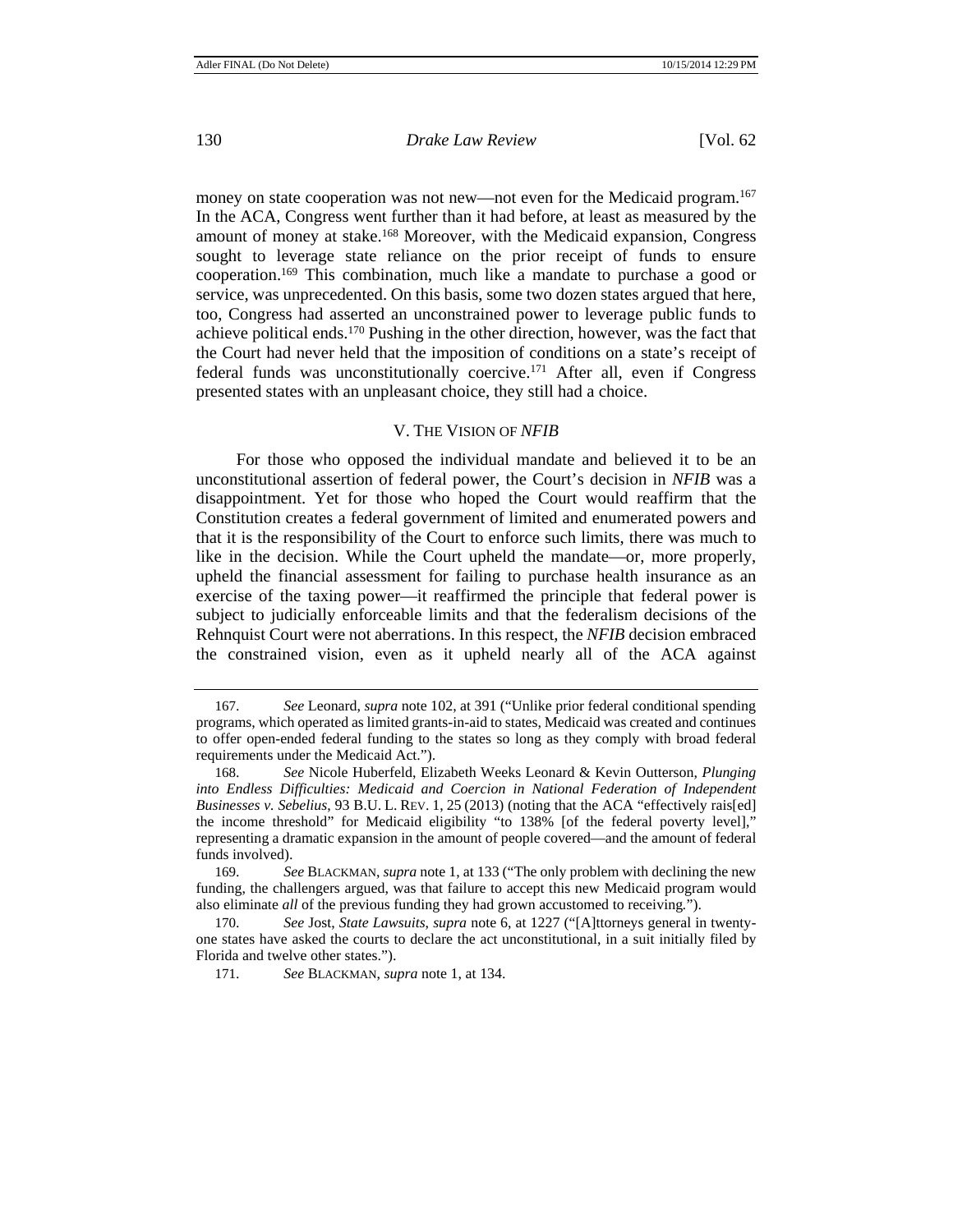constitutional challenge.172

The opening of Chief Justice John Roberts's opinion for the Court is a clear and forceful restatement of the principle of limited and enumerated powers.173 "The enumeration of powers is also a limitation of powers," he wrote, $174$  echoing Chief Justice Marshall.175 He noted that the Bill of Rights, however important, is not the only limitation on federal power. "If no enumerated power authorizes Congress to pass a certain law, that law may not be enacted, even if it would not violate" individual rights protected under the Constitution or the Court's precedents.176 This inherent limitation on federal power, the Chief Justice continued, is essential for the preservation of state sovereignty, which, in turn, "is not just an end in itself" but rather the means to "secure[] to citizens the liberties that derive from the diffusion of sovereign power."177 And while the judiciary is to play a "limited role in policing" the boundaries of federal power, the Chief Justice stressed that the Court's "respect for Congress's policy judgments" only goes so far, as "it is the responsibility of this Court to enforce the limits on federal power by striking down acts of Congress that transgress those limits."178 In opening his opinion for the Court in this way, the Chief Justice effectively finalized the Court's repudiation of the political safeguards theory of federalism briefly embraced in *Garcia*. 179

The mandate, as seen by the Chief Justice and the joint dissenters, "does not

<sup>172.</sup> *See generally*, Randy E. Barnett, *No Small Feat: Who Won the Health Care Case (and Why Did so Many Law Professors Miss the Boat)?*, 65 FLA. L. REV. 1331, 1340–43 (2013) (commenting that although "Chief Justice Roberts's decision made bad law" in some respects, it affirmed the all-important proposition "that the powers of Congress were limited by Article I of the Constitution").

<sup>173.</sup> Nat'l Fed. of Indep. Bus. v. Sebelius, 132 S. Ct. 2566, 2577 (2012) ("In our federal system, the National Government possess only limited powers; the States and the people retain the remainder.").

<sup>174.</sup> *Id.*

<sup>175.</sup> Gibbons v. Ogden, 22 U.S. (9 Wheat.) 1, 195 (1824) ("The enumeration presupposes something not enumerated . . . .").

<sup>176.</sup> *NFIB*, 132 S. Ct. at 2577.

<sup>177.</sup> *Id.* at 2578 (quoting New York v. United States, 505 U.S. 144, 181 (1992)).

<sup>178.</sup> *Id.* at 2577, 2579–80 (citing Marbury v. Madison, 5 U.S. (1 Cranch) 137, 175– 76 (1803)).

<sup>179.</sup> Not only did the Chief Justice and joint dissenters reject the premise of *Garcia*, but Justice Ruth Bader Ginsburg's dissent did not expressly endorse *Garcia* either. *See id.* at 2609–42 (Ginsburg, J., concurring in part, concurring in the judgment in part, and dissenting in part); *see also* Metzger, *supra* note 10, at 98 ("*Garcia* did not even surface in Justice Ginsburg's opinion, demonstrating how far the Court has moved over the last twenty-five years toward judicial enforcement of constitutional federalism.").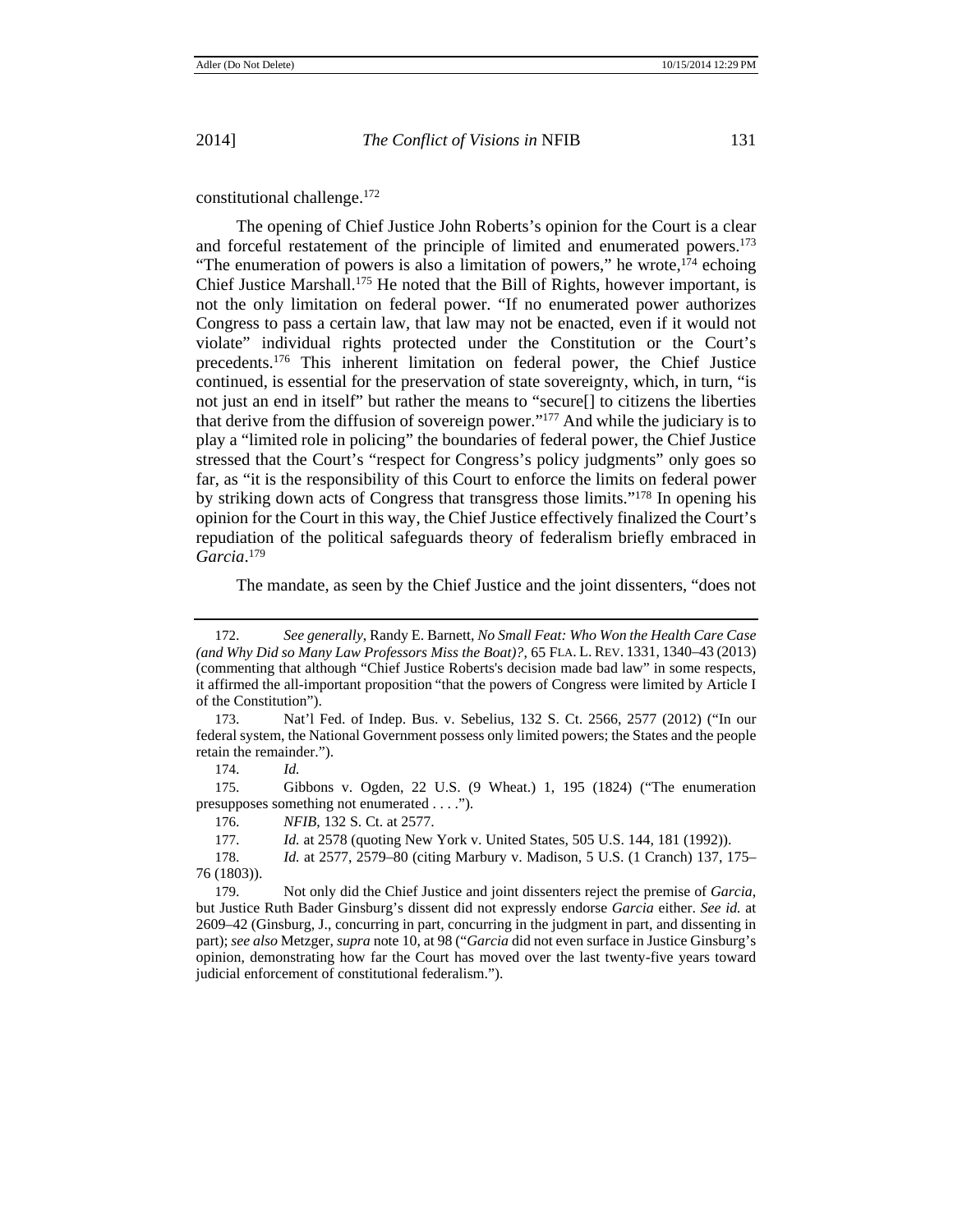regulate existing commercial activity."180 Instead, it compels individuals to engage in commerce, "on the ground that their failure to do so affects interstate commerce."181 Such a conception of the commerce power could not be squared with the text or the doctrine of limited and enumerated powers. "The power to *regulate* commerce presupposes the existence of commercial activity to be regulated," the Chief Justice stated.182 However expansive the Court's conception of the commerce power in *Wickard,* Roscoe Filburn "was at least actively engaged in the production of wheat"<sup>183</sup>—and for commercial purposes, no less.<sup>184</sup> Further, "[i]f the power to 'regulate' something included the power to create it, many of the provisions in the Constitution would be superfluous," such as the power to "coin Money" and "regulate the Value thereof."<sup>185</sup> If, as Chief Justice Roberts suggested, an analysis of the government's power had to begin with the relevant text and the fact of enumeration, this was a problem.

Upholding the government's arguments in support of the mandate would, according to the Chief Justice, give Congress a vast, new power.<sup>186</sup> After all, each day, "individuals do not do an infinite number of things."<sup>187</sup> They do not purchase a nearly infinite number of goods or engage in myriad economic transactions in which they could have engaged, and these economic actions-that-never-were, taken together, surely have as much of an effect on commerce as the failure to purchase federally approved health insurance. Such a doctrine would give Congress authority over "countless decisions" individuals make each day and "empower Congress to make those decisions" for them.<sup>188</sup> Whether justified under the Commerce Clause standing alone, or in combination with the Necessary and Proper Clause, such an expansive power would make a mockery of the notion of *limited* enumerated powers and "fundamentally chang[e] the relation between the citizen and the Federal Government."189 The result, according to Chief Justice

<sup>180.</sup> *NFIB*, 132 S. Ct. at 2587.

<sup>181.</sup> *Id.*

<sup>182.</sup> *Id.* at 2586.

<sup>183.</sup> *Id.* at 2588.

<sup>184.</sup> *See* Jim Chen, *The Story of* Wickard v. Filburn*: Agriculture, Aggregation, and Congressional Power over Commerce*, *in* CONSTITUTIONAL LAW STORIES 69, 83–86 (Michael C. Dorf ed. 2009).

<sup>185.</sup> *NFIB*, 132 S. Ct. at 2586 (internal quotation marks omitted).

<sup>186.</sup> *Id.* at 2587 ("Construing the Commerce Clause to permit Congress to regulate individuals precisely *because* they are doing nothing would open a new and potentially vast domain to congressional authority.").

<sup>187.</sup> *Id.*

<sup>188.</sup> *Id.*

<sup>189.</sup> *Id.* at 2589.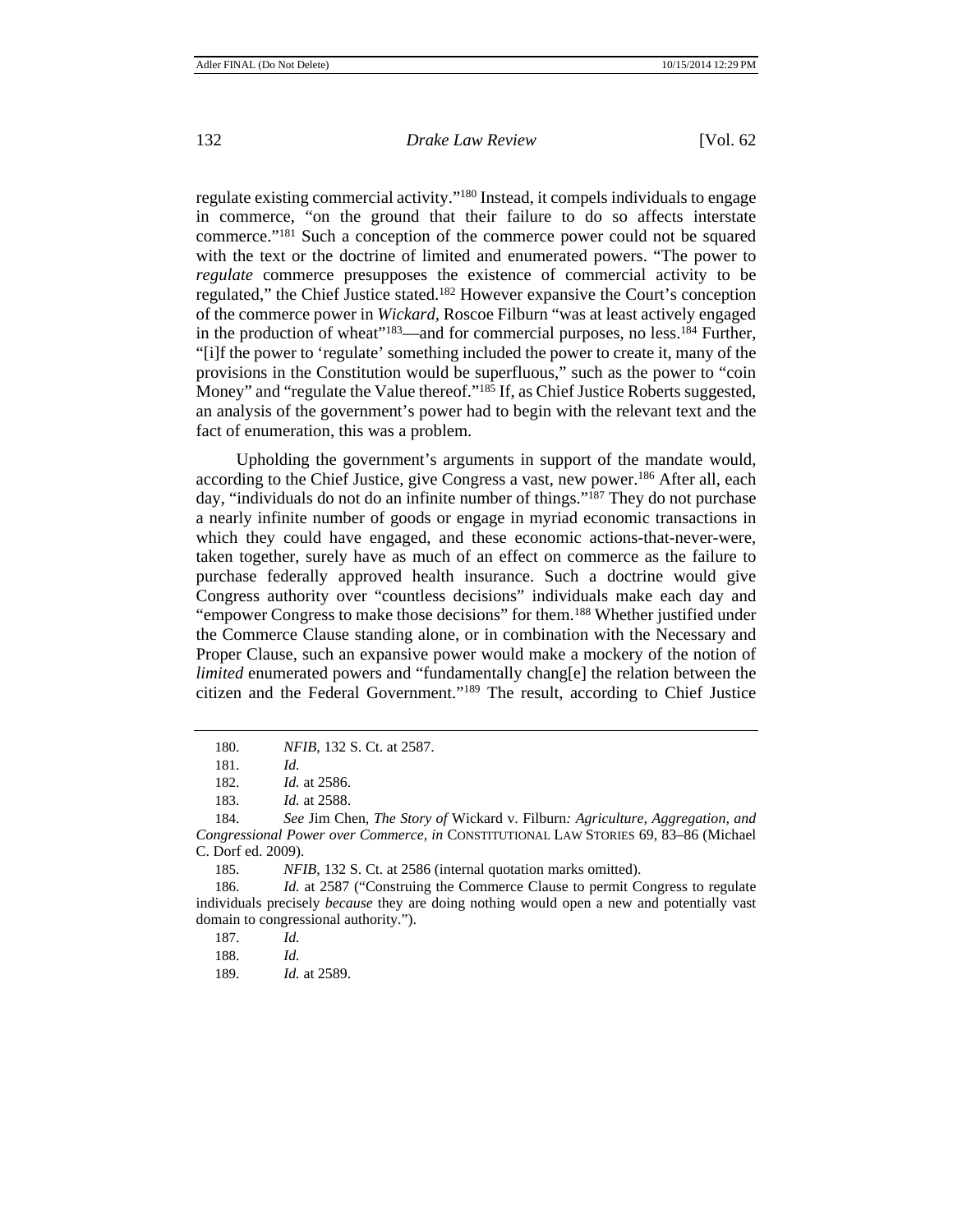Roberts, would "not [be] the country the Framers of our Constitution envisioned."190

Chief Justice Roberts nonetheless voted to uphold the penalty for failing to purchase health insurance as a constitutional exercise of the taxing power.<sup>191</sup> While disappointing to those who argued that the mandate should be struck down, this holding does little, if anything, to expand the scope of federal power and has the effect of eliminating the "mandate" as a mandate.<sup>192</sup> Congress regularly enacts laws under which an individual's tax burden is higher or lower based upon whether the individual engages in activities of which the federal government approves. Viewed in economic terms, the consequence of the tax for failing to purchase qualifying health insurance is that an individual who purchases such insurance has a lower tax burden than a person who does not. The same advantage is gained by an individual who installs solar panels of energy-efficient appliances in their home,<sup>193</sup> purchases an alternative fuel vehicle,<sup>194</sup> or gives to charity.<sup>195</sup>

The question in *NFIB* was not whether Congress can impose differential tax burdens based upon whether individuals comply with the government's dictates but whether, in this case, Congress actually used the tax power to accomplish this goal. The joint dissenters rejected the Chief Justice's argument because those who supported the ACA routinely disclaimed any reliance on the taxing power and because of questions as to whether the penalty actually complied with other constitutional requirements for taxes.196 Whether or not these criticisms of the Court's majority on this issue are persuasive, the point here is merely that the

196. *NFIB*, 132 S. Ct. at 2598 (Scalia, Kennedy, Thomas, & Alito, JJ., dissenting).

<sup>190.</sup> *Id.*

<sup>191.</sup> *Id.* at 2593–600.

<sup>192.</sup> *See* Barnett, *supra* note 172, at 1338 ("To 'save' the rest of the ACA, the Chief Justice essentially deleted the 'requirement' part. So the mandate *qua* mandate is gone. What is left is a tax.").

<sup>193</sup>. *See* 26 U.S.C. § 25D(a)(1) (2012) ("In the case of an individual, there shall be allowed as a credit against the tax imposed by this chapter for the taxable year an amount equal to the sum of 30 percent of the qualified solar electric property expenditures made by the taxpayer during such year . . . .").

<sup>194</sup>. *See* 26 U.S.C. § 30B(e) (2012) ("[T]he new qualified alternative fuel motor vehicle credit determined under this subsection is an amount equal to the applicable percentage of the incremental cost of any new qualified alternative fuel motor vehicle placed in service by the taxpayer during the taxable year.").

<sup>195</sup>. *See* 26 U.S.C. § 170(a)(1) (2012) ("There shall be allowed as a deduction any charitable contribution . . . payment of which is made within the taxable year. A charitable contribution shall be allowable as a deduction only if verified under regulations prescribed by the Secretary.").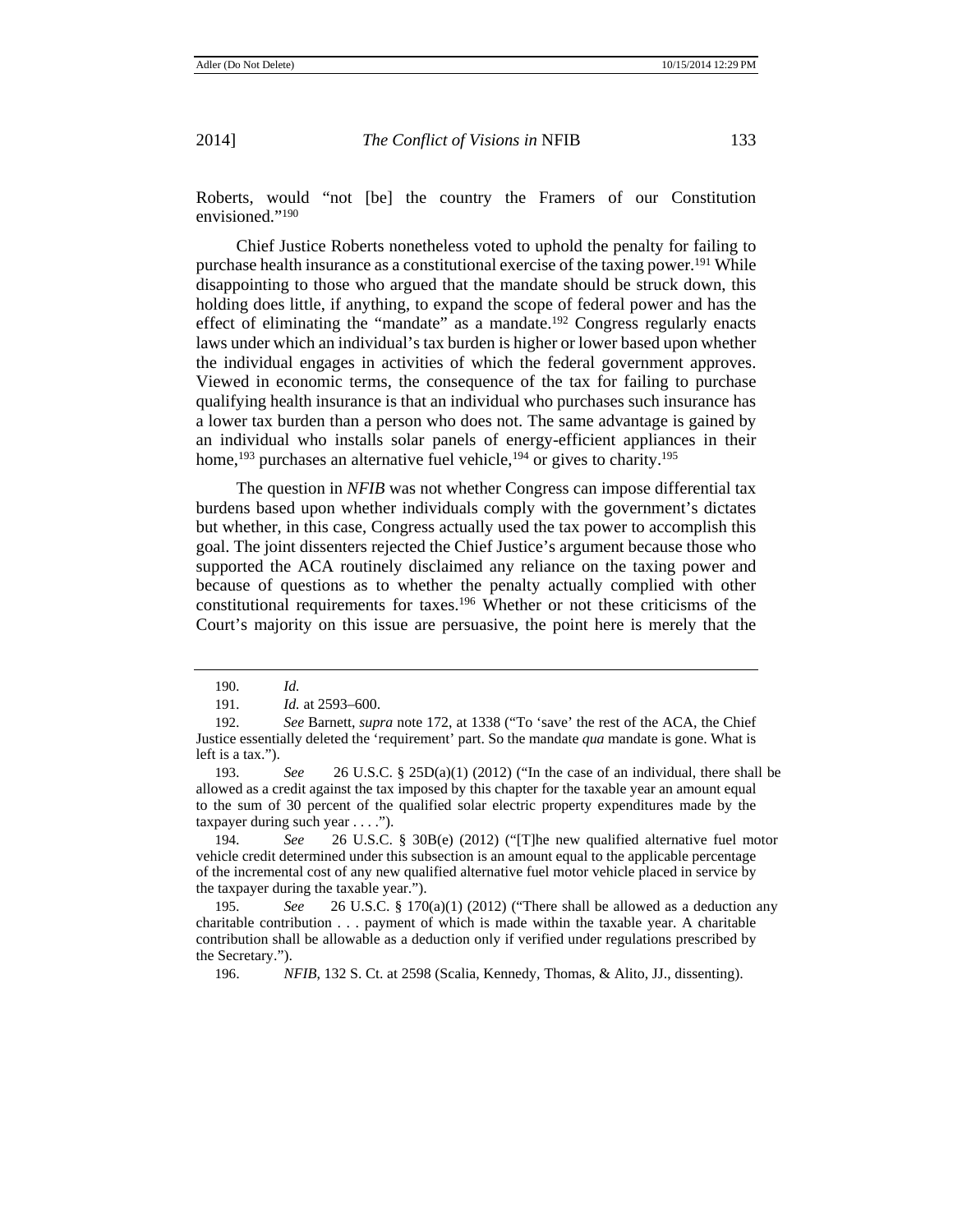Court's willingness to uphold the penalty as a tax does not in any way indicate a rejection of the constrained vision of federal power. Further, in treating the penalty for failing to purchase health insurance as a tax, the Court subjected it to additional constitutional constraints.197

Some have suggested the Chief Justice's discussions of the Commerce and Necessary and Proper Clauses are mere dicta.<sup>198</sup> Yet these analyses form an essential predicate to his ultimate conclusion that the mandate could be upheld as a tax, as some lower courts have already recognized.199 The entire Court accepted that the most natural reading of the minimum coverage provision is as an economic mandate adopted pursuant to the Commerce Clause.<sup>200</sup> It was only after rejecting the possibility that the mandate could be justified in this manner that the Chief Justice returned to the text to see if it was susceptible to an alternative construction.201 Thus, the only reason the Chief Justice even considered whether the mandate could be considered a tax, the statutory text notwithstanding, is because of his prior conclusion that the Commerce Clause and Necessary and Proper Clause were insufficient. Thus this decision provides five firm votes for meaningful limits on the most expansive of Congress's powers.

The Court's Spending Clause holding only serves to underline how *NFIB*  embraced a constrained vision of federal power. As noted above, *NFIB* marked the first time the Court had ever held that the imposition of conditions on the receipt of federal spending was unconstitutionally coercive.202

<sup>197.</sup> *See id.* (majority opinion) ("Even if the taxing power enables Congress to impose a tax on not obtaining health insurance, any tax must still comply with other requirements in the Constitution."); *see also* Barnett, *supra* note 172, at 1340 (noting that, per Chief Justice Roberts's opinion, in order to be a tax, the payment must be small enough in relation to the cost of health insurance to preserve the taxpayer's ability to choose "to obey or pay").

<sup>198.</sup> *See, e.g.*, David Post, *Commerce Clause "Holding v. Dictum Mess" Not So Simple*, THE VOLOKH CONSPIRACY, (July 3, 2012), http://www.volokh.com/2012/07/03/ commerce-clause-holding-v-dictum-mess-not-so-simple/ ("Courts don't have to be obeyed when they propound on something they didn't have to propound upon for the purpose of deciding the case the way they decided it.").

<sup>199.</sup> *See, e.g.*, United States v. Rose, 714 F.3d 362, 370–01 (6th Cir. 2013) (quoting *NFIB*, 132 S. Ct at 2591) (internal quotation marks omitted) (noting *NFIB* held that the individual mandate "cannot be sustained" as an exercise of the commerce power.).

<sup>200.</sup> *See NFIB*, 132 S. Ct. at 2593.

<sup>201.</sup> *Id.* ("Because the Commerce Clause does not support the individual mandate, it is necessary to turn to the Government's second argument: that the mandate may be upheld as within Congress's enumerated power to 'lay and collect Taxes.'" (quoting U.S. CONST. art. I, § 8, cl. 1)).

<sup>202.</sup> *See supra* notes 99–102 and accompanying text.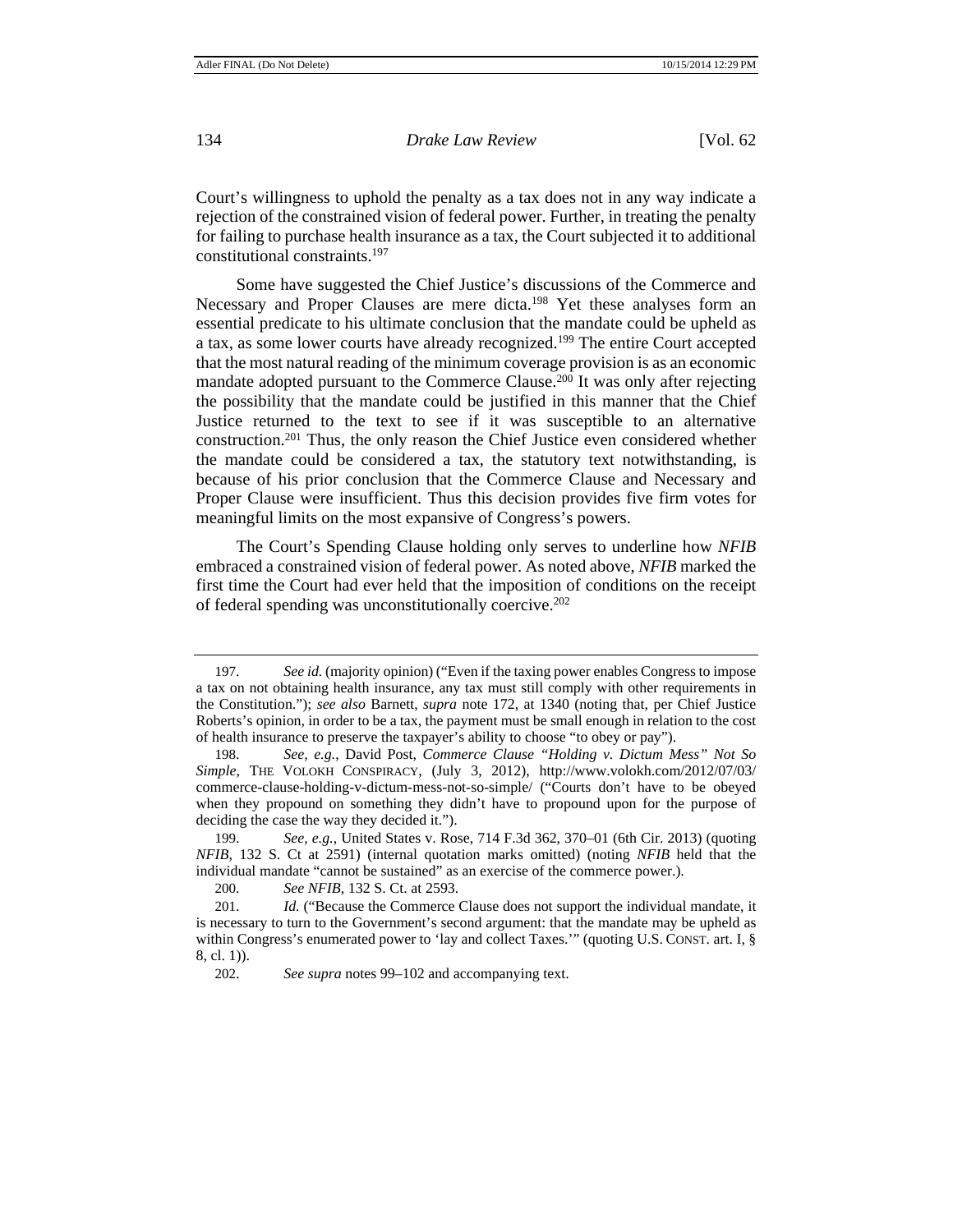At issue here was the so-called Medicaid expansion, through which Congress sought to expand Medicaid to cover all adults who were at or below 133 percent of the poverty line.203 However, Medicaid has always been a program of "cooperative federalism."204 The federal government underwrites much of Medicaid's cost, but states implement the program.205 Administering a program of this size and scale is not without cost, so the federal government had to make it worth the states' while. It did this first by promising generous amounts of funding for states that agreed to the expansion.<sup>206</sup> More ominously, the ACA threatened to cut off *all* Medicaid funding to any state that did not go along with the expansion.207 By leveraging state reliance on existing state funding to induce state cooperation with the expansion, state petitioners argued, the federal government was engaging in unconstitutional coercion of the states—and seven Justices agreed.

In striking down the conditions imposed on the Medicaid expansion, Chief Justice Roberts reaffirmed the five requirements of conditional spending outlined in *Dole* and reiterated that Spending Clause legislation is "much in the nature of a *contract*."208 The conditions placed on the Medicaid expansion easily satisfied most of the *Dole* requirements. The spending was for the general welfare, at least as far as the term has long been understood, and did not require states to engage in unconstitutional conduct as a condition of receiving the funds.<sup>209</sup> The conditions placed on the spending were also clearly related to the purpose of the spending: increasing the availability of healthcare services to those in need.

The Medicaid expansion ran into trouble in that it arguably represented a

<sup>203.</sup> *See* Huberfeld et al., *supra* note 168, at 12 n.55 ("The original language established an income threshold of 133%, but that was effectively increased to 138% through a 5% income disregard in section 1004(e) of the Health Care and Education Reconciliation Act of 2010.").

<sup>204.</sup> *See* Wisc. Dept. of Health and Family Servs. v. Blumer, 534 U.S. 473, 485 (2002).

<sup>205.</sup> *See* Leonard, *supra* note 102, at 400–03.

<sup>206.</sup> *See id.* at 401 ("Compared to traditional federal Medicaid matching rates of 50% to just over 73%, under the ACA the federal government will match state spending on newly eligible beneficiaries at no less than 90%.").

<sup>207.</sup> Nat'l Fed. of Indep. Bus. v. Sebelius, 132 S. Ct. 2566, 2605 (2012) ("The threatened loss of over 10 percent of a State's overall budget, in contrast, is economic dragooning that leaves the States with no real option but to acquiesce in the Medicaid expansion.").

<sup>208.</sup> *Id.* at 2602 (quoting Barnes v. Gorman, 536 U.S. 181, 186 (2002) (internal quotation marks omitted)).

<sup>209.</sup> United States v. Dole, 483 U.S. 203, 208–10 (1987).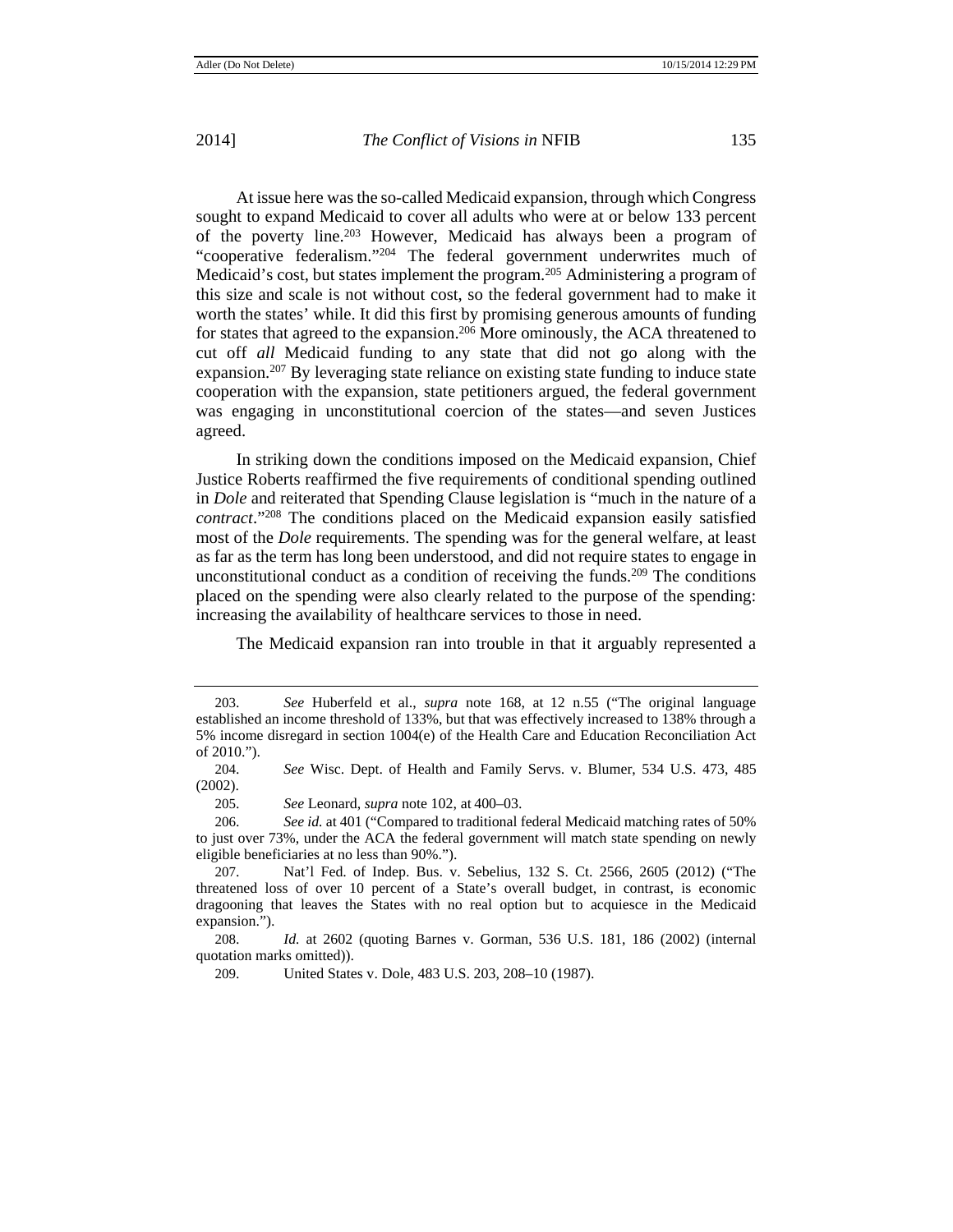fundamental change in the nature of the contract between states and the federal government. The Medicaid expansion was, in the Court's eyes, "a shift in kind, not merely degree."<sup>210</sup> Further, the sheer amount of money at stake made this effort to leverage state reliance unduly coercive.211 As Chief Justice Roberts explained, the federal government was doing far more than conditioning the receipt of new funds on state willingness to comply with conditions on how those funds would be used. Rather, Congress was leveraging state reliance on prior funding to induce states to participate in a new program.212 There was no purpose for the condition other than to induce compliance. Chief Justice Roberts noted that when "conditions take the form of threats to terminate other significant independent grants, the conditions are properly viewed as a means of pressuring the States to accept policy changes."213 While recognizing that the spending power is broad, the Chief Justice also recognized that it is not unlimited—indeed, that it cannot be unlimited without undoing the anticommandeering principle and other previously recognized limits on federal power.214

While the Court struck down the conditions placed on the Medicaid expansion as going too far, it did not identify the precise point at which constitutionally permissible pressure becomes unconstitutional coercion. Chief Justice Roberts was explicit on this point, noting the Court had "no need to fix a line" in this case.<sup>215</sup> It was sufficient to note that "wherever that line may be, this statute is surely beyond it."216 In this manner the Court reaffirmed the need for a limit on the federal government's spending power, even if it could not identify precisely where that limit was.

In rejecting both the Commerce Clause justification for the mandate and the use of the spending power to induce state participation in the newly expanded Medicaid program, the Court was, in effect, announcing that Congress could go as far as it had before, but no further.<sup>217</sup> Novel or more far-reaching assertions of

<sup>210.</sup> *NFIB*, 132 S. Ct. at 2605.

<sup>211.</sup> *See id.* at 2604 ("Medicaid spending accounts for over 20 percent of the average State's total budget, with federal funds covering 50 to 83 percent of those costs.").

<sup>212.</sup> *See id.* at 2606 ("It is no longer a program to care for the neediest among us, but rather an element of a comprehensive national plan to provide universal health insurance coverage.").

<sup>213.</sup> *Id.* at 2604.

<sup>214.</sup> *See* Bagenstos, *supra* note 74, at 899 (noting that both Chief Justice Roberts's opinion and the joint dissent start with "the premise that the coercion doctrine must be interpreted as imposing *some* meaningful limit" on Congress's spending power).

<sup>215.</sup> *NFIB*, 132 S. Ct. at 2606.

<sup>216.</sup> *Id.*

<sup>217.</sup> *See* Barnett, *supra* note 172, at 1348; *see also* John Valauri, *Baffled by Inactivity:*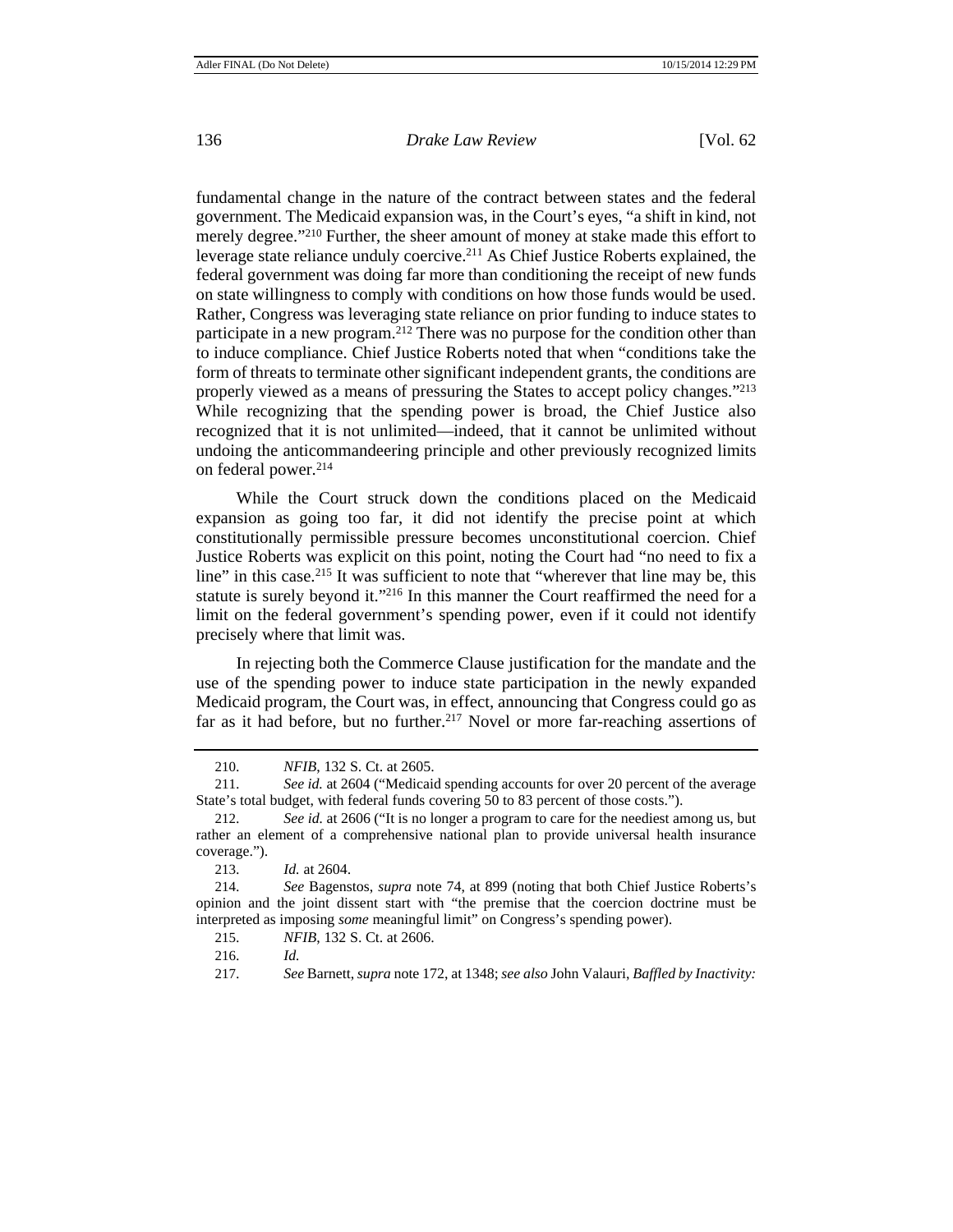federal authority would require more persuasive justifications than had been accepted in the past.218 In this sense, a majority of the Court sided with the constrained vision of federal power and reaffirmed the need for limits on federal power.219 Yet in embracing limits on federal authority, the Court did not threaten existing federal programs or powers that have been routinely exercised since the New Deal. Although the *NFIB* Court rejected the Great Society's vision of federal power, it did not threaten the legacy of the Great Society itself. None of the programs enacted as part of the Great Society are constitutionally suspect as a result of *NFIB*.<sup>220</sup> What, then, are the consequences of this momentous decision?

## VI. THE CONSEQUENCES OF *NFIB*

Before *NFIB* was decided, many legal commentators predicted disastrous consequences should the constitutional challenges prevail. A conclusion that the individual mandate exceeded the scope of federal regulatory authority would roll back decades of federal enactments, threatening not only the Great Society, but the New Deal as well.221 In hindsight, these arguments look nothing short of hysterical, even if they were made by prominent constitutional authorities.

In reality, the result of the *NFIB* decision is not a rollback of federal law. The decision scarcely modified the ACA. Rather, the greatest effect of the *NFIB* decision is more indirect.<sup>222</sup> The effect will not be felt on a specific statute or existing program, as it is not clear that many programs, if any, are threatened by the majority's holding, particularly on the most hard-fought question of the federal government's power to regulate commerce. Rather, the primary effect comes from the decision's clear endorsement of an alternative vision of the Constitution—one that recognizes a need for limits on federal power and that remains skeptical of new assertions of federal authority. As Professor Laurence Solum observes, "*NFIB*  destabilizes what we can call the 'constitutional gestalt' regarding the meaning and implications of what is referred to as the 'New Deal Settlement.'"223 Though *NFIB* 

223. *Id.* (footnote omitted)*.*

*The Individual Mandate and the Commerce Power*, 10 GEO. J.L. & PUB. POL'Y 51, 52 (2012). 218. *See* Barnett, *supra* note 172, at 1348.

<sup>219.</sup> *See id.* at 1349 (internal quotation marks omitted) (noting that an "unlimited reading" of federal power would contradict the "first principles" of the Rehnquist Court's federalism jurisprudence).

<sup>220.</sup> "Put another way, the expansion of congressional power authorized by the New Deal and Warren Courts established a new high-water mark of constitutional power. Going any higher than this, however, requires special justification." *Id.* at 1348.

<sup>221.</sup> *See, e.g.,* Open Letter, *supra* note 15.

<sup>222.</sup> Solum, *supra* note 9, at 2 ("[T]he most important and far-reaching legal effects of *NFIB* are likely to be indirect.").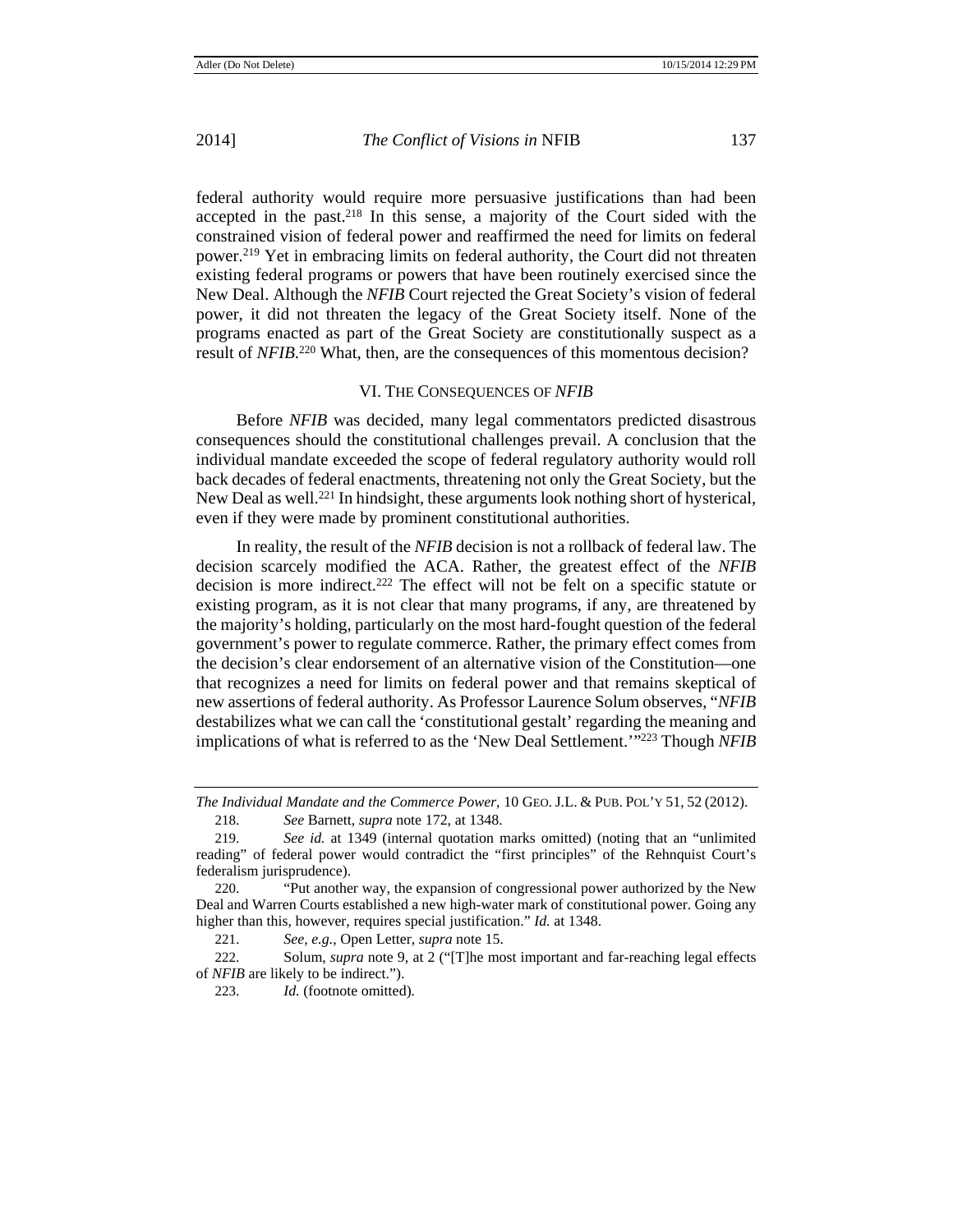rejects the constitutional vision dominant at the time of the Great Society's enactment, it does not challenge or in any way threaten the Great Society itself. It is a vision of limitation, not of revocation.

The Court's conclusion that a mandate to purchase federally approved health insurance exceeds the scope of authority delegated by the Commerce Clause whether taken alone or in combination with the Necessary and Proper Clause does not directly threaten any other federal statute. This is because no other federal statute has ever been enacted that was premised on the government's authority to impose such a mandated purchase on all individuals. While the federal government enforces countless laws regulating commercial, and even some noncommercial, activity, no other statute seeks to compel activity so that it may then be regulated.

Insofar as the Commerce Clause and Necessary and Proper Clause holdings have an effect on future cases, it may be due to the signal the Court's decision sends. After the Court struck down the GFSZA in *Lopez*, only one federal appellate court was willing to invalidate a federal statute on Commerce Clause grounds, and that case led to *Morrison*. 224 After *Morrison*, lower federal courts remained reluctant to join the federalism revolution.225 After *Raich*, the willingness of federal appellate courts to impose meaningful Commerce Clause scrutiny on federal statutes all but disappeared.226

By holding that the Commerce Clause could not be used to justify the individual mandate, the Court has sent a signal to lower courts that the federalism principles that animated the Rehnquist Court are alive and well. This does not compel lower courts to invalidate any federal statutes, but it is likely to induce some to consider Commerce Clause questions with an extra degree of care. Insofar as there are some federal statutes—such as the Endangered Species  $Act^{227}$  or the Matthew Shepard and James Byrd, Jr., Hate Crimes Prevention Act<sup>228</sup>—that press the limits of federal regulatory authority, lower courts are on notice that federalism constraints are for real.

<sup>224.</sup> *See supra* notes 84–91, 114–15 and accompanying text.

<sup>225.</sup> *See supra* notes 116–18 and accompanying text.

<sup>226.</sup> *See supra* note 119 and accompanying text.

<sup>227.</sup> *See, e.g.*, Rancho Viejo, LLC v. Norton, 323 F.3d 1062, 1069 (D.C. Cir. 2003); GDF Realty Invs., Ltd. v. Norton, 326 F.3d 622, 628 (5th Cir. 2003); Gibbs v. Babbitt, 214 F.3d 483, 493 (4th Cir. 2000); Nat'l Ass'n of Home Builders v. Babbitt, 130 F.3d 1041, 1045–46 (D.C. Cir. 1997); *see also* Jonathan Adler, *Judicial Federalism and the Future of Federal Environmental Regulation*, 90 IOWA L. REV. 377, 390–95 (2005) (discussing Endangered Species Act cases raising Commerce Clause issues).

<sup>228.</sup> *See* 18 U.S.C. § 249(a)(2) (2012); *see, e.g.*, United States v. Mullett, 868 F. Supp. 2d 618, 621–23 (N.D. Ohio 2012).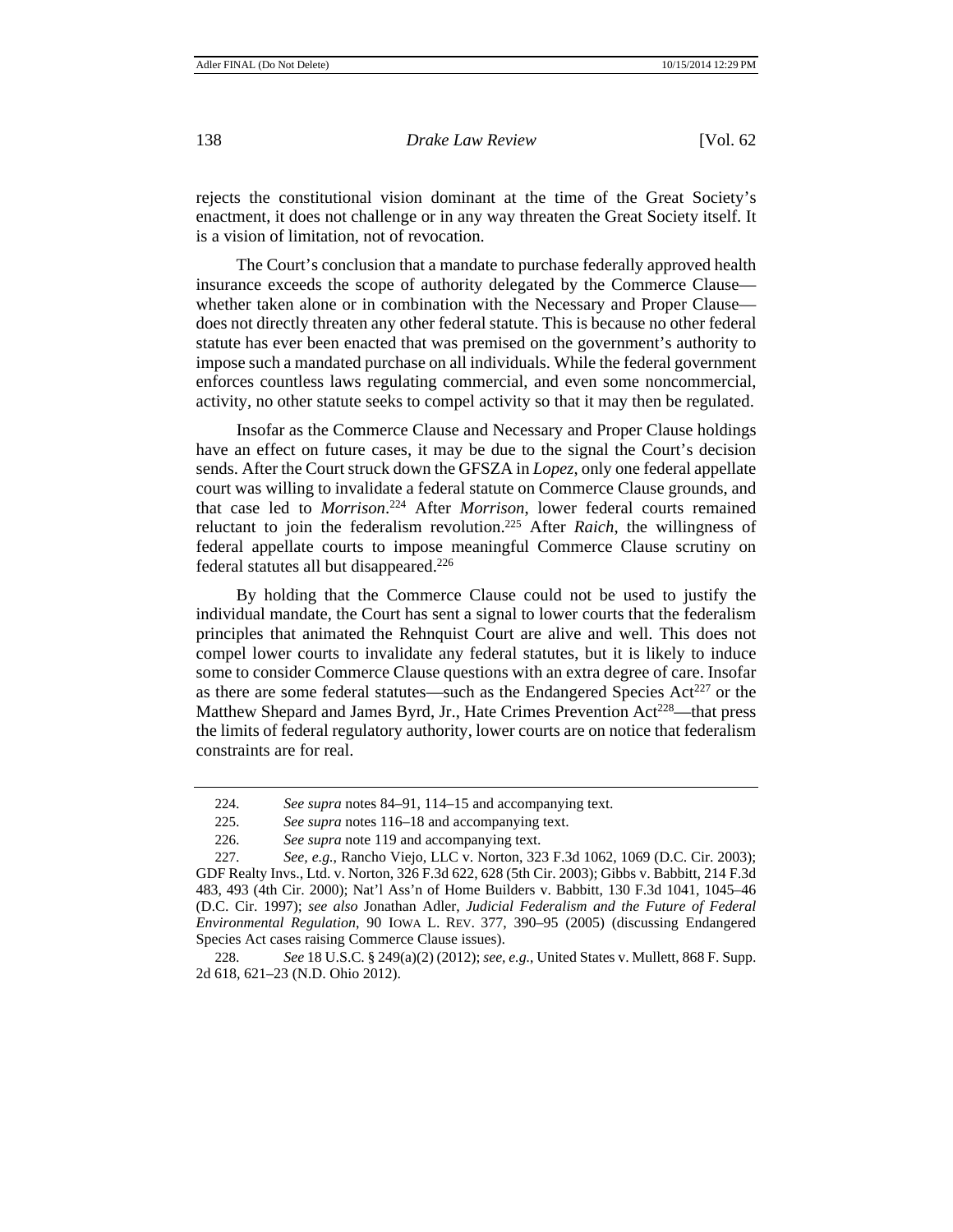While commentators largely focused on the Commerce Clause and on the Necessary and Proper Clause, the Court's treatment of the spending power is likely to have the greatest practical effect. For years the Court has insisted that Congress's power to impose conditions on the receipt of federal funds is limited without ever finding a limit it would enforce. The *Dole* test was never particularly stringent, at least not in application. In *NFIB*, however, seven Justices concluded that Congress could not condition the receipt of existing Medicaid funds on state acceptance of a Medicaid expansion. This put teeth into *Dole*'s admonition that Congress could not use the promise of federal funds to coerce state obedience, even if the Court did not make the basis for its conclusion fully clear.<sup>229</sup>

The Court's decision on the Medicaid expansion dramatically reduces the pressure for states to accept this part of the ACA. It will also limit the federal government's ability to direct state implementation in other areas by threatening the withdrawal of federal funds. Given the frequency with which Congress uses the power of the purse to induce state cooperation, new rounds of litigation on the Spending Clause are sure to follow. *Dole* upheld a threat to withhold 5 percent of federal highway funds if states refused to adopt a minimum drinking age of 21 years old.230 But would courts uphold a threat from the Environmental Protection Agency to shut off the lion's share of highway funds should states not adopt sufficiently stringent pollution controls on local businesses? Perhaps not.<sup>231</sup>

*NFIB* is not the last word on judicially enforced federalism. It is only the latest statement in a long-running debate over the scope of federal regulatory authority and the role of the judiciary in enforcing whatever limits the Constitution contains. The Court's narrow split, particularly on the scope of the commerce power, "leaves constitutional law in a peculiarly unsettled state."232 The boundaries of this holding will be challenged, and there is no doubt some of the Justices believe the Court's conclusion on this point was a mistake.233 While *NFIB*

232. *See* Solum, *supra* note 9, at 57.

233. *See* Nat'l Fed. of Indep. Bus. v. Sebelius, 132 S. Ct. 2566, 2625 (2012) (Ginsburg, J., concurring in part, concurring in the judgment in part, and dissenting in part) ("As our national economy grows and changes, we have recognized, Congress must adapt to the

<sup>229.</sup> *See* Bagenstos, *supra* note 74, at 870–71; Huberfeld, et al., *supra* note 168, at 50–71; Bradley W. Joondeph, *The Health Care Cases and the New Meaning of Commandeering*, 91 N.C. L. REV. 811, 832–36 (2013).

<sup>230.</sup> *See* South Dakota v. Dole, 483 U.S. 203, 211–12 (1987).

<sup>231.</sup> *See* Adler, *Judicial Federalism*, *supra* note 227, at 447–52 (arguing, before *NFIB*, that these provisions are "particularly suspect under *Dole*"); Bagenstos, *supra* note 74, at 916–20 (suggesting vulnerability of Clean Air Act highway fund sanctions after *NFIB*). *But see* Erin Ryan, *The Spending Power and Environmental Law After* Sebelius, 85 U. COLO. L. REV. 1003, 1054–59 (2014) (arguing highway fund sanctions remain constitutional after *NFIB*).